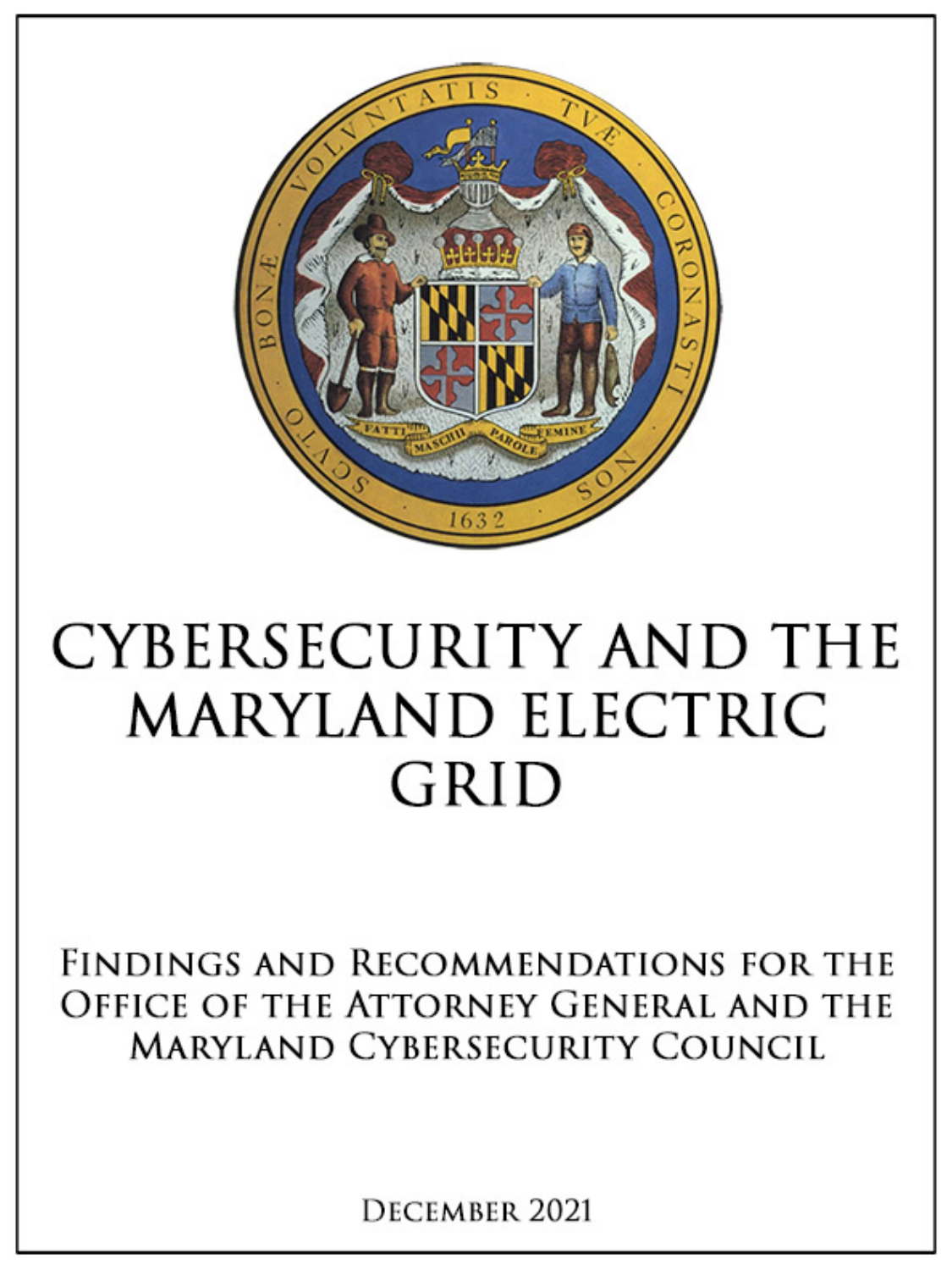#### Abstract

 This report offers findings and cybersecurity policy recommendations for electric distribution systems in Maryland, with an emphasis on the regulated electric distribution systems. Examples of actions taken by other states are also included. The recommendations provided in this paper are tailored to the electricity sector, but may be useful to other sectors of critical infrastructure as well.

> Corcoran, Laura [lcorcoran@oag.state.md.us](mailto:lcorcoran@oag.state.md.us)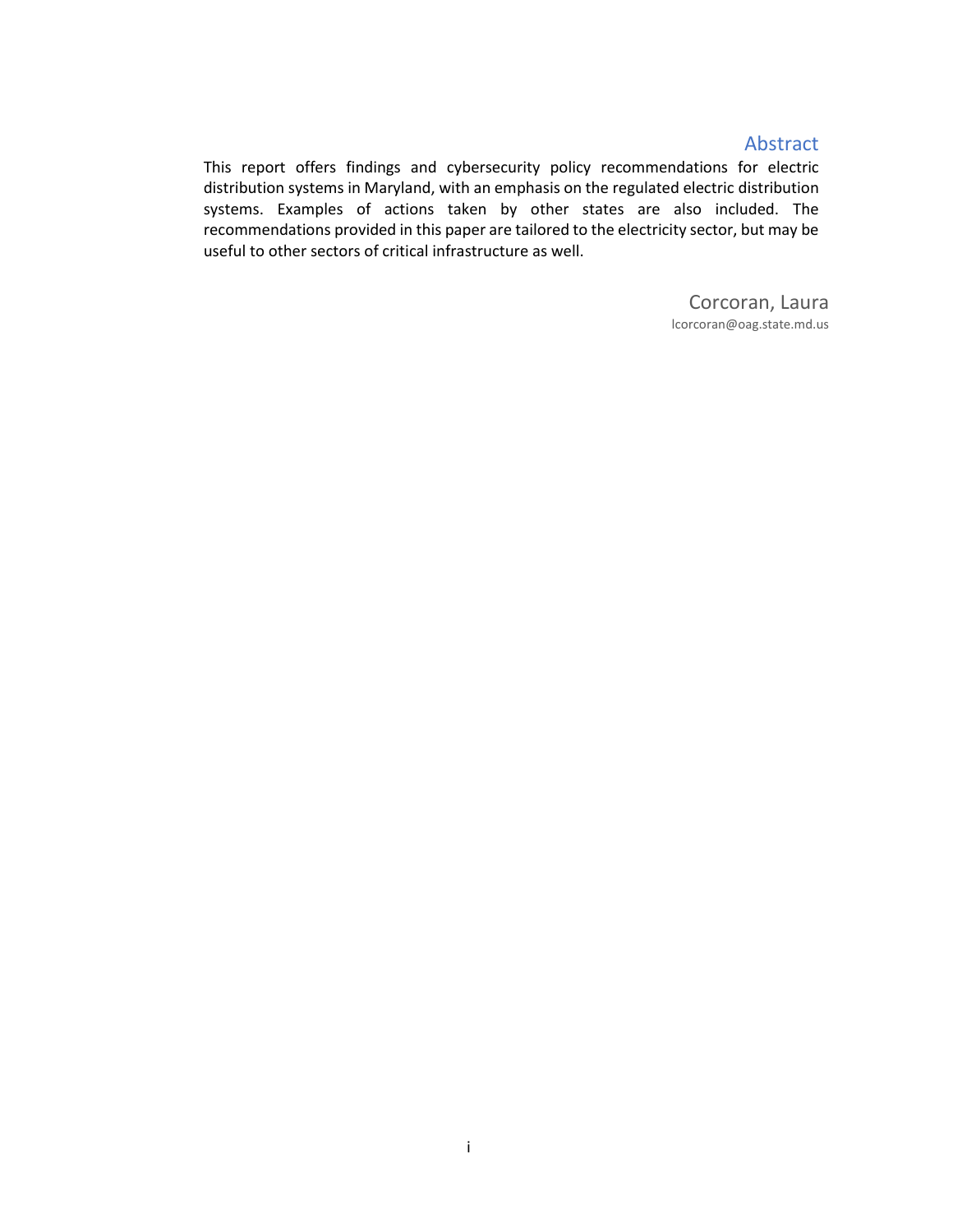# Contents

| Appendix B. |                                                                        |  |  |
|-------------|------------------------------------------------------------------------|--|--|
| Appendix C. |                                                                        |  |  |
| Appendix D. | Standards and Security Guidelines for Distributed Energy Resources  38 |  |  |
| Appendix E. |                                                                        |  |  |
|             |                                                                        |  |  |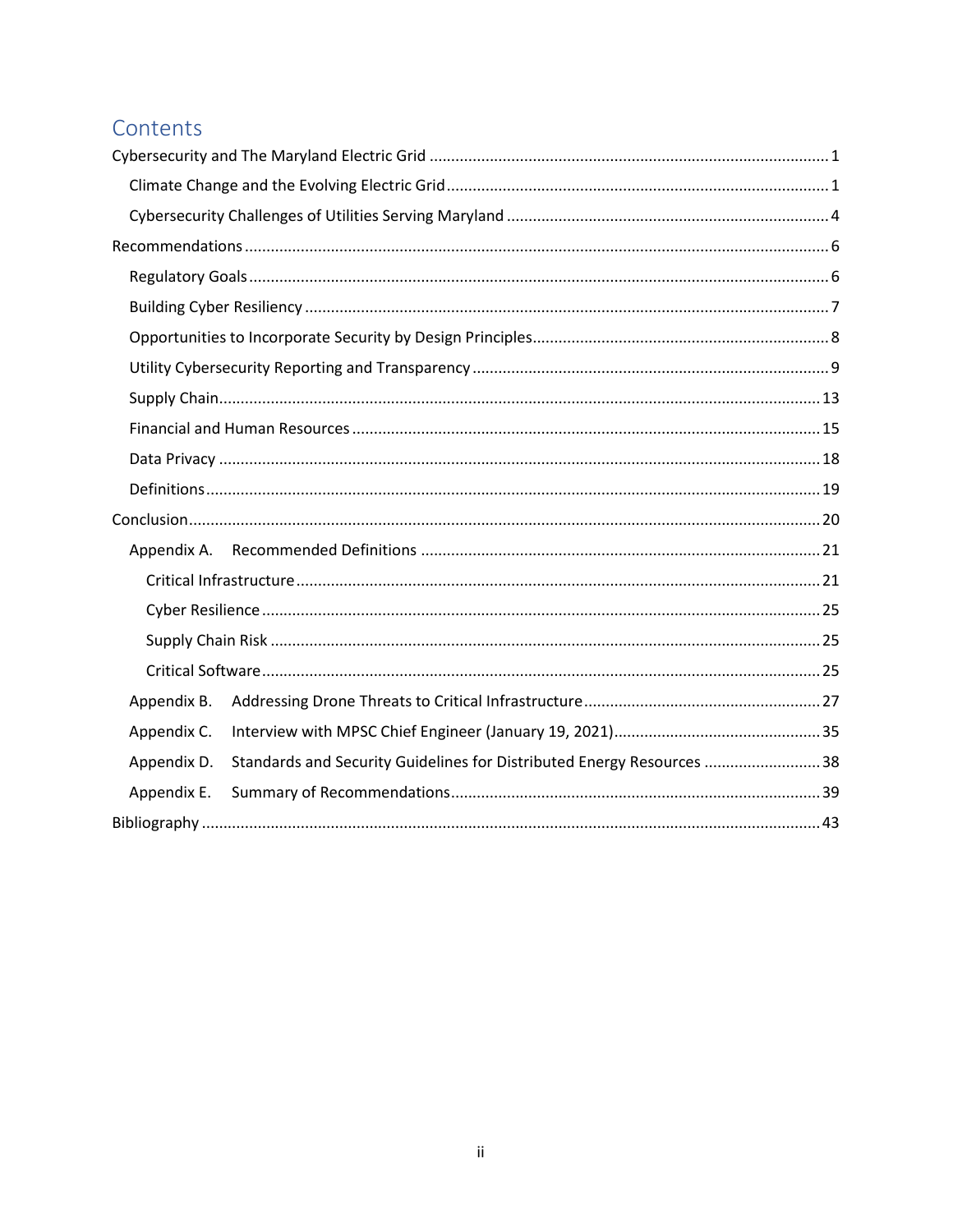# Cybersecurity and The Maryland Electric Grid1

This paper provides cybersecurity policy recommendations for electric distribution systems in Maryland, with an emphasis on the regulated electric distribution systems. Although there are many forms of critical infrastructure, including financial services, communications, healthcare, and water systems, these all rely on the electric grid for operation. Therefore, damage, disruption, or unauthorized access to the electric grid can disrupt the reliable operation of other critical infrastructure assets. The recommendations provided in this paper are tailored to the electricity sector, but may be useful to other sectors of critical infrastructure as well.

The electric grid is currently undergoing a dramatic transformation which has massive cybersecurity implications. New technology is being connected to the grid, combining legacy systems and smart grid components, but technical standards for interconnection and cybersecurity are still in development. Legislation and regulations are emerging at the state and federal levels to address smart grid development. However, cybersecurity advancements are not often integrated with these efforts.

 from non-government entities such as the Institute of Electrical and Electronics Engineers (IEEE) and The policy recommendations made here are based on research and interviews with electric grid cybersecurity stakeholders. Legislative and regulatory actions, academic and technical reports, published standards and best practices, and news media reporting provided a foundation. Interviews were conducted with members of various state agencies, including the Maryland Public Service Commission (MPSC), Maryland Energy Administration (MEA), and Maryland Department of Emergency Management. Public Utility Commissions in other states were also contacted. Subject matter experts Auburn University McCrary Institute provided additional insights.

Some of the recommendations in this paper may be implemented by utilities currently. The cybersecurity posture and practices of utilities are not made public. Detailed information about regulator preparations for cybersecurity reporting also were not accessible. A complete picture of the current state of cybersecurity for the electric grid was not available to the author. The recommendations made are based on best practices and standards, but do not necessarily address an existing shortcoming of current practices.

## Climate Change and the Evolving Electric Grid

How problems are perceived combined with power dynamics can be strong indicators of which problems will be addressed.<sup>2</sup> Let's compare climate change to cybersecurity.

<sup>&</sup>lt;sup>1</sup> This report was authored by Laura Corcoran, an NSA Fellow, who served for twelve months in the Office of the Maryland Attorney General. She completed the report in fulfillment of her Fellowship's scope of work. The report was conducted for both the Office of the Attorney General and the Maryland Cybersecurity Council. The findings and recommendations were briefed to the Council's Subcommittee on Critical Infrastructure and then to the full Council. The Office of the Attorney General is extremely grateful to the NSA for approving Ms. Corcoran's fellowship with its office and for the excellent report that she produced.<br><sup>2</sup> "Encouraging Employee Engagement With Cybersecurity: How to Tackle Cyber Fatigue",

A. Reeves, P. Delfabbro, D. Calic, SAGE Journals, March 10, 2021. <https://doi.org/10.1177/21582440211000049>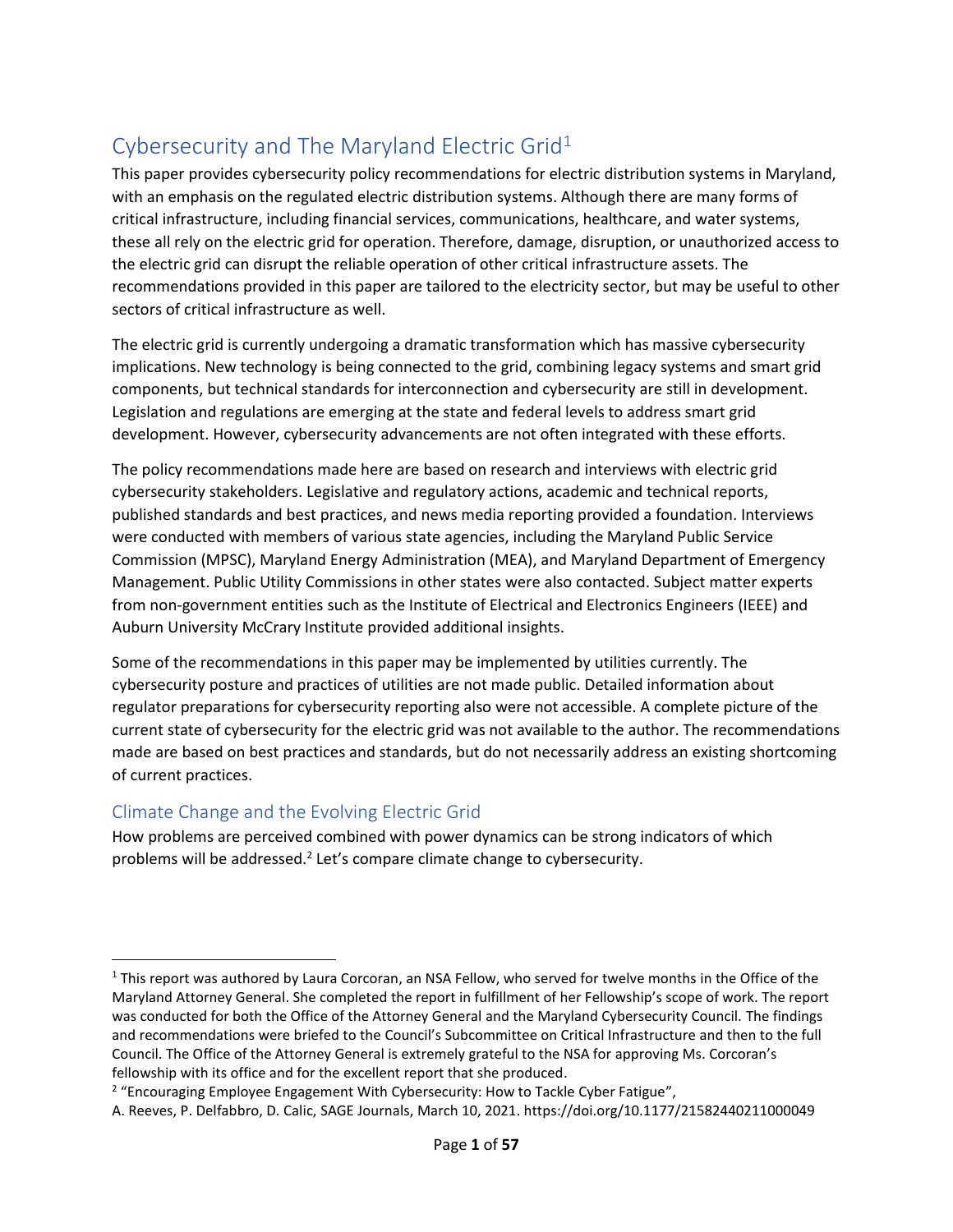second highest amount (an estimated \$27 million) of all firms lobbying on climate change in 2008 — just [greenhouse gas] emissions."<sup>4</sup> Climate change is perceived by the majority of Americans as an existential threat.<sup>3</sup> Corporate lobbying efforts are well funded. "With massive economic interests at stake with each regulation aimed at curbing climate change, it comes as no surprise that vast sums are spent to petition government about them. For example, one of the greenest utilities in the nation, Pacific Gas and Electric (PG&E) spent the behind ExxonMobil, which spent \$29 million lobbying and produces an estimated 306 million tons of

 Maryland has several state entities focused on addressing climate change, including the Department of Investment Fund which received \$47 million in the 2020 Maryland Budget.<sup>6,7</sup> Recently \$93 million in federal funding was provided by the Federal Emergency Management Agency (FEMA) to strengthen Maryland's ability to prevent and respond to climate change related natural disasters.<sup>8</sup> the Environment, Department of Natural Resources, and the Maryland Energy Administration.<sup>5</sup> There are state funds available to encourage climate change programs, such as the Maryland Strategic Energy

of \$3.29 million in lobbying spending in 2019.<sup>9</sup> On the other hand, cybersecurity is perceived by many as a "technical issue" as opposed to an existential threat. A review of twelve publicly traded security firms showed a combined nationwide total

Cybersecurity Investment Fund received \$0.9 million in 2020.<sup>11,12</sup> Maryland has an Office of Security Management within the Department of Information Technology that oversees security for the executive branch of state government entities only.<sup>10</sup> The Maryland

<sup>&</sup>lt;sup>3</sup> "How Americans see climate change and the environment in 7 charts", Cary Funk, Brian Kennedy, Pew Research Center, April 21, 2020. [https://www.pewresearch.org/fact-tank/2020/04/21/how-americans-see-climate-change](https://www.pewresearch.org/fact-tank/2020/04/21/how-americans-see-climate-change-and-the-environment-in-7-charts/)and-the-environment-in-7-charts/<br><sup>4</sup> "Research: Who's Lobbying Congress on Climate Change", Magali Delmas, Harvard Business Review, October 27,

<sup>2016.</sup> https://hbr.org/2016/10/research-whos-lobbying-congress-on-climate-change<br><sup>5</sup> See e.g. "Climate Change Program", <https://mde.maryland.gov/programs/Air/ClimateChange/Pages/index.aspx>,

<sup>&</sup>quot;Strategic Energy Investment Fund Powers Valuable State Energy Programs Supporting Clean Energy Advancement and Greenhouse Gas Reduction", February 24, 2021 [https://news.maryland.gov/mea/2021/02/24/maryland](https://news.maryland.gov/mea/2021/02/24/maryland-energy-administration-data-points/)[energy-administration-data-points/.](https://news.maryland.gov/mea/2021/02/24/maryland-energy-administration-data-points/)

<sup>6</sup> MD Code, State Government, § 9-20B-05. Maryland Strategic Energy Investment Fund, Effective: July 1, 2021.

<sup>7</sup> "Maryland Budget Highlights Fiscal Year 2020", Lawrence J. Hogan jr., Governor, Boyd K. Rutherford, LT. Governor, January 18, 2019. [https://dbm.maryland.gov/budget/Documents/operbudget/2020/proposed/FY2020-](https://dbm.maryland.gov/budget/Documents/operbudget/2020/proposed/FY2020-BudgetHighlights-WebFinal.pdf) [BudgetHighlights-WebFinal.pdf](https://dbm.maryland.gov/budget/Documents/operbudget/2020/proposed/FY2020-BudgetHighlights-WebFinal.pdf) 

<sup>8</sup> "MARYLAND DELEGATION ANNOUNCES \$93 MILLION TO FIGHT CLIMATE CHANGE AS LANDMARK REPORT WARNS OF DEVASTATING GLOBAL IMPACTS", Office of Chris Van Hollen, August 11, 2021.

[https://www.vanhollen.senate.gov/news/press-releases/maryland-delegation-announces-93-million-to-fight](https://www.vanhollen.senate.gov/news/press-releases/maryland-delegation-announces-93-million-to-fight-climate-change-as-landmark-report-warns-of-devastating-global-impacts)[climate-change-as-landmark-report-warns-of-devastating-global-impacts](https://www.vanhollen.senate.gov/news/press-releases/maryland-delegation-announces-93-million-to-fight-climate-change-as-landmark-report-warns-of-devastating-global-impacts)<br><sup>9</sup> "Cybersecurity Lobbying Spending Mounts as Privacy, Security Laws Take Shape", James Rundle, David Uberti,

Wall Street Journal, May 4, 2020. [https://www.wsj.com/articles/cybersecurity-lobbying-spending-mounts-as-](https://www.wsj.com/articles/cybersecurity-lobbying-spending-mounts-as-privacy-security-laws-take-shape-11588619239)

privacy-security-laws-take-shape-11588619239<br><sup>10</sup> COMAR 01.01.2019.07 Maryland Cyber Defense Initiative.

<sup>&</sup>lt;sup>11</sup> MD Code, Economic Development, § 10-464. Cybersecurity Investment Fund. Effective: October 1, 2020. <sup>12</sup> "Maryland Budget Highlights Fiscal Year 2020", Lawrence J. Hogan jr., Governor, Boyd K. Rutherford, LT.

Governor, January 18, 2019. [https://dbm.maryland.gov/budget/Documents/operbudget/2020/proposed/FY2020-](https://dbm.maryland.gov/budget/Documents/operbudget/2020/proposed/FY2020-BudgetHighlights-WebFinal.pdf) [BudgetHighlights-WebFinal.pdf](https://dbm.maryland.gov/budget/Documents/operbudget/2020/proposed/FY2020-BudgetHighlights-WebFinal.pdf)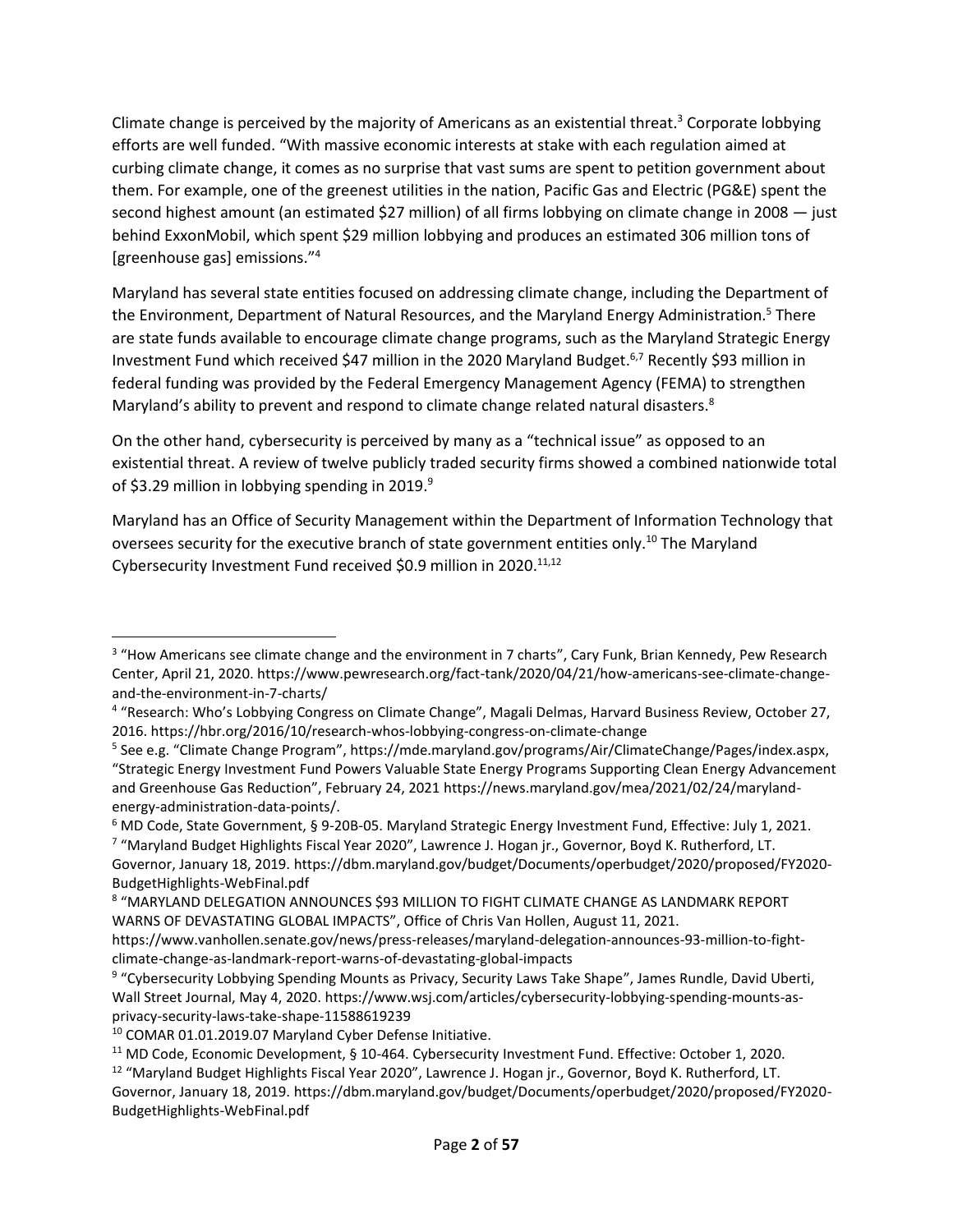environment.<sup>13</sup> A main driver for this transformation: climate change.<sup>14</sup> This contrast of perceptions and power dynamic between climate change and cybersecurity is stark. Yet climate change and cybersecurity are intimately connected when it comes to the electric grid. The electric grid is changing from a relatively closed system to a complex, highly interconnected

 undertaken to enable adoption and implementation of climate change mitigation policies. To address climate change, the electric grid is modernizing to allow for two-way communications with distributed energy resources (DER) such as solar farms, battery storage, electric vehicle charging stations, and microgrids, as well as monitoring and control systems. These changes to the grid are

Who oversees this transformation? As a general rule, the federal government regulates the generation and transmission of electricity, whereas the distribution systems are regulated primarily by states.<sup>15</sup> Electricity distribution systems are "growing more vulnerable, in part because their industrial control systems increasingly allow remote access and connect to business networks. As a result, threat actors can use multiple techniques to access those systems and potentially disrupt operations."<sup>16</sup>

to the grid's distribution systems."<sup>17</sup> DOE plans prioritized addressing risks to the grid's generation and federal support to states and industry to improve grid distribution systems' cybersecurity likely will "As the lead federal agency for the energy sector, the Department of Energy (DOE) has developed plans to implement the national cybersecurity strategy for the grid, but these plans do not fully address risks transmission systems.18 Since states are responsible for cybersecurity of distribution systems, prioritizing require additional planning by DOE.19

the MPSC opened a docket to address certain issues of electric grid modernization.<sup>20</sup> Technologies to be There are important aspects of grid security that are not controlled by the federal government, but are left to the states. Each state has a regulatory body that oversees electric distribution operations. In Maryland, the Public Service Commission is the regulatory authority for the utility companies. In 2016 addressed included advanced metering infrastructure, electric vehicles, distributed energy resources such as solar and wind, and energy storage.

<sup>&</sup>lt;sup>13</sup> Guidelines for Smart Grid Cybersecurity Volume 1 - Smart Grid Cybersecurity Strategy, Architecture, and HighLevel Requirements. NISTIR 7628 Revision 1 (2018). <http://dx.doi.org/10.6028/NIST.IR.7628r1><br><sup>14</sup> There are others as well, including protecting the ecological environment and guaranteeing the energy supply.<br><sup>15</sup> "Federal/S

G. Kelly, Robert R. Nordhaus, and Douglas W. Smith, Energy Analysis and Environmental Impacts Division Lawrence Berkeley National Laboratory, December 2016.

[https://www.energy.gov/sites/prod/files/2017/01/f34/Federal%20State%20Jurisdictional%20Split--](https://www.energy.gov/sites/prod/files/2017/01/f34/Federal%20State%20Jurisdictional%20Split--Implications%20for%20Emerging%20Electricity%20Technologies.pdf)

 Report to Congressional Requesters by the United States Government Accountability Office, March 2021. Implications%20for%20Emerging%20Electricity%20Technologies.pdf<br><sup>16</sup> "ELECTRICITY GRID CYBERSECURITY DOE Needs to Ensure Its Plans Fully Address Risks to Distribution Systems", <https://www.gao.gov/assets/gao-21-81.pdf>

 $17$  Ibid.

 $18$  Ibid.

 $19$  Ibid.

<sup>&</sup>lt;sup>19</sup> Ibid.<br><sup>20</sup> "IN THE MATTER OF TRANSFORMING MARYLAND'S ELECTRIC DISTRIBUTION SYSTEMS TO ENSURE THAT ELECTRIC SERVICE IS CUSTOMER-CENTERED, AFFORDABLE, RELIABLE AND ENVIRONMENTALLY SUSTAINABLE IN MARYLAND", PC44, filed September 26, 2016.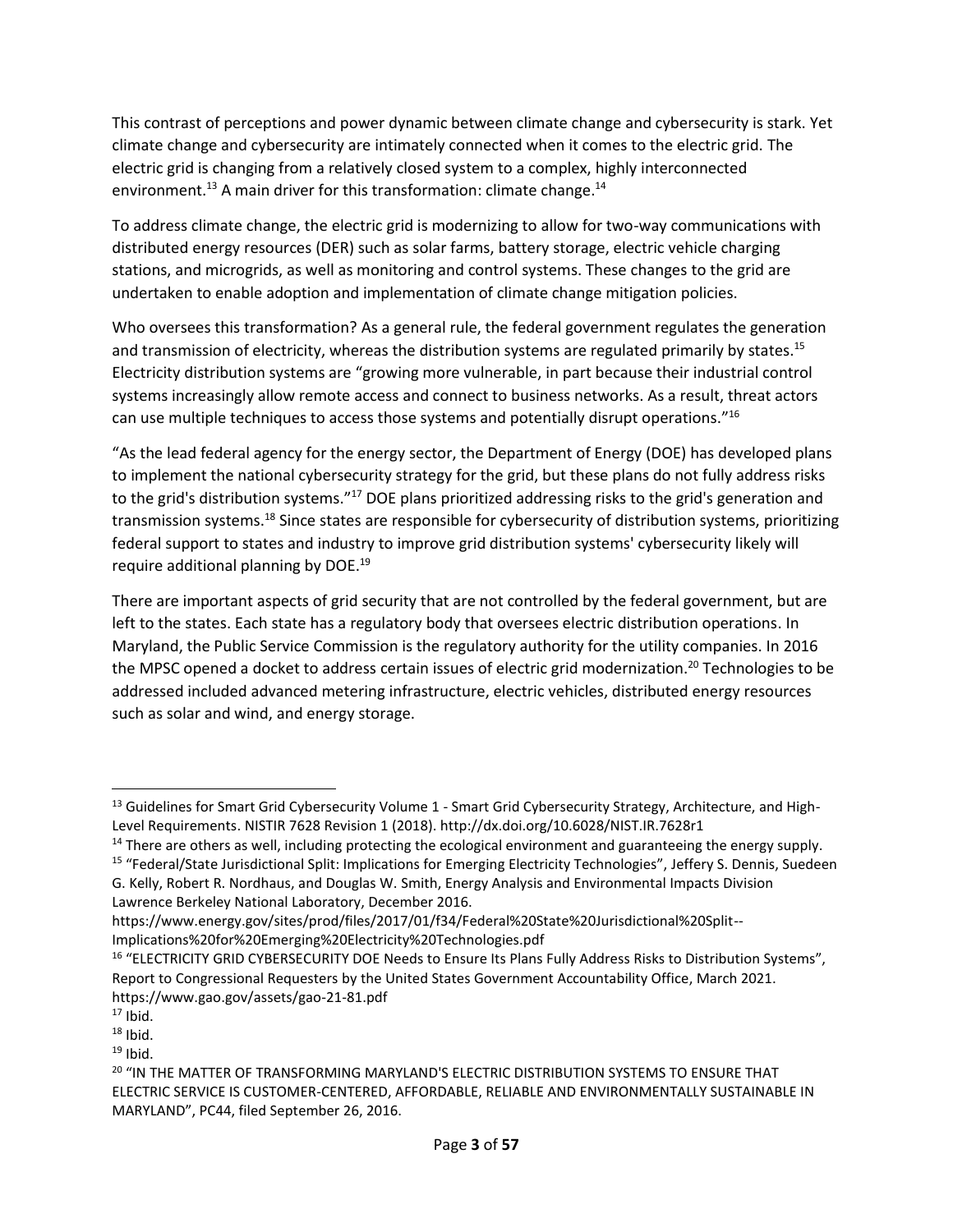The MPSC describes Maryland's clean energy goals as ambitious.<sup>21</sup> Maryland has been recognized for its efforts in grid modernization.<sup>22</sup> Maryland state officials have taken a leading role in setting grid modernization policy.23 Likewise, cybersecurity goals for Maryland's electric grid should be equally ambitious and Maryland should hold a leading role in setting grid cybersecurity policy. This will require policymakers and regulators to embrace the intimate relationship between climate change, grid modernization, and cybersecurity risk management.

# Cybersecurity Challenges of Utilities Serving Maryland

 politicized ways."<sup>24</sup> The cooperation and coordination challenges involved in minimizing the security risks of the modernized electric grid have many similarities to the governance of climate change. "Both are 'superwicked' problems that are transboundary in nature, occur at multiple levels across sectors, between institutions, and will impact all actors, both public and private, in complex, interconnected, and often highly

A variety of cybersecurity barriers exist with respect to the electric grid.<sup>25</sup> For example, cyber threats are investment by industry seems weak. Regulatory uncertainty for cybersecurity of emerging technology unpredictable and evolve faster than the industry's ability to develop and deploy countermeasures. Security upgrades to legacy systems are constrained by inherent limitations of the equipment and architectures. Performance/acceptance testing of new control and communication solutions is difficult without disrupting operations. Threat, vulnerability, incident, and mitigation information sharing is insufficient among government and industry. Pre-incident, the business case for cybersecurity exists. The adversaries that target the electric grid are advanced persistent threats.<sup>26</sup>

 we're going to end up, if we end up in a war - a real shooting war with a major power - it's going to be as The stakes for protecting the grid are extremely high. According to President Biden, "It's more than likely

<sup>&</sup>lt;sup>21</sup> "Marvland PSC Statement on FERC Ruling on PJM Capacity Resource Market", Maryland Public Service Commission, December 20, 2019. [https://www.psc.state.md.us/wp-content/uploads/MD-PSC-statement-on-FERC-](https://www.psc.state.md.us/wp-content/uploads/MD-PSC-statement-on-FERC-MOPR-decision_12202019.pdf)MOPR-decision\_12202019.pdf<br><sup>22</sup> See e.g. "Grid Modernization Index 2018: Key Indicators for a Changing Electric Grid", Gridwise Alliance,

December 5, 2018. https://gridwise.org/grid-modernization-index-2018/<br><sup>23</sup> For example, MPSC is an active member of the National Association of Regulatory Utility Commissioners

 (NARUC) and The Hon. Anthony O'Donnell has served as a panelist on Electric Vehicle Charging Infrastructure for a Board Member for the National Association of State Energy Officials (NASEO).<https://www.naseo.org/board>(last accessed September 21, 2021). See also "Maryland Announces Plan for Electric Grid of the Future", February 11, the NARUC 2019 Winter Policy Summit. Dr. Mary Beth Tung, the Director of the Maryland Energy Administration is 2021 https://news.maryland.gov/mea/2021/02/11/maryland-announces-plan-for-electric-grid-of-the-future/<br><sup>24</sup> "Internet of Things, cybersecurity and governing wicked problems: learning from climate change governance",

Madeline Carr, Feja Lesniewska, International Relations 2020, Vol. 34(3) 391–412, University College London, 2020. <https://journals.sagepub.com/doi/10.1177/0047117820948247>

<sup>&</sup>lt;sup>25</sup> "Roadmap for Photovoltaic Cyber Security", Jay Johnson, SANDIA REPORT SAND2017-13262, Unlimited Release, Printed December 2017. [http://sunspec.org/wp-content/uploads/2017/08/RoadmapforPhotovoltaicCyberSecurity-](http://sunspec.org/wp-content/uploads/2017/08/RoadmapforPhotovoltaicCyberSecurity-DraftforReview.pdf)[DraftforReview.pdf](http://sunspec.org/wp-content/uploads/2017/08/RoadmapforPhotovoltaicCyberSecurity-DraftforReview.pdf).

<sup>&</sup>lt;sup>26</sup> "An adversary that possesses sophisticated levels of expertise and significant resources which allow it to create opportunities to achieve its objectives by using multiple attack vectors, including cyber, physical, and deception." Security and Privacy Controls for Information Systems and Organizations, NIST Special Publication 800-53 Revision 5, September 2020. [https://nvlpubs.nist.gov/nistpubs/SpecialPublications/NIST.SP.800-53r5.pdf.](https://nvlpubs.nist.gov/nistpubs/SpecialPublications/NIST.SP.800-53r5.pdf)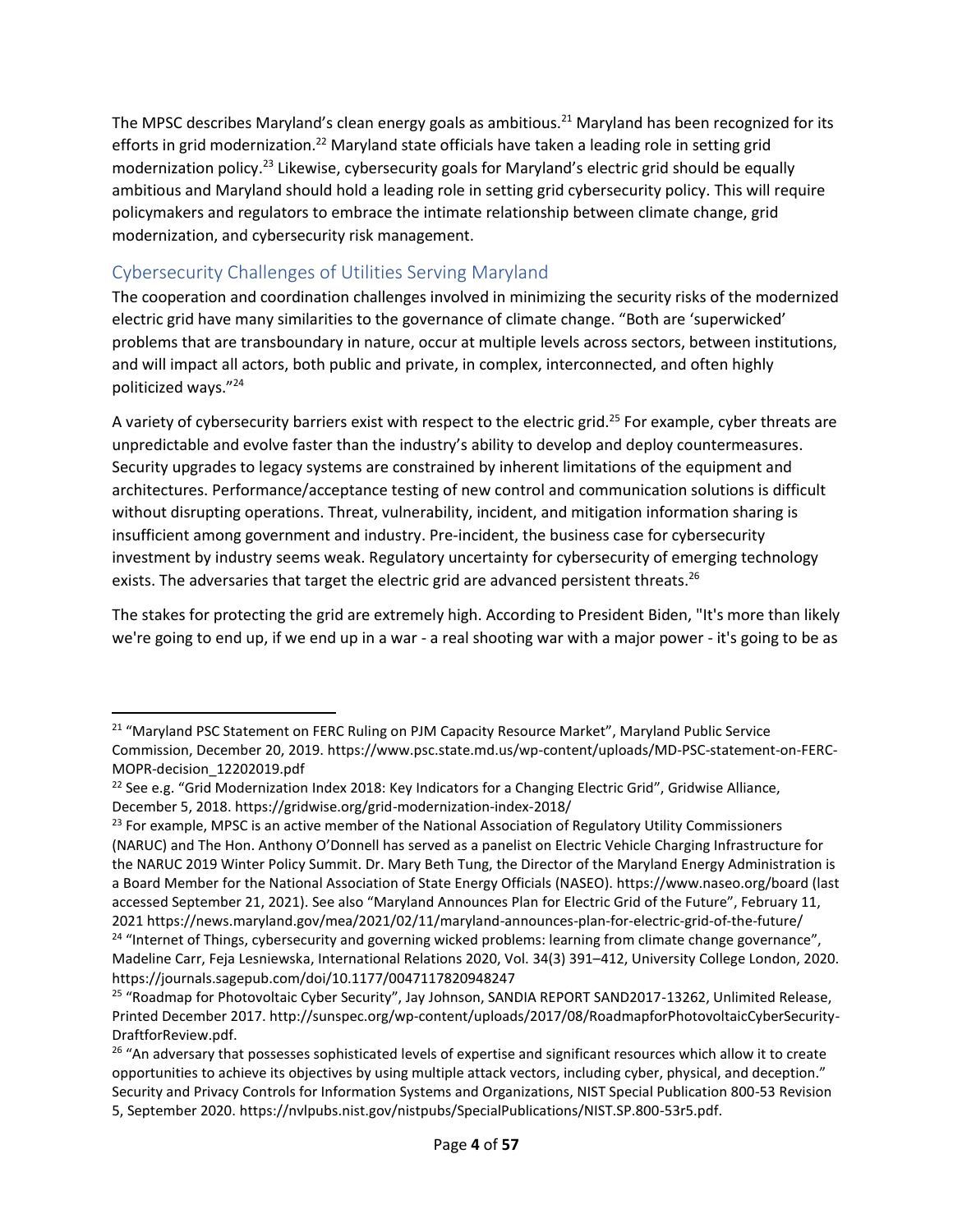a consequence of a cyber breach of great consequence, and [our adversaries' capabilities are] increasing exponentially."<sup>27</sup>

The process of modernizing the grid is ongoing. "The very nature of Grid Modernization dictates that there isn't an end state where we celebrate our final successes and catalog accomplishments for posterity's sake. In reality, we're developing systems that will require input and management for generations to come."<sup>28</sup>

 Perhaps the greatest barrier to grid cybersecurity is due to a lack of resources. Cost-effectiveness is a However, methods for measuring the effectiveness of cyber security investments are evolving. characterized. "Anecdotal evidence and cybersecurity practitioners point out that an inadequate level of statutory requirement placed on utilities regulated by the Maryland Public Service Commission.<sup>29</sup> "Currently, significant uncertainty surrounds cyber security investments."30 The relationship between investment in countermeasures verses increased costs due to cyber-attacks has not been definitively cybersecurity exposes entities to a higher risk of a successful attack and higher costs."<sup>31</sup> Although recent publications addressing theoretical aspects of cybersecurity investment decision-making are available, empirical literature is at an early stage, likely because of data scarcity.<sup>32</sup>

 certification programs. The US Bureau of Labor Statistics projects 'information security analyst' will be the 10th fastest growing occupation over the next decade, with an employment growth rate of 31% Human resources are also in scarce supply. "In the United States, there are around 879,000 cybersecurity professionals in the workforce and an unfilled need for another 359,000 workers, according to a 2020 survey by (ISC)2, an international nonprofit that offers cybersecurity training and compared to the 4% average growth rate for all occupations."<sup>33</sup>

All of these challenges increase the complexity of building, maintaining, and regulating the grid. This report will make recommendations for legislators and regulators to address some of these challenges.

<sup>&</sup>lt;sup>27</sup> Quoting President Biden during a half-hour speech while visiting the Office of the Director of National Intelligence (ODNI). "Biden: If U.S. has 'real shooting war' it could be result of cyber attacks". Nandita Bose, July 28, 2021. [https://www.reuters.com/world/biden-warns-cyber-attacks-could-lead-a-real-shooting-war-2021-07-27/](https://www.reuters.com/world/biden-warns-cyber-attacks-could-lead-a-real-shooting-war-2021-07-27) <sup>28</sup> Private LTE as Communications for Grid Modernization. Ryan Gerbrandt, May 26, 2021.

<https://energycentral.com/c/gr/grid-modernization>

 $29$  "It is the goal of the State that each electric company provide its customers with high levels of service quality and reliability in a cost-effective manner, as measured by objective and verifiable standards, and that each electric company be held accountable if it fails to deliver reliable service according to those standards." Md. Code Ann., Pub. Util. § 7-213.<br><sup>30</sup> "Risk in Cyber Systems", Marshall Kuypers, Elisabeth Paté-Cornell, Stanford Center for International Security and

Cooperation. [https://cisac.fsi.stanford.edu/publication/risk-cyber-systems.](https://cisac.fsi.stanford.edu/publication/risk-cyber-systems)<br><sup>31</sup> "Dangerous games: A literature review on cybersecurity investments", Alessandro Fedele, Cristian Roner, Journal

of Economic Surveys. 26 July 2021. https://doi.org/10.1111/joes.12456

 $32$  Ibid.

<sup>&</sup>lt;sup>33</sup> "Wanted: Millions of cybersecurity pros. Salary: Whatever you want", Clare Duffy, May 28, 2021.

<https://www.cnn.com/2021/05/28/tech/cybersecurity-labor-shortage/index.html>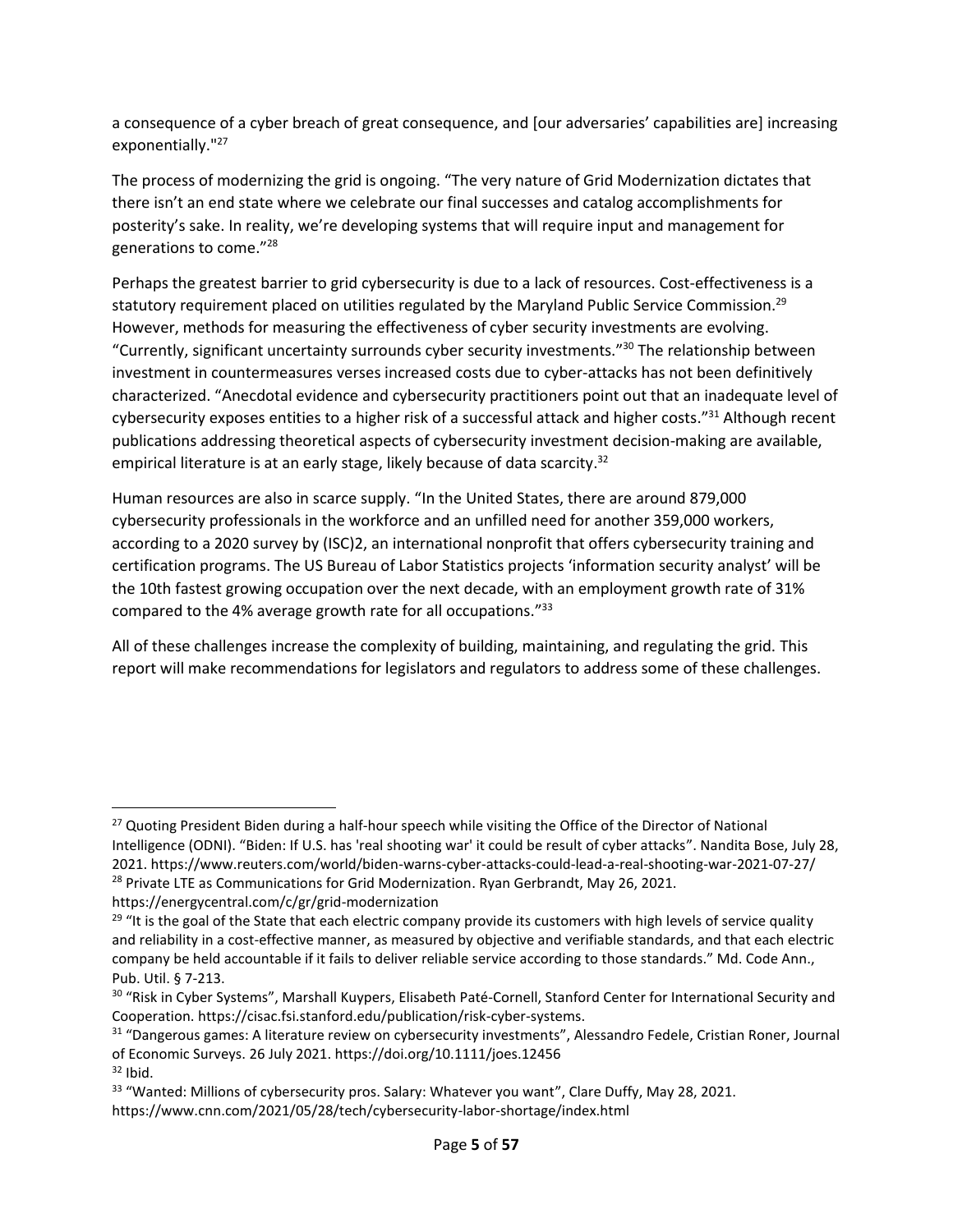# Recommendations

The following sections provide recommendations that can be implemented by state officials. Some are legislative actions, others are regulatory recommendations, and a number can be implemented at the agency level.

## Regulatory Goals

The entity that regulates electric companies in Maryland is the Public Service Commission.<sup>34</sup> Maryland has set forth a goal in statute "that each electric company provide its customers with high levels of service quality and reliability in a cost-effective manner, as measured by objective and verifiable standards, and that each electric company be held accountable if it fails to deliver reliable service according to those standards."<sup>35</sup> The statute includes six specific topics to be addressed by the standards and allows for "a separate reliability standard for each electric company in order to account for system reliability differentiating factors." There should be a clear mandate for cyber resiliency as a regulatory goal.

**RECOMMENDATION 1.** Amend Md. Code Ann., Pub. Util. § 7-213(e)(1)(i) "Service quality and reliability standards" to include "cyber resiliency" in the list of topics to be addressed by the standards.

 accomplished through resiliency – the ability to withstand certain types of failure and yet remain functional from the customer perspective. In particular, *cyber resiliency* is the ability to anticipate, Objective and verifiable standards are the key to measuring reliability.<sup>36</sup> Grid reliability grid is withstand, recover from, and adapt to adverse conditions, stresses, attacks, or compromises on cyber resources.<sup>37</sup>

 Maryland law has addressed resiliency in the context of climate change. "'Resilience infrastructure' flood barriers, green spaces, building elevation, and stormwater infrastructure."<sup>38</sup> There is one statute It requires investor-owned utility companies participating in the pilot program to report on resiliency benefits, but not risks. In fact, "benefit" appears ten times in the statute, "risk" is not mentioned at all.<sup>40</sup> means infrastructure that mitigates the effects of climate change. 'Resilience infrastructure' includes within the Maryland Public Utilities Code that mentions "resiliency": the Energy Storage Pilot Program.<sup>39</sup>

<sup>34</sup> MD Code, Public Utilities, § 2-101. Public Service Commission. Effective: October 1, 2020; MD Code, Public

Utilities, § 2-112. Jurisdiction and powers of Commission. Effective: May 8, 2020. 35 Md. Code Ann., Pub. Util. § 7-213 Service quality and reliability standards

 $36$  Ibid.

<sup>&</sup>lt;sup>37</sup> "Cyber Resiliency Design Principles", Deborah Bodeau, Richard Graubart, MITRE Technical Report, January 2017.<br><sup>38</sup> Md. Code Ann., Local Gov't § 22-101 Definitions.<br><sup>39</sup> Md. Code Ann., Pub. Util. § 7-216. Energy Storag

Explosion Is Changing Conventional Wisdom on Safety", Julian Spector, October 10, 2019.

<https://www.greentechmedia.com/articles/read/arizona-battery-explosion-conventional-wisdom-safety>; "Protecting Battery Energy Storage Systems from Fire and Explosion Hazards",

[https://www.powermag.com/protecting-battery-energy-storage-systems-from-fire-and-explosion-hazards/](https://www.powermag.com/protecting-battery-energy-storage-systems-from-fire-and-explosion-hazards).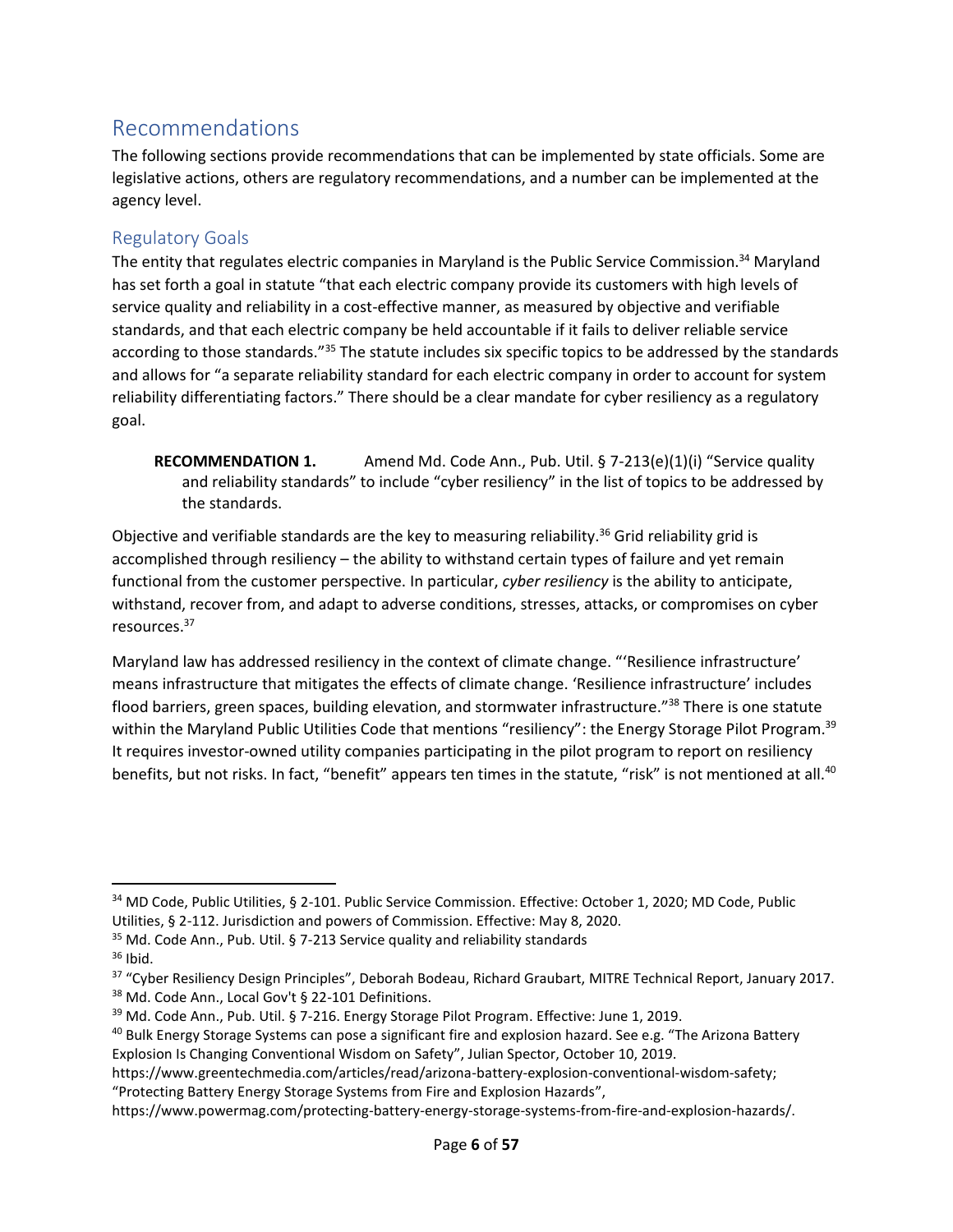and the project's interfaces with other systems. **RECOMMENDATION 2.** Climate change is a long-term problem that motivates modernization of the electric grid. Solutions to address climate change must not invite nearterm catastrophe. Any changes to the grid made for the sake of resiliency, efficiency, conservation, or climate change concerns must be accompanied by a careful assessment to document security risks prior to grid integration and implement appropriate mitigations during integration. The risk assessments must take into account the scope of specific projects

 The "Resilient Maryland Program" managed by the Maryland Energy Administration (MEA) does not "resilience infrastructure" focuses on climate change. Increased vulnerability of the electric grid from cyber threats is an effect of climate change. Any programs that involve software or hardware include any cybersecurity requirement for the microgrid grant.<sup>41</sup> The current statutory definition of connections to the grid must address cyber resilience.

 cybersecurity will be an essential factor in determining system resilience. **RECOMMENDATION 3.** Define "resilience" to include "the ability to prepare for and adapt to changing conditions and withstand and recover rapidly from deliberate attacks" so that

 For example, Connecticut law includes "deliberate attacks" in their definition: Other states have defined "resilience" in ways that include grid modernization and cybersecurity issues.

change."<sup>42</sup> "'Resilience' means the ability to prepare for and adapt to changing conditions and withstand and recover rapidly from deliberate attacks, accidents or naturally occurring threats or incidents, including, but not limited to, threats or incidents associated with the impacts of climate

Illinois definition of "Resiliency improvement" goes beyond the environmental infrastructure and includes grid modernization components:

"Resilient improvement" means any fixture, product, system, equipment, device, material, or interacting group thereof intended to increase resilience or improve the durability of infrastructure, including but not limited to, … energy storage, microgrids, and backup power generation."<sup>43</sup>

 cybersecurity priority. Additional definitions will be recommended in the following sections. Taking cybersecurity issues into consideration when adopting statutory definitions will elevate

## Building Cyber Resiliency

 resiliency design principles should be applied to enhance the security of the grid. Cyber resiliency design The path to cyber resiliency is paved with cybersecurity best practices and standards compliance. Cyber

 2020. Also C.G.S.A. § 16-243y. Microgrid and resilience grant and loan pilot program to support distributed energy <sup>42</sup> C.G.S.A. § 16-244aa. Performance-based regulation of electric distribution companies. Effective: October 2, generation for critical facilities. Effective: October 2, 2020<br><sup>43</sup> 50 ILCS 50/5 Definitions. Effective July 29, 2019.

cybersecurity requirements. See https://energy.maryland.gov/business/pages/ResilientMaryland.aspx. <sup>41</sup> A review of application materials and announcements for the program reveals no information concerning cybersecurity requirements. Interviews with the Maryland Energy Administration confirmed the lack of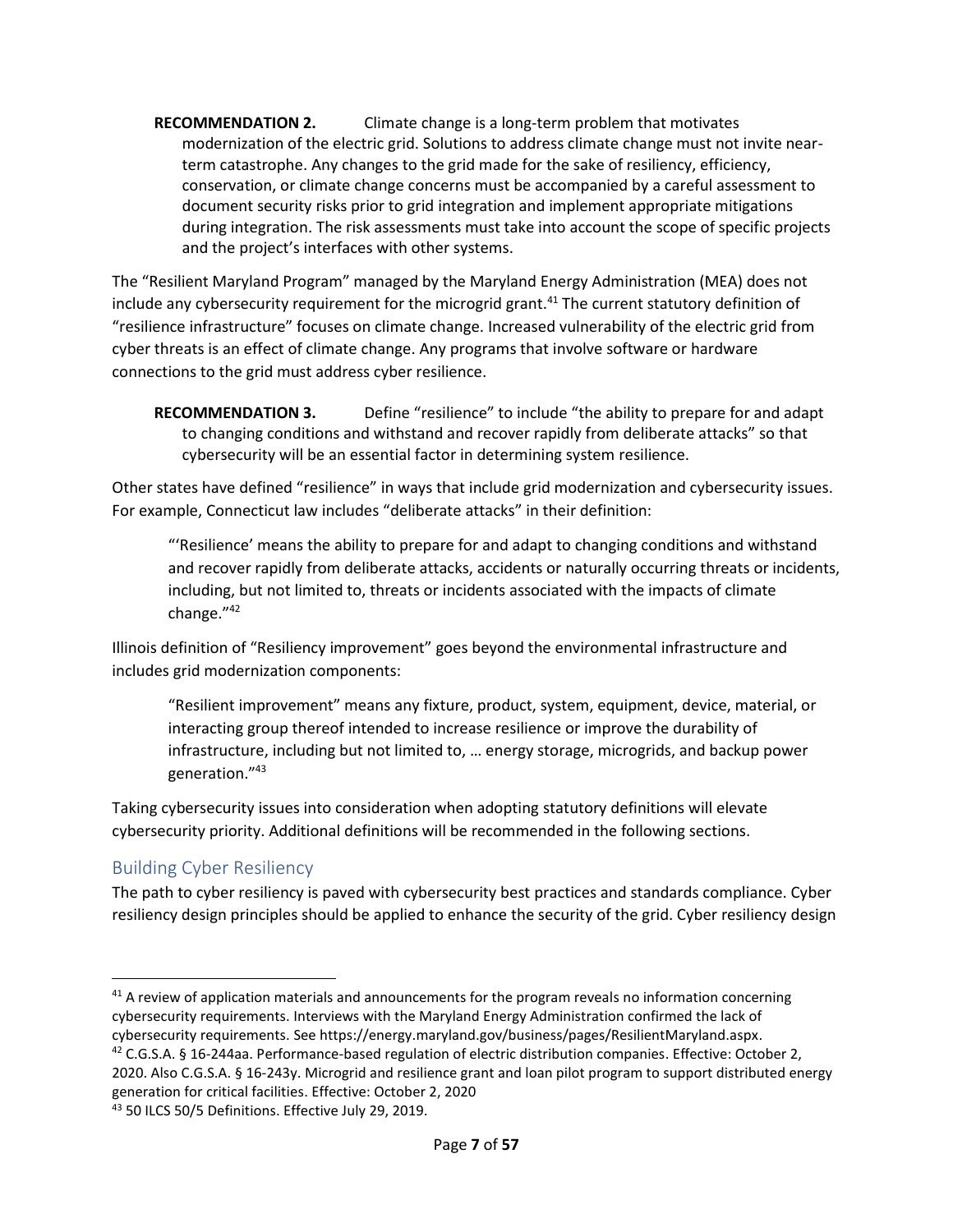strategies incorporate the assumption that compromised resources exist in the system.<sup>44</sup> The concept of zero-trust architecture has emerged in response to this assumption. "Zero-trust is a cybersecurity paradigm focused on resource protection and the premise that trust is never granted implicitly but must be continually evaluated."<sup>45</sup>

- Identify the steps that will have the most immediate security impact, and a schedule to **RECOMMENDATION 4.** Require utility providers to adopt security best practices such as the NIST Cybersecurity Framework and advance toward zero-trust architecture both with onpremises services *and* cloud services. Report to regulators on steps already completed. implement them.
- **RECOMMENDATION 5.** Require utility providers to incrementally implement zero trust principles, process changes, and technology solutions that protect data assets and business functions by use case.<sup>46</sup> Develop and maintain dynamic risk-based policies for resource access. Authenticate all connections and encrypt data. Design cybersecurity of newly interconnected resources around zero-trust principles.
- **RECOMMENDATION 6.** Consult with grid owners and operators, and state and local government agencies to establish a process to identify, assess, and prioritize risks to the electric grid, considering current and foreseeable future cyber and physical threats, vulnerabilities, and consequences. Apply the process to periodically report to regulators on the risks. Use the report to establish a risk-based grant program focused on systematically increasing the resilience of the electric grid against the prioritized cybersecurity risks where market forces do not provide sufficient private-sector incentives to mitigate the risk without Government investment.
- **RECOMMENDATION 7.** Maryland is a leader in grid modernization efforts in the US. Engage state employees in cybersecurity standards development efforts to share knowledge and insights, and influence future directions.

A list of standards and guidelines for distributed energy resources can be found in Appendix D.

## Opportunities to Incorporate Security by Design Principles

The most cost-effective approach to cybersecurity incorporates cybersecurity best practices in the design phase. This is known as "Security by Design." Cybersecurity risks are considered from the beginning of a project and the design incorporates security from the ground up.

"While integrating information technologies is essential to building the smart grid and realizing its benefits, the same networked technologies add complexity and also introduce new interdependencies

<sup>44</sup> "Cyber Resiliency Design Principles", Deborah Bodeau, Richard Graubart, MITRE Technical Report, January 2017.

<sup>45</sup> "Zero-Trust Architecture", NIST Special Publication 800-207, Scott Rose, Oliver Borchert, Stu Mitchell, Sean Connelly, August 2020. <https://doi.org/10.6028/NIST.SP.800-207><br><sup>46</sup> Zero Trust Architecture, NIST Special Publication 800-207, National Institute of Standards and Technology,

August 2020. <https://doi.org/10.6028/NIST.SP.800-207>.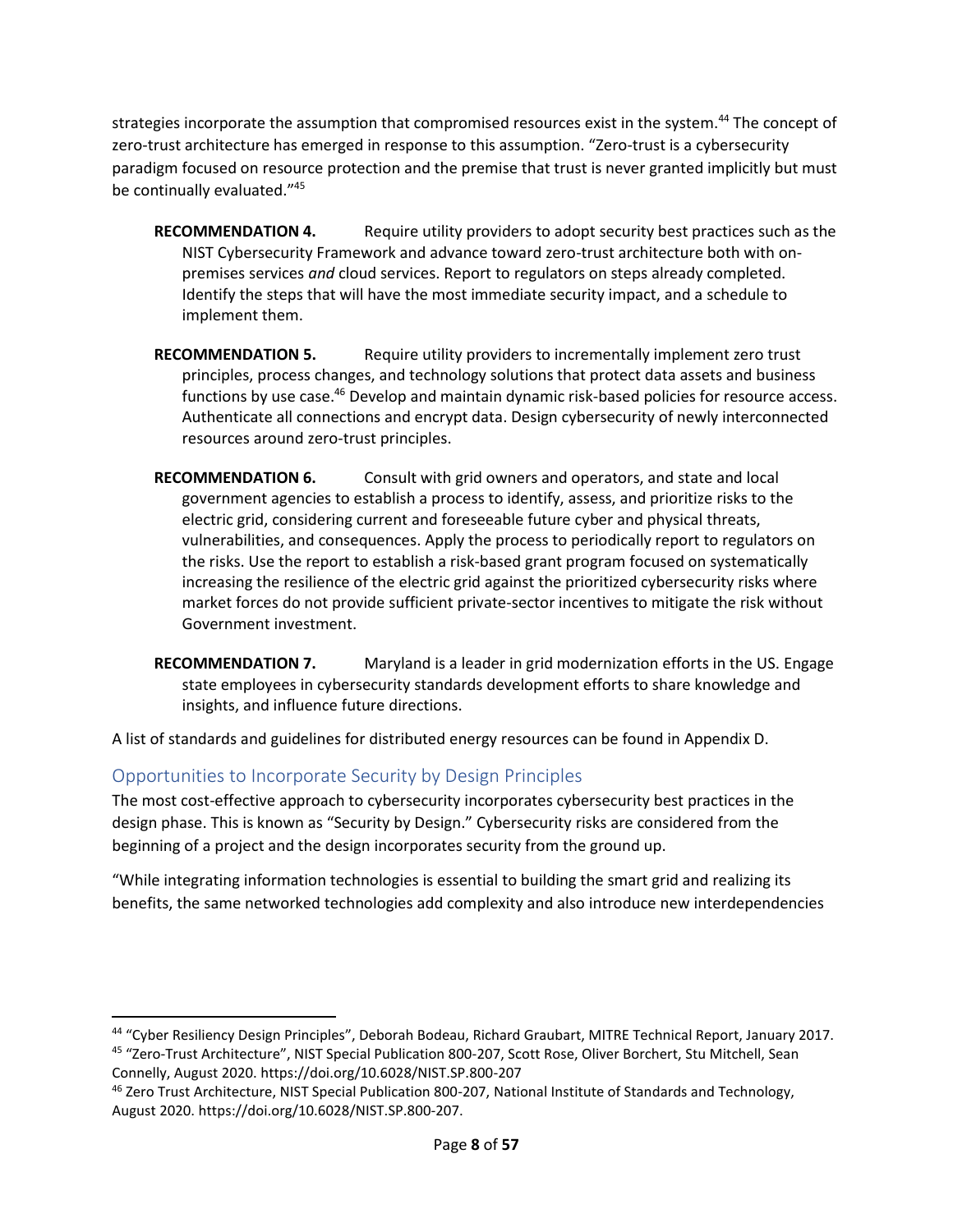and vulnerabilities. Approaches to secure these technologies and to protect privacy must be designed and implemented early in the transition to the smart grid."47

 security by design. There are many opportunities for Maryland to apply Security by Design in the mitigations where changes start, including pilot programs, grant programs, working groups, and with permit applications such as a Certificate of Public Convenience and Necessity for new generating Maryland is a leader in grid modernization which means Maryland must be a leader in incorporating transition to a smart grid by creating a requirement to consider and report on cybersecurity risks and stations.<sup>48</sup>

- **RECOMMENDATION 8.** Include a formal requirement for all state funded grant recipients working on electric grid resilience or modernization to address cybersecurity risk both in the design and reporting phases of their work.
- **RECOMMENDATION 9.** Include a formal requirement for all MPSC working groups developing policy and planning for the grid to address cybersecurity risk in the reporting phase of their work.
- establish formal requirements for a cybersecurity plan. Cybersecurity vulnerabilities arise from weaknesses in: policy and procedure; architecture and design; configuration and communications and networks.<sup>49</sup> An effective cybersecurity plan must address all of these **RECOMMENDATION 10.** Require electric grid resilience or modernization pilot programs to maintenance; supply chain; hardware; physical access controls; software development; and areas.

#### Utility Cybersecurity Reporting and Transparency

 In 2019 the MPSC Cybersecurity Reporting Working Group submitted a final report providing procedural recommendations to the Commission.<sup>50</sup> Based on that report, MPSC issued an order requiring Maryland confidential cybersecurity briefings.<sup>51</sup> electric, gas, and water companies with more than 30,000 customers to provide periodic in-person

 "Smart Grid System", and "Security Breach". It also includes a short list of authorized state each year, with each company reporting once every three years (see Table 1 - Original Three-Year Audit The order contains definitions for "Information Technology System", "Operational Technology System", representatives who may attend the briefings, ten topic areas to be addressed, and a briefing schedule for years 2019-2024. The original cybersecurity briefing schedule had two electric companies report

<sup>&</sup>lt;sup>47</sup> Guidelines for Smart Grid Cybersecurity Volume 1 - Smart Grid Cybersecurity Strategy, Architecture, and HighLevel Requirements. NISTIR 7628 Revision 1 (2018). <http://dx.doi.org/10.6028/NIST.IR.7628r1><br><sup>48</sup> See MD Code, Public Utilities, § 7-207. Certificate of public convenience and necessity required before

construction of generation station or qualified generator lead line, effective May 18, 2021.

<sup>&</sup>lt;sup>49</sup> NIST SP 1800-32B: Securing the Industrial Internet of Things: Cybersecurity for Distributed Energy Resources. Volume B. Preliminary Draft, April 2021.

<sup>50</sup>"Cyber-Security Reporting Work Group ("CSRWG") Final Report", John Borkoski, MPSC Case 9207, ML 219883. April 6, 2018.

<sup>51</sup> MPSC Order No. 89015, February 4, 2019, Case No. 9492. BGE, Potomac Edison, Pepco and Delmarva, Choptank, SMECO, and Washington Gas and Light (WGL) were the electric companies affected by the order.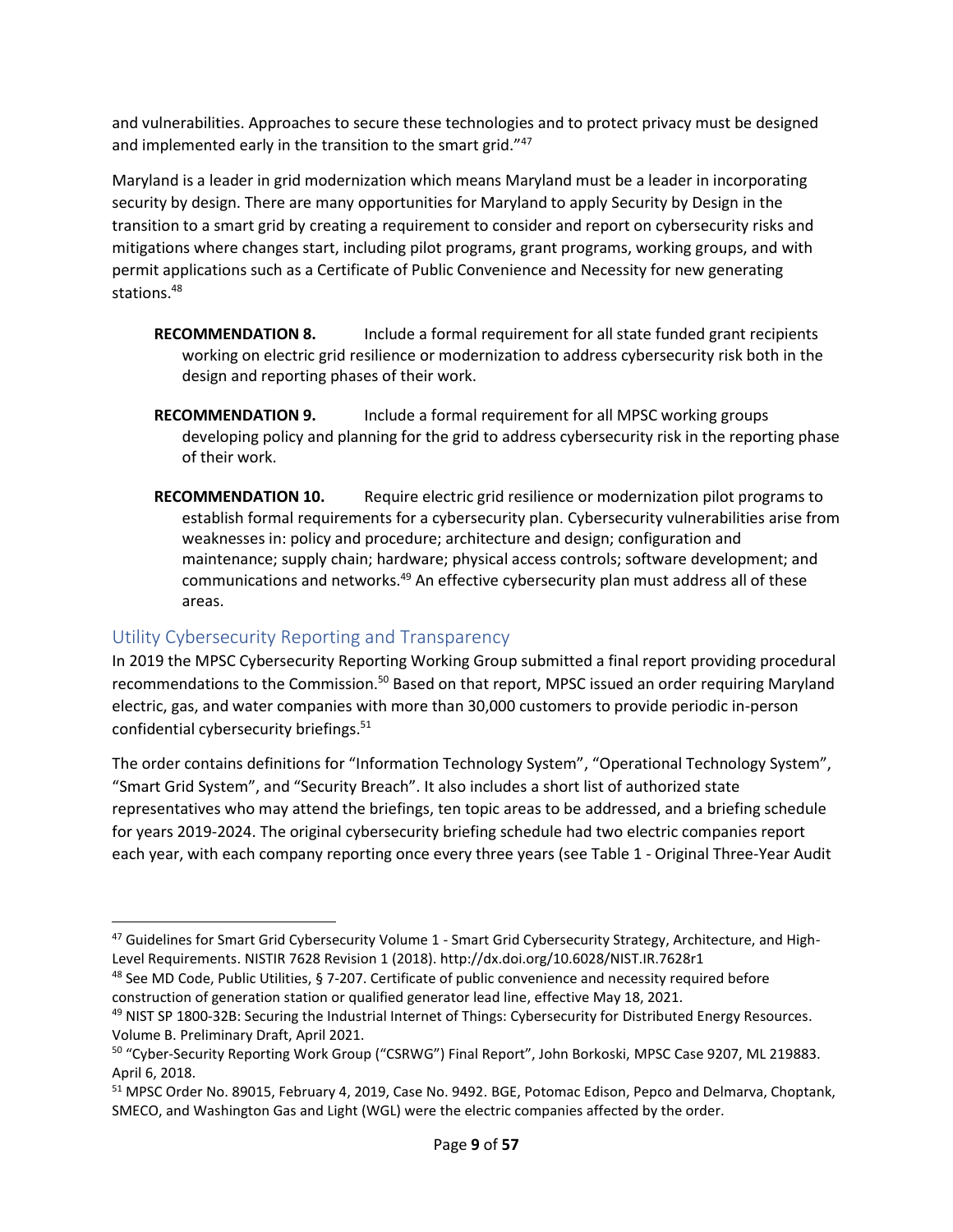Cycle for Cybersecurity Briefings).<sup>52</sup> The order also requires security breaches to be reported verbally to the MPSC within one business day of confirmation, with certain exceptions.<sup>53</sup>

In 2019 the two largest companies presented briefings to the Commission as required by the order.<sup>54</sup> In 2020, the two scheduled briefings were deferred due to COVID-19.<sup>55</sup> MPSC planned to reach out to companies to reschedule deferred briefings in late 2021.56

|                           | <b>First Maryland Cyber-</b><br><b>Security Briefing under</b><br><b>New Protocols</b> | <b>Second Cycle</b><br><b>Maryland Cyber-</b><br><b>Security Briefing</b><br>under New Protocols |
|---------------------------|----------------------------------------------------------------------------------------|--------------------------------------------------------------------------------------------------|
|                           |                                                                                        |                                                                                                  |
| <b>BGE</b>                | 2019                                                                                   | 2022                                                                                             |
| <b>Choptank</b>           | 2020                                                                                   | 2023                                                                                             |
| <b>Potomac Edison</b>     | 2021                                                                                   | 2024                                                                                             |
| <b>Pepco and Delmarva</b> | 2020                                                                                   | 2023                                                                                             |
| <b>SMECO</b>              | 2021                                                                                   | 2024                                                                                             |
| WGL                       | 2019                                                                                   | 2022                                                                                             |
| <b>Columbia Gas</b>       | 2021                                                                                   | 2024                                                                                             |

 *Table 1 - Original Three-Year Audit Cycle for Cybersecurity Briefings* 

Commissioners (NARUC) Cybersecurity Primer.<sup>57</sup> The time period for reporting was selected because it is briefing and the MPSC does not store any cybersecurity briefing material.<sup>59</sup> The utilities are required to The ten topic areas listed in the order are adopted from the National Association of Regulatory Utility in sync with the FERC auditing schedule.<sup>58</sup> All materials are collected by the utility at the end of the retain the materials for at least five years.<sup>60</sup>

cybersecurity maturity levels.<sup>61</sup> The first two cybersecurity briefings were presented by BGE and Washington Gas and Light. The information provided centered on metrics such as phishing attempts, intrusion attempts, and

<sup>&</sup>lt;sup>52</sup> Ibid.

 $53$  Ibid.

<sup>54</sup> "Maryland Public Service Commission 2019 Annual Report", March 25, 2020.

<sup>55</sup> "Maryland Public Service Commission 2020 Annual Report", March 17, 2021.

<sup>&</sup>lt;sup>56</sup> "Status of Utility Cybersecurity Briefings with the Commission", Email from John Borkoski, Chief Engineer MPSC, June 3, 2021.

<sup>57</sup> "Cybersecurity: A Primer for State Utility Regulators, Version 3." National Association of Regulatory Utility Commissioners, with the US Department of Energy. January 2017. [https://pubs.naruc.org/pub/66D17AE4-A46F-](https://pubs.naruc.org/pub/66D17AE4-A46F-43-58EF-68B04E8B180F)

[B543-58EF-68B04E8B180F](https://pubs.naruc.org/pub/66D17AE4-A46F-43-58EF-68B04E8B180F).<br><sup>58</sup> Interview with John Borkoski, Maryland Public Service Chief Engineer, January 19, 2021.<br><sup>59</sup> Email from Ted Davis, PSC Associate General Counsel Maryland Public Service Commission, May 28, 2021

<sup>&</sup>lt;sup>61</sup> Interview with John Borkoski, Maryland Public Service Chief Engineer, January 19, 2021.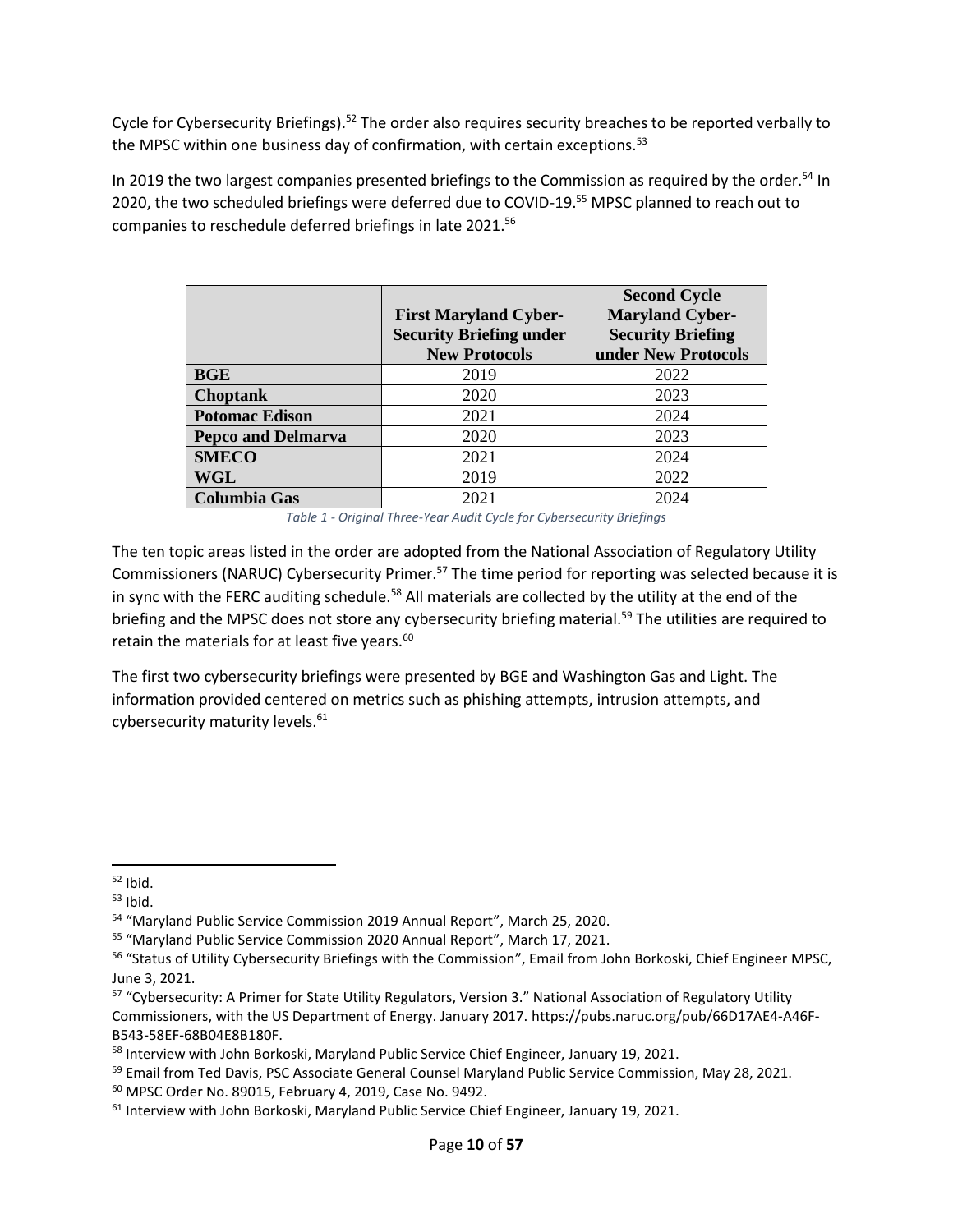- persuasive evidence of a high level of maturity in their cybersecurity program, three years may is The Cybersecurity Capability Maturity Model (C2M2) Version 2.0 (V2.0) which was released in July 2021.<sup>62</sup> **RECOMMENDATION 11.** Maturity level of a cybersecurity program should be a factor in establishing an appropriate reporting period for each utility. Each utility should provide sufficient evidence to establish the maturity level of the company's cybersecurity program. The MPSC should then tailor the reporting period accordingly. For utilities that can provide be an adequate MPSC reporting period. For less mature programs, more frequent reporting to evidence growth in maturity level is recommended. An example of a maturity model available
- **RECOMMENDATION 12.** Information technology (IT) and operational technology (OT) Regulators must understand the extent to which utility IT and OT security experts work together to protect the grid and make recommendations to enhance communication within systems of utilities were likely developed separately and with separate groups of people. However, without strict network segregation, vulnerabilities in IT enable attacks on OT. utility provider entities.
- **RECOMMENDATION 13.** Utilities should work together and report together on risks and cybersecurity events. Bring GridEx participants together after the exercises are complete to assess and categorize impacts of issues that were identified.<sup>63</sup>
- **RECOMMENDATION 14.** Each confidential cybersecurity brief required should be accompanied by a written report suitable for public release that summarizes the cybersecurity efforts of the company, especially with respect to modernization efforts.

 Other states have addressed the issue of cybersecurity reporting to regulators. In Texas, the Public Utility Commission of Texas (PUCT) and the Electric Reliability Council of Texas (ERCOT) "contract with and reporting to the PUCT on cybersecurity preparedness for monitored utilities. In addition to an entity to act as the PUCT's cybersecurity monitor. The cybersecurity monitor manages a cybersecurity outreach program, communicating emerging threats and best business practices, reviewing cybersecurity self-assessments, researching and developing best business practices for cybersecurity, monitored utilities, an electric utility, municipally owned utility, or electric cooperative operating solely outside the ERCOT region (non-ERCOT utility) may elect to participate in the Texas Cybersecurity Monitor Program."<sup>64</sup> Texas has confidential cybersecurity reports filed with ERCOT.<sup>65</sup>

<https://www.nerc.com/pa/CI/ESISAC/Pages/GridEx.aspx>

<sup>&</sup>lt;sup>62</sup> "Cybersecurity Capability Maturity Model (C2M2)", US Department of Energy.

[https://www.energy.gov/ceser/cybersecurity-capability-maturity-model-c2m2.](https://www.energy.gov/ceser/cybersecurity-capability-maturity-model-c2m2)<br><sup>63</sup> GridEx, a distributed play grid exercise that allows participants to engage remotely, simulates a cyber and physical attack on the North American electricity grid and other critical infrastructure. Led by the North American Electric Reliability Corporation (NERC), GridEx gives participants a forum to demonstrate how they would respond to and recover from coordinated cyber and physical security threats and incidents.

<sup>&</sup>lt;sup>64</sup> "Texas Cybersecurity Monitor Program", Electric Reliability Council of Texas.

<http://www.ercot.com/services/programs/tcmp>.<br><sup>65</sup> See e.g. Docket no. 51878. http://interchange.puc.texas.gov/search/dockets/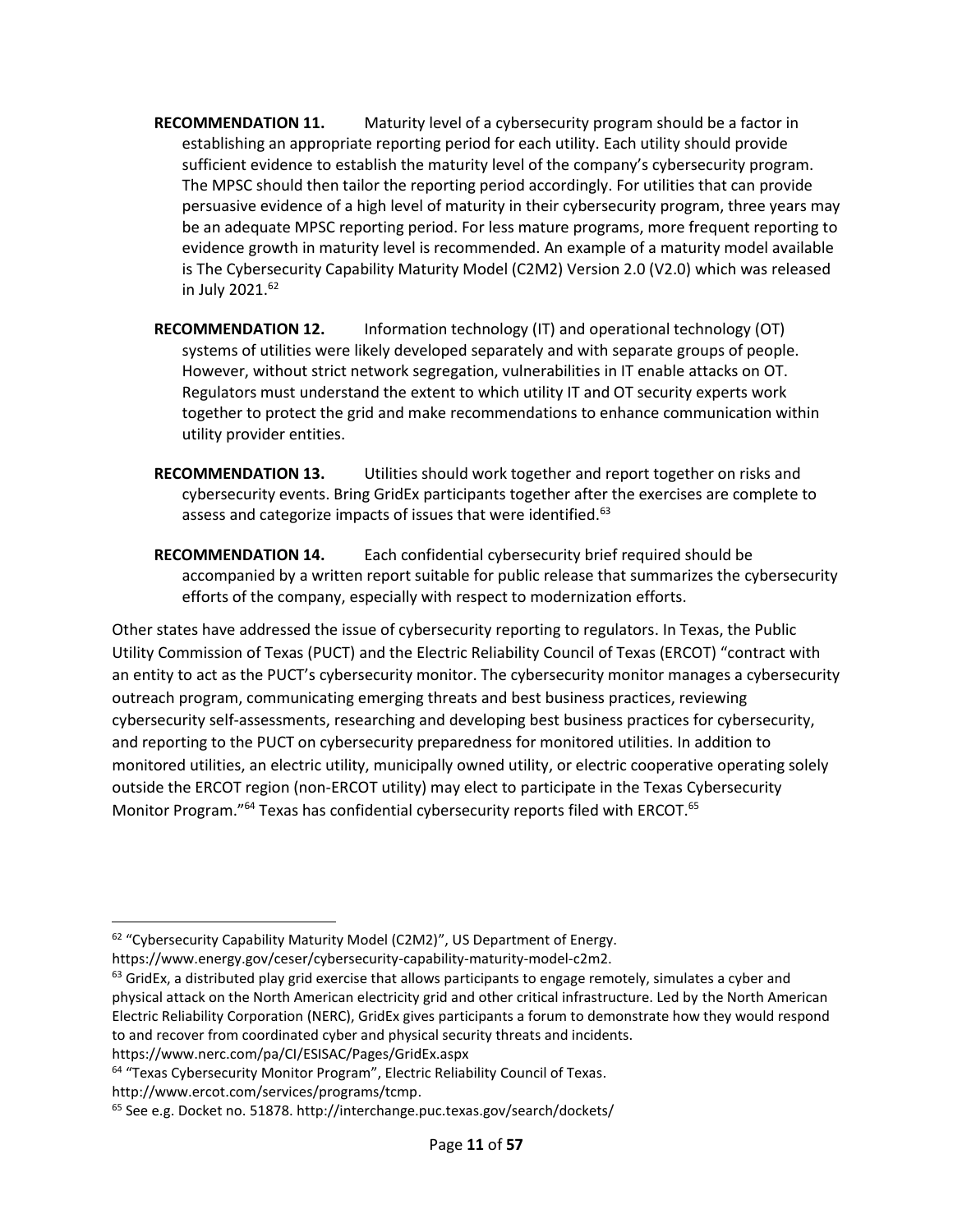Michigan allows electric providers to report "individually or jointly with other electric providers" on their cybersecurity program and related risk planning.<sup>66</sup> It also specifies four types of incidents that must be orally reported "as soon as reasonably practicable and prior to any public notification".<sup>67</sup>

California Public Service Commission does not require cybersecurity reporting by utilities.<sup>68</sup> Instead, they California Cybersecurity Integration Center (CalCSIC) takes the lead on cybersecurity detection, have two fulltime staff members dedicated to providing cybersecurity guidance to utilities. The response, mitigation, and recovery.<sup>69</sup> "The California Cybersecurity Integration Center's primary mission is to reduce the likelihood and severity of cyber incidents that could damage California's economy, its critical infrastructure, or public and private sector computer networks in [California]."<sup>70</sup>

authorized representatives are prohibited from divulging information learned from the briefings.<sup>72</sup> MPSC does not retain written material from briefings, but requires the utilities to store the briefing materials.<sup>73</sup> However, public access to basic cybersecurity information is essential for public awareness and trust. Transparency is another area that should be addressed. The utility companies and the MPSC understand that cybersecurity reporting information is sensitive and confidential so needs to be protected. Utilities are concerned that sensitive security specific information, if publicly released, could allow adversaries to identify, target, and attack potential weaknesses.<sup>71</sup> The MPSC order states that cybersecurity reporting

 grid, utilities were required to publicize security information about the change. This practice **RECOMMENDATION 15.** When smart meters were incorporated into the Maryland power should be continued to include changes created by DER integration.<sup>74</sup>

**RECOMMENDATION 16.** Although details of security processes and mechanisms should be protected as sensitive information, general information about utility security programs should be publicly available and easily accessible.<sup>75</sup>

 By providing general information on cybersecurity planning as the grid modernizes, the public will have Stanek and Mindy Herman raised a transparency issue related to distributing grid planning. Chairman a basis for trusting that cyber resiliency of the grid is being maintained. MPSC Commissioners Jason Stanek acknowledged that up until now, distribution planning was in the private domain of the utilities

<sup>&</sup>lt;sup>66</sup> Mich. Admin. Code R 460.3205. Security Reporting.

 $67$  Ibid.

<sup>&</sup>lt;sup>68</sup> Interview with James Cho and Junaid Rahman, California Public Utilities Commission, June 10, 2021.<br><sup>69</sup> West's Ann.Cal.Gov.Code § 8586.5. California Cybersecurity Integration Center; duties; information sharing. Effective January 1, 2020.

 $70$  Ibid.

<sup>71</sup> "Understanding Cybersecurity Preparedness: Questions for Utilities", Lynn P. Costantini, Matthew Acho, National Association of Regulatory Utility Commissioners (NARUC), June 2019. [https://pubs.naruc.org/pub/3BACB84B-](https://pubs.naruc.org/pub/3BACB84B-AA8A-0191-61FB-E9546E77F220)[AA8A-0191-61FB-E9546E77F220](https://pubs.naruc.org/pub/3BACB84B-AA8A-0191-61FB-E9546E77F220).<br><sup>72</sup> MPSC Order No. 89015, February 4, 2019, Case No. 9492.<br><sup>73</sup> Ibid. 74 See e.g. "SMART METERS AND YOUR PRIVACY", BGE informational brochure for customers. Author unknown,

 $73$  Ibid.

undated.

[https://www.bge.com/SmartEnergy/SmartMeterSmartGrid/Documents/SmartMeters\\_HealthPrivacyInfo.pdf](https://www.bge.com/SmartEnergy/SmartMeterSmartGrid/Documents/SmartMeters_HealthPrivacyInfo.pdf)  $75$  See e.g. PJM (a regional transmission organization that coordinates the movement of wholesale electricity in all or parts of 13 states and the District of Columbia) webpage that talks about cybersecurity practices at a very high level. [https://learn.pjm.com/three-priorities/keeping-the-lights-on/safeguarding-the-grid.](https://learn.pjm.com/three-priorities/keeping-the-lights-on/safeguarding-the-grid)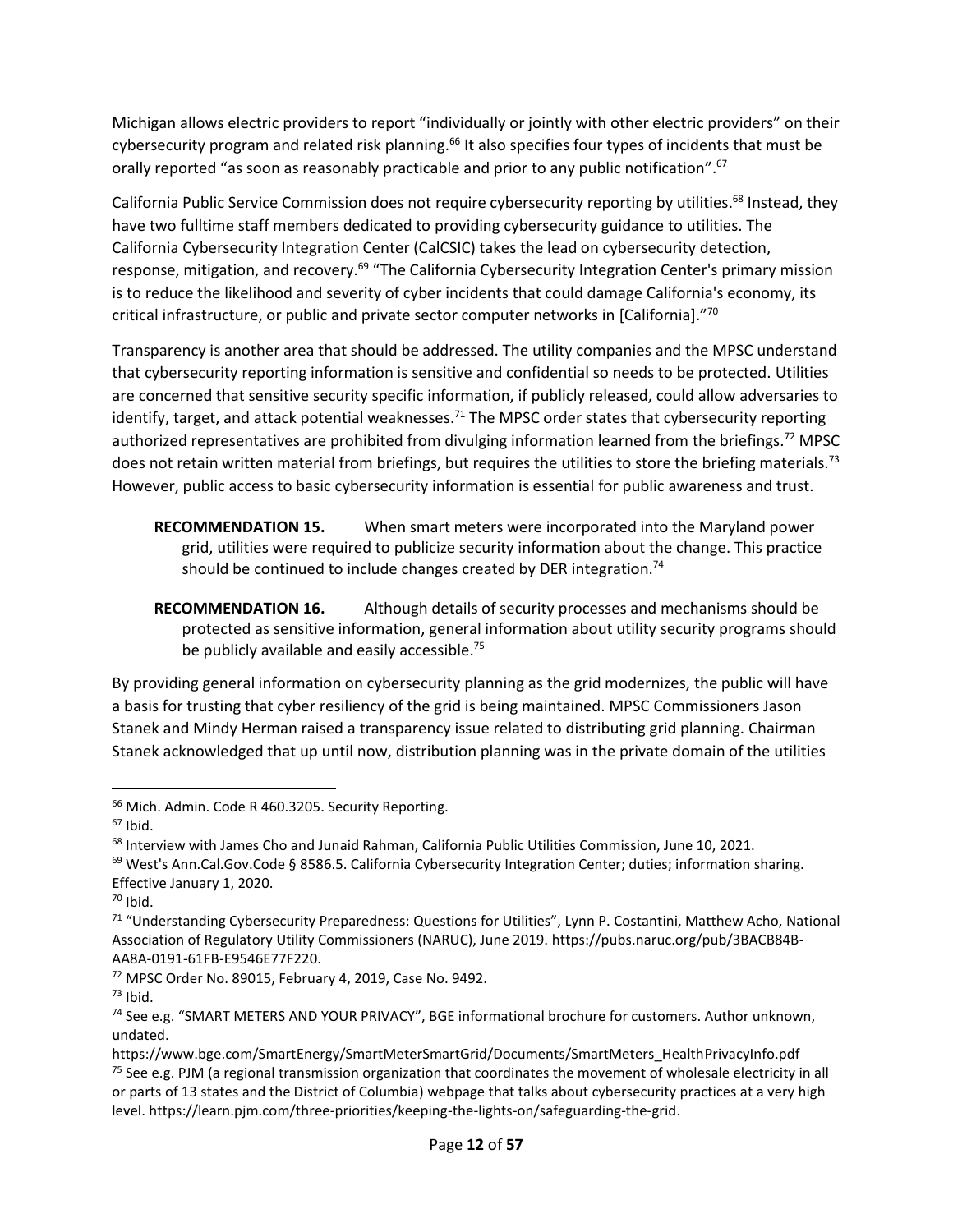with approval from MPSC. He asked if the utility was prepared to make the process more transparent. utilities have used a closely held planning process for a very long time but they need to open it up. He said the first step is for utilities to acknowledge that it has to occur. Transparency in general The Exelon representative said the company is open to a more transparent distribution planning process. Commissioner Herman mentioned the distinction between planning input verses planning specifics and commented, "I hope we don't use confidentiality to keep parties out" of the planning sessions.<sup>76</sup> A similar exchange between Commissioner Tony O'Donnel and the SMECO and Potomac Edison representatives took place. Commissioner O'Donnel referred to the asymmetry of information existing between stakeholders and named it as a crucial piece in planning interconnections.<sup>77</sup> He said the cybersecurity distribution planning will help to bolster public confidence.

# Supply Chain<sup>78</sup>

 software, Cybersecurity issues arising from the supply chain have been around for a long time. With regard to

 Unix's login function. Thompson didn't merely plant a piece of malicious code that granted him "Supply chain attacks were first demonstrated around four decades ago, when Ken Thompson, one of the creators of the Unix operating system, wanted to see if he could hide a backdoor in the ability to log into any system. He built a compiler—a tool for turning readable source code into a machine-readable, executable program—that secretly placed the backdoor in the function when it was compiled. Then he went a step further and corrupted the compiler that compiled the compiler, so that even the source code of the user's compiler wouldn't have any obvious signs of tampering. "The moral is obvious," Thompson wrote in a lecture explaining his demonstration in 1984. "You can't trust code that you did not totally create yourself. (Especially code from companies that employ people like me.)"<sup>79</sup>

The Federal Acquisition Regulations System recently published a new rule that defines *supply chain risk*  as "the risk that any person may sabotage, maliciously introduce unwanted function, extract data, or otherwise subvert the design, integrity, manufacturing, production, distribution, installation, operation, maintenance, disposition, or retirement of covered articles so as to surveil, deny, disrupt, or otherwise manipulate the function, use, or operation of the covered articles or information stored or transmitted by or through covered articles."<sup>80</sup> The new rule also describes supply chain risk information and includes

<sup>76</sup> PC44 Electric Distribution System Planning Pre-Working Group Educational Session 1. September 2, 2021. <https://www.youtube.com/watch?v=WtvgTYs4IG4>

 $77$  Ibid.

 $78$  NIST defines supply chain as a "Linked set of resources and processes between and among multiple tiers of organizations, each of which is an acquirer, that begins with the sourcing of products and services and extends through their life cycle." Security and Privacy Controls for Information Systems and Organizations, NIST Special Publication 800-53 Revision 5, September 2020.

[https://nvlpubs.nist.gov/nistpubs/SpecialPublications/NIST.SP.800-53r5.pdf.](https://nvlpubs.nist.gov/nistpubs/SpecialPublications/NIST.SP.800-53r5.pdf)<br><sup>79</sup> "Hacker Lexicon: What Is a Supply Chain Attack? From NotPetya to SolarWinds, it's a problem that's not going away any time soon", Andy Greenberg, May 31, 2021. [https://www.wired.com/story/hacker-lexicon-what-is-a](https://www.wired.com/story/hacker-lexicon-what-is-a-supply-chain-attack/)[supply-chain-attack/](https://www.wired.com/story/hacker-lexicon-what-is-a-supply-chain-attack/) 

<https://public-inspection.federalregister.gov/2021-17532.pdf>. This is a modification of 10 U.S.C.A. § 3252 – Supply 80 41 CFR 201 and 201-1, Federal Acquisition Security Council Rule, Federal Register, August 26, 2021. Chain Risk. Effective February 15, 2019.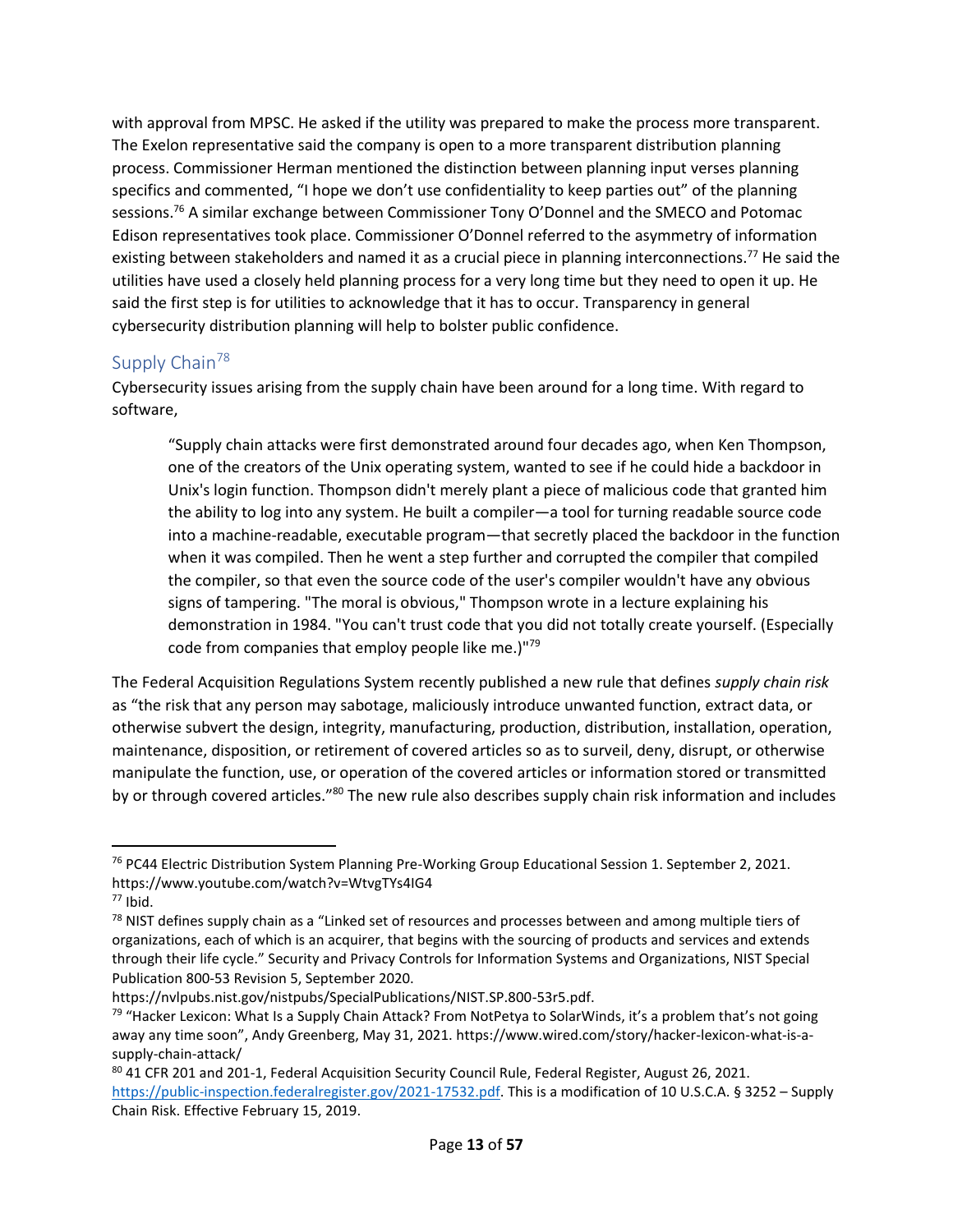lists of characteristics and relevant factors to consider.<sup>81</sup> These lists could serve as a guide when collecting and assessing information for supply chain risk determination.

 Currently, Maryland has regulations that mention "supply chain" with respect to pharmaceuticals, food, tracking of a drug or device through the supply chain, with each trading partner authenticating the drug offshore wind facilities,<sup>82</sup> and demographic diversity.<sup>83</sup> Drugs are required to have a record of the or device upon receipt and transfer. <sup>84</sup> Food safety plans are required to include written preventative controls that address the supply chain. <sup>85</sup> MPSC has established a Supplier Diversity Program to "promote economical delivery of utility services and positively impact the economy of the State." In addition, the Maryland Offshore Wind Business Development Advisory Committee, that advises the Maryland Energy Administration (MEA) on how to best spend funds, is required to have one individual with experience in offshore wind supply chain issues.<sup>86</sup>

 created the "Cybersecurity Coordination Program for Utilities" to monitor cybersecurity efforts among utilities in the state.<sup>87</sup> The program includes "guidance on best practices for cybersecurity controls for supply chain risk management of cybersecurity systems used by utilities, which may include, as Other states have considered supply chain issues with respect to cybersecurity. For example, Texas applicable, best practices related to: (A) software integrity and authenticity; (B) vendor risk management and procurement controls, including notification by vendors of incidents related to the vendor's products and services; and (C) vendor remote access."<sup>88</sup>

 After the major power outage Texas experienced in early 2021, the Texas state legislature created the transporting natural gas for delivery to electric generation facilities; and critical infrastructure necessary "Texas Electricity Supply Chain Security and Mapping Committee".<sup>89</sup> "Electricity supply chain" is defined to include "facilities and methods used for producing, treating, processing, pressurizing, storing, or to maintain electricity service."<sup>90</sup> The purpose of the committee is to plan and prepare for extreme weather events. It is required to prepare a public report by January 1, 2022, that includes a list of the established best practices and recommended oversight and compliance standards adopted by the commission.91

 In New York, supply chain was addressed in the context of electronic voting systems devices. "The minimum security standards for such devices shall be commensurate with the level of security risk

 $81$  Ibid.

<sup>&</sup>lt;sup>82</sup> COMAR 20.61.06.03 Evaluation criteria.<br><sup>83</sup> COMAR 20.08.01.01 Declaration of Public policy.<br><sup>84</sup> COMAR 10.13.02.02 Definitions.<br><sup>85</sup> COMAR 10.15.09.17 Milk Facility Construction and Plan Submission.<br><sup>85</sup> Md. Code Ann. Efffective June 1, 2017.

 $88$  Ibid. 87 V.T.C.A., Utilities Code § 31.052. Cybersecurity Coordination Program for Utilities. Effective September 1, 2019.

<sup>89</sup> V.T.C.A., Utilities Code § 38.201 - Texas Electricity Supply Chain Security and Mapping Committee. Effective June 8, 2021.

<sup>&</sup>lt;sup>90</sup> Ibid.

<sup>&</sup>lt;sup>91</sup> V.T.C.A., Utilities Code § 38.204 - Mapping Report. Effective June 8, 2021.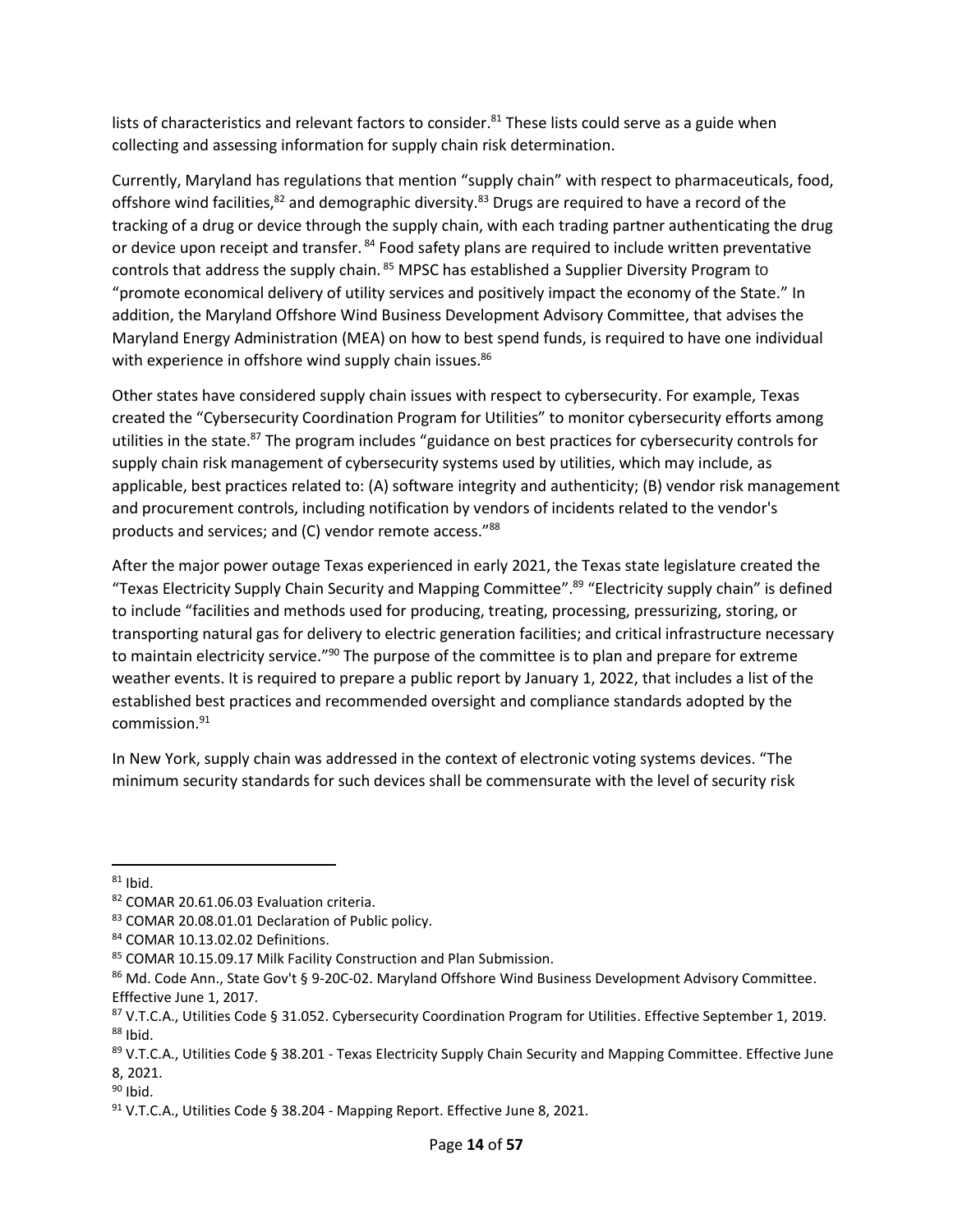equipment-related supply chains in addition to any other applicable security risk."<sup>92</sup> applicable to such devices and shall specifically take into account any security risk associated with voting

 To improve security with respect to the supply chain, uncover blind spots in partnerships and extend the reach of information sharing.

- utility or to a government entity such as CISA. **RECOMMENDATION 17.** Require all utilities that rely on third party IT or OT providers to include standard contract language with service providers to collect and preserve data for cybersecurity analysis and share such data, or report third party security breaches to the
- to maintain a list of the categories of software and software products in use or in acquisition **RECOMMENDATION 18.** Adopt the NIST definition of "critical software" and require utilities that meet the definition. Adopt NIST security guidance for critical software use, applying practices of least privilege, network segmentation, and proper configuration. 93
- **RECOMMENDATION 19.** Require utilities to establish minimum security standards for IT and OT devices commensurate with the level of security risk applicable to such devices and specifically take into account any security risk associated with supply chains.

## Financial and Human Resources

Investing in cybersecurity is investing in the future of the organization.<sup>94</sup> "In today's data-driven, global, mobile, always-connected economy, cybersecurity is an enabling technology that allows you do to business. It is the foundation for everything you do."<sup>95</sup>

Maryland has taken important steps to address the financial and human resource barriers affecting cybersecurity of critical infrastructure within the state. For example, The Joint Committee on Cybersecurity and the Maryland Cybersecurity Council work to evaluate and advance cybersecurity in the state.<sup>96</sup> There are Maryland tax credits for cybersecurity development and services.<sup>97</sup> A cybersecurity investment fund is available to provide funding for emerging cybersecurity technology development.<sup>98</sup> Maryland has a Cybersecurity Public Service Scholarship Program to support students who are pursuing an education in programs that are directly relevant to cybersecurity.<sup>99</sup> Maryland universities have

<sup>&</sup>lt;sup>92</sup> N.Y. Elec. Law § 1-104 (McKinney) – Definitions. (Election Law). Effective November 12, 2020.<br><sup>93</sup> See "Security Measures for "EO-Critical Software" Use Under Executive Order (EO) 93 See "Security Measures for "EO-Critical Software" Use Under Executive Order (EO)

<sup>14028&</sup>quot;, National Institute of Standards and Technology, July 9, 2021.

[https://www.nist.gov/system/files/documents/2021/07/09/Critical%20Software%20Use%20Security%20Measures](https://www.nist.gov/system/files/documents/2021/07/09/Critical%20Software%20Use%20Security%20Measures%20Guidance.pdf)  [%20Guidance.pdf.](https://www.nist.gov/system/files/documents/2021/07/09/Critical%20Software%20Use%20Security%20Measures%20Guidance.pdf)<br><sup>94</sup> "Treat Cybersecurity as a Strategic Investment, Not a Sunk Cost", Sean Duca, circa 2018.

 $95$  Ibid. https://www.securityroundtable.org/its-time-to-treat-cybersecurity-as-a-strategic-investment-not-a-sunk-cost/<br><sup>95</sup> Ibid.<br><sup>96</sup> MD Code, State Government, § 2-10A-13. Joint Information Technology and Biotechnology Committee.

July 1, 2019. MD Code, State Government, § 9-2901. Maryland Cybersecurity Council. Effective July 1, 2021 to September 30, 2021.

 $97$  MD Code, Tax – General § 10-733.1. Tax credit for the purchase of cybersecurity technology or a cybersecurity service from one or more qualified sellers. Effective June 1, 2018.

<sup>&</sup>lt;sup>98</sup> MD Code, Economic Development, § 10-464. Cybersecurity Investment Fund. Effective October 1, 2020.<br><sup>99</sup> MD Code, Education, § 18-3502. Cybersecurity Public Service Scholarship Program. Effective July 1, 2018.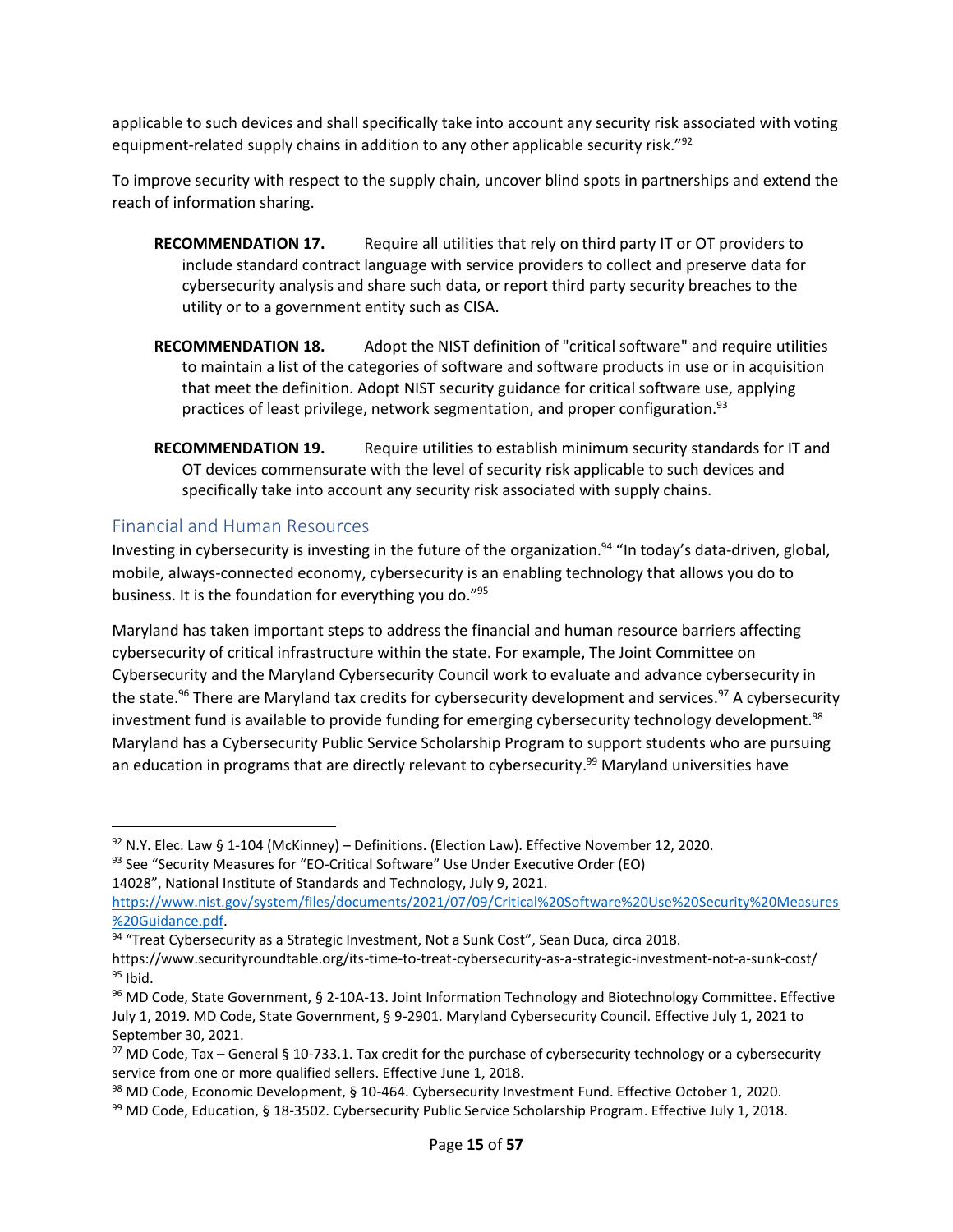specialized development programs for cybersecurity.100 There are also endowments available to further basic and applied research in cybersecurity.<sup>101</sup>

Yet significant barriers still exist.

 According to MPSC's Chief Engineer, none of the current MPSC engineering team members have cybersecurity expertise and there is no dedicated cybersecurity staff.<sup>102</sup> Generally, MPSC engineers are hired without experience in the energy sector and without previous cybersecurity experience.<sup>103</sup> This creates a very significant learning curve for new hires, who have an average tenure at MPSC of four years. The Chief Engineer expressed a need for more cybersecurity expertise within MPSC since they are facing a growing slate of cybersecurity issues. He cited salary levels as a potential barrier to hiring cybersecurity expertise.104

- **RECOMMENDATION 20.** Allocate funds to provide Maryland Public Service Commission with staff dedicated to regulatory cybersecurity policy, strategy, auditing, and reporting.
- **RECOMMENDATION 21.** Ensure MPSC employees involved in cybersecurity activities attend periodic training to keep skills and knowledge current regarding emerging trends in distributed energy resource cybersecurity issues.
- **RECOMMENDATION 22.** MPSC engineers should take an active role in standards organizations upon which they rely to ensure that cybersecurity concerns are addressed during standards development.<sup>105</sup>

with the public good."<sup>107</sup> Rates that the commission sets are "designed to yield to [a public utility] a fair return on investments."<sup>108</sup> However, measuring a return on cybersecurity investment is complicated. MPSC is funded by the utilities they regulate and MPSC sets the rates that utilities may charge.<sup>106</sup> "The only statutory imperative of Public Service Commission (PSC) in regulating utility rates is to construct and approve just and reasonable rates, which, among other things, fully consider and are consistent 'revenue requirement' sufficient to pay its prudent expenses and to allow it the opportunity to earn a

"If an organization doesn't see cybersecurity as a strategic investment, it won't treat the people responsible for cybersecurity as part of the strategic team. Conversely, if cybersecurity leaders are not

<sup>100</sup> MD Code, Education, § 12-123. Center for Cybersecurity at the University of Maryland Baltimore County. Effective: July 1, 2021; MD Code, Education, § 12-306. University of Maryland Center for Economic and Entrepreneurship Development (UMCEED). Effective: July 1, 2021.

<sup>&</sup>lt;sup>102</sup> Interview with John Borkoski, January 19, 2021. See Appendix C for summary of interview. <sup>101</sup> MD Code, Economic Development, § 6-614. Expenditure of endowment proceeds. Effective: March 13, 2021.<br><sup>102</sup> Interview with John Borkoski, January 19, 2021. See Appendix C for summary of interview.<br><sup>103</sup> Ibid.<br><sup>104</sup>

 $103$  Ibid.

 $104$  Ibid.

standards efforts to contribute their knowledge about the Maryland grid and related security needs and concerns. <sup>106</sup> "The costs and expenses of the Commission and the Office of People's Counsel shall be borne by the public service companies that are subject to the Commission's jurisdiction." Md. Code, Pub. Util. § 2-110 - Public Utility Regulation Fund

 Md.Code, Public Utility Companies, §§ 2–112, 2–113, 4–102. This case has a simplified explanation of how rates <sup>107</sup> Maryland Off. of People's Couns. v. Maryland Pub. Serv. Comm'n, 226 Md. App. 176, 127 A.3d 582 (2015) citing are determined.

<sup>108</sup> Ibid. Citing Office of People's Counsel v. Maryland Pub. Serv. Comm'n, 355 Md. 1, 7–8, 733 A.2d 996 (1999).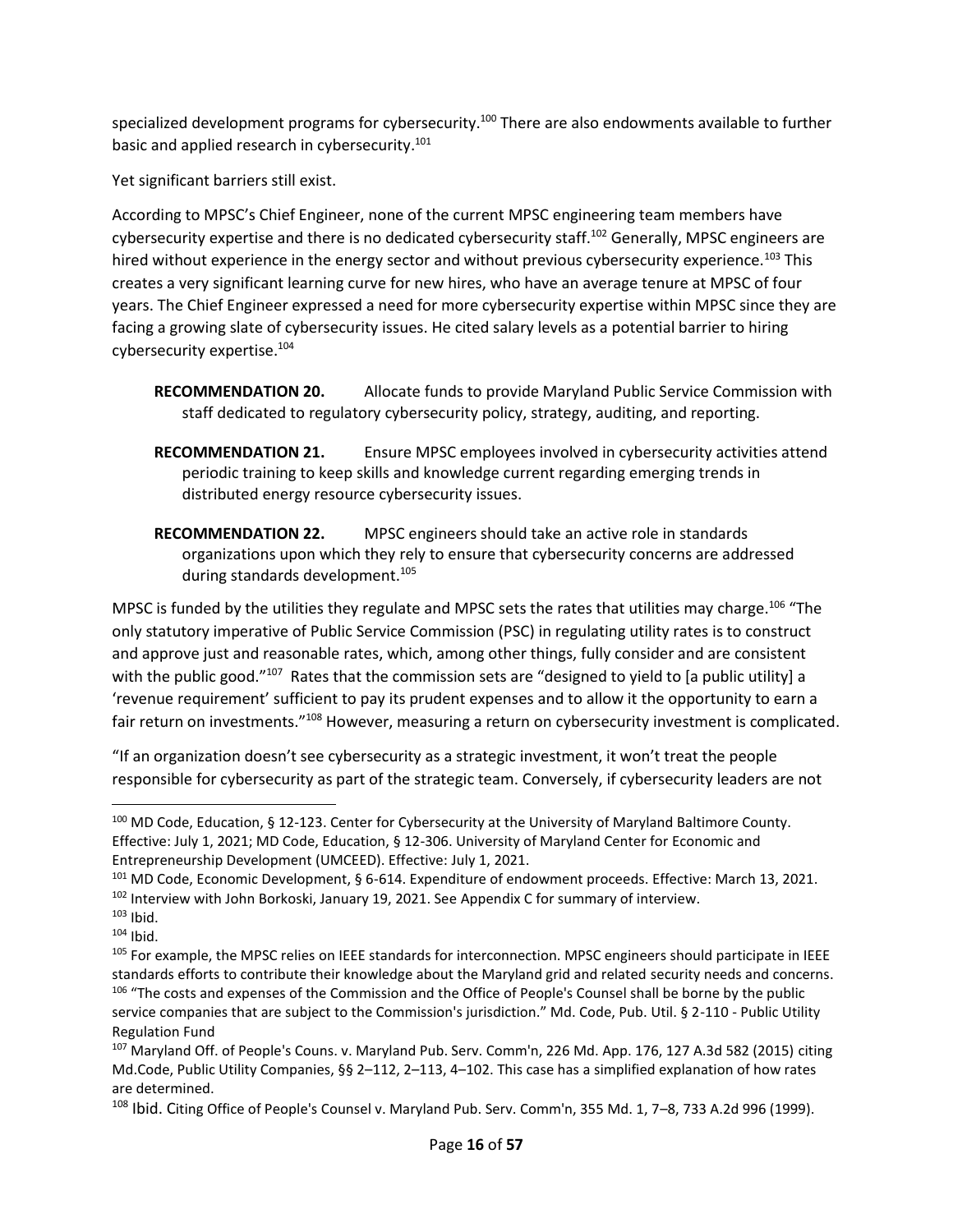cybersecurity as a strategic investment."<sup>109</sup> part of the executive team, the organization won't have the knowledge and commitment to treat

 "Workforce experts say the main reason many firms don't list their security leaders within their top CEO. More commonly, the CSO or CISO reports to the CTO, or to the chief information officer."<sup>110</sup> This unacceptable cybersecurity risk.<sup>111</sup> This may be the case with investor-owned utilities in Maryland.<sup>112</sup> executives is that these people typically do not report directly to the company's board of directors or reporting structure can turn conflicts of interest during product selection or budget decisions into

**RECOMMENDATION 23.** Encourage utilities to establish a procedure where cybersecurity leadership of utilities may report directly to the company's Board of Directors or CEO.

who may attend the utility cybersecurity reporting briefs with the MPSC.<sup>113</sup> In order to fulfill their duty to protect the interests of residential and noncommercial users, the Office of People's Counsel should The People's Counsel fills an important role in oversite and is included in the short list of representatives have access to cybersecurity expertise to participate in rate cases and other court appearances.

 expertise in the list the Office of People's Counsel may retain or hire as necessary for a **RECOMMENDATION 24.** Expand MD Code, Public Utilities, § 2-203(f) to include cybersecurity particular matter.

technology, management, and budget.<sup>115</sup> The CCC is available to assist critical infrastructure Other states have addressed the resource issues in different ways. For example, Michigan has created a "Cyber Civilian Corp"(CCC), a program under which volunteers may provide services to organizations to respond to cybersecurity incidents.<sup>114</sup> The program is administered by the Michigan department of organizations in rapid response.<sup>116</sup> A cybersecurity incident is defined to be an event that "actually or imminently jeopardizes the integrity, confidentiality, or availability of computers, information or communications systems or networks, physical or virtual infrastructure controlled by computers or

<sup>&</sup>lt;sup>109</sup> "Treat Cybersecurity as a Strategic Investment, Not a Sunk Cost", Sean Duca, circa 2018.

https://www.securityroundtable.org/its-time-to-treat-cybersecurity-as-a-strategic-investment-not-a-sunk-cost/<br><sup>110</sup> "A Chief Security Concern for Executive Teams", Brian Krebs, December 18, 2018.

https://krebsonsecurity.com/2018/12/a-chief-security-concern-for-executive-teams/<br><sup>111</sup> See e.g. The House Committee report on the Equifax breach which explains that the CSO reported to the chief legal officer due to prior conflicts with CIO. The Chief Legal Officer was referred to as "head of security".

<https://republicans-oversight.house.gov/wp-content/uploads/2018/12/Equifax-Report.pdf>

<sup>&</sup>lt;sup>112</sup> See e.g. these investor owned utilities: Exelon's "Leadership and Governance Executive Profiles" page which does not list a security officer.<https://www.exeloncorp.com/leadership-and-governance/executive-profiles>; BGE's "Leadership & Values" page which does not list a security officer.

<https://www.bge.com/AboutUs/Pages/LeadershipValues.aspx>; Pepco's ""Leadership & Values" page which does not list a security officer. <https://www.pepco.com/AboutUs/Pages/LeadershipValues.aspx>; Delmarva's page which does not list a security officer.<https://www.delmarva.com/AboutUs/Pages/LeadershipValues.aspx>; Potomac Edison's parent company FirstEnergy's "Leadership Team" page which does not list a security officer.

[https://www.firstenergycorp.com/about/leadership\\_team.html](https://www.firstenergycorp.com/about/leadership_team.html)

<sup>&</sup>lt;sup>113</sup> MPSC Order No. 89015, February 4, 2019, Case No. 9492.<br><sup>114</sup> Mich. Comp. Laws Ann. § Ch. 18, Refs & Annos (West). Effective January 24, 2018.<br><sup>115</sup> Mich. Comp. Laws Ann. § 18.222 – Definitions. Effective March 24, 2

 $116$  Ibid.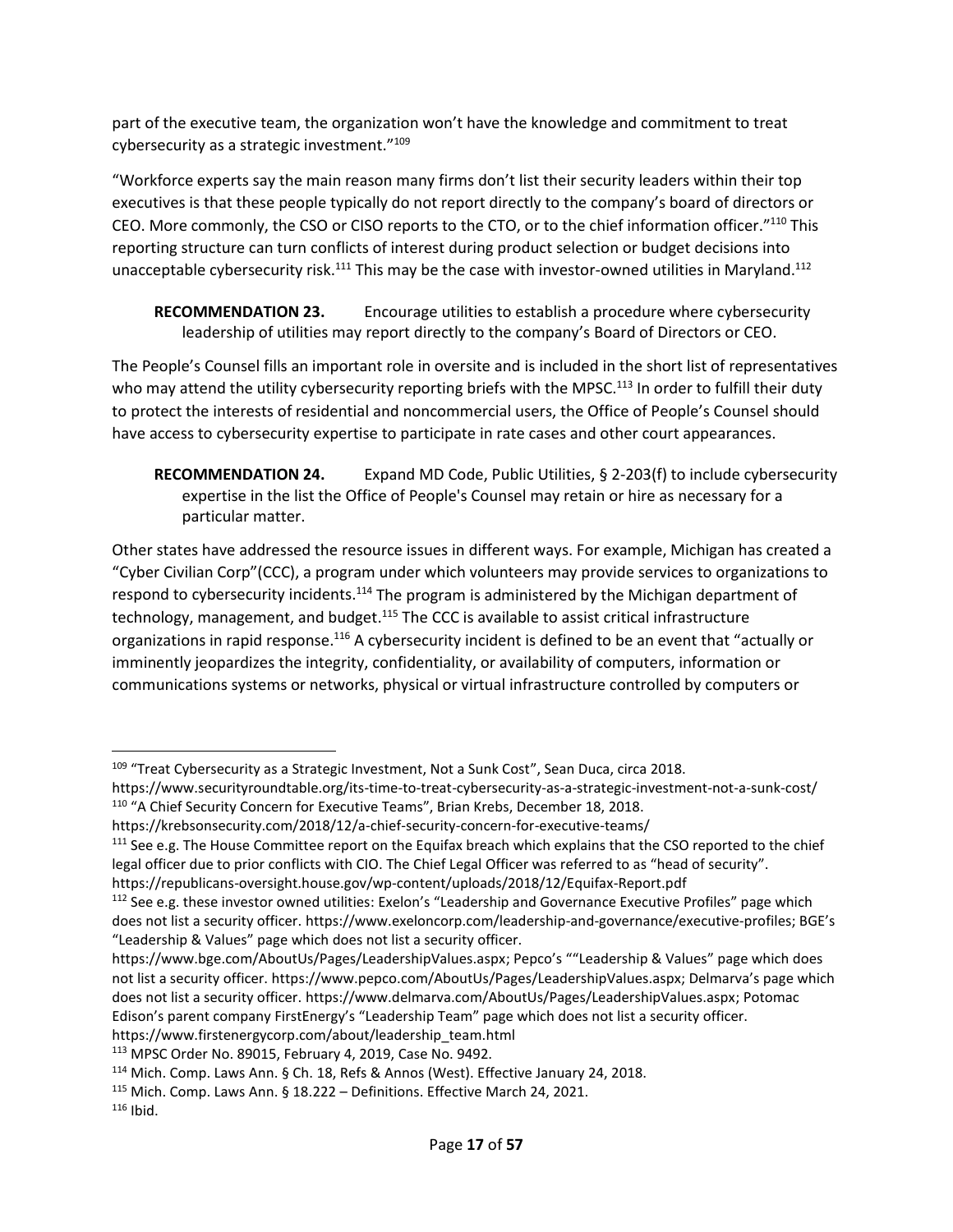information systems, or information resident on any of these."<sup>117</sup> The volunteers must meet qualifying state is not liable for any damage they cause.<sup>120</sup> In 2020 the CCC had "approximately 50 volunteers criteria as determined by an advisory board.<sup>118</sup> Volunteers must consent to a criminal background check and sign a contract.<sup>119</sup> Michigan law declares that a CCC volunteer is not an agent of the state and the hailing from the government, academia, business, financial, and healthcare sectors."<sup>121</sup>

Connecticut has created a Technology Talent Advisory Committee to develop pilot programs to recruit cybersecurity software developers and train state residents in cybersecurity.<sup>122</sup>

## Data Privacy

information may not be disclosed without the customer's consent.<sup>123</sup> Maryland electricity customer data is protected in that energy usage data and personally identifiable

Direct Load Control, a component of The EmPOWER Maryland Act demand response programs, allows utilities to remotely control some customers' appliances. <sup>124</sup> "Customers who have chosen to participate in the Direct Load Control programs … have a switch or thermostat installed at their properties to briefly curtail usage of central air conditioning or an electric heat pump in instances of system reliability issues or high electricity prices during critical peak hours."<sup>125</sup>

 intermediated situations where a third-party energy service provider manages the consumer relationship as a demand-response or other aggregator, or manages Direct Load Control (DLC) on behalf Time of Use (TOU) pricing programs."<sup>126</sup> "While the utility is presumed to have the direct relationship with the consumer, there may be of the consumer. The consumer may not be aware of all the entities involved in their participation in

 $117$  Ibid.

<sup>&</sup>lt;sup>118</sup> Mich. Comp. Laws Ann. § 18.224 - Contract to serve as volunteer or advisor; requirements. Effective March 24, 2021.

<sup>&</sup>lt;sup>119</sup> Ibid. Mich. Comp. Laws Ann. § 18.225. Criminal history and records checks; conduct; appeal. Effective March 24, 2021.

<sup>120</sup> Mich. Comp. Laws Ann. § 18.226. Authority of volunteers and advisors; personal injury or property damage suffered by volunteer or advisor. Effective March 24, 2021.

<sup>121</sup> "BUILDING A CIVILIAN CYBER CORPS", National Governors Association. [https://www.nga.org/wp](https://www.nga.org/wp-content/uploads/2020/05/MiC3-Memo.pdf)[content/uploads/2020/05/MiC3-Memo.pdf](https://www.nga.org/wp-content/uploads/2020/05/MiC3-Memo.pdf) 

<sup>122</sup> C.G.S.A. § 32-7p. Technology Talent Advisory Committee. Membership. Duties. Pilot programs. Report. Effective July 1, 2021.

<sup>&</sup>lt;sup>123</sup> COMAR 20.62.05.10 - Disclosure of Subscriber Information.<br><sup>124</sup> Md. Code Ann., Pub. Util. § 7-211 - Energy efficiency and conservation programs and services. Effective: June 1, 2021. The EmPOWER Maryland Act requires utilities to implement cost-effective demand response programs.<br><sup>125</sup> "The EmPOWER Maryland Energy Efficiency Act Report of 2021", Maryland Public Service Commission,

[https://www.psc.state.md.us/wp-content/uploads/2021-EmPOWER-Maryland-Energy-Efficiency-Act-Standard-](https://www.psc.state.md.us/wp-content/uploads/2021-EmPOWER-Maryland-Energy-Efficiency-Act-Standard-Report.pdf)Report.pdf

<sup>&</sup>lt;sup>126</sup> NISTIR 7628 Revision 1 Guidelines for Smart Grid Cybersecurity Volume 2 - Privacy and the Smart Grid. The Smart Grid Interoperability Panel – Smart Grid Cybersecurity Committee. <http://dx.doi.org/10.6028/NIST.IR.7628r1>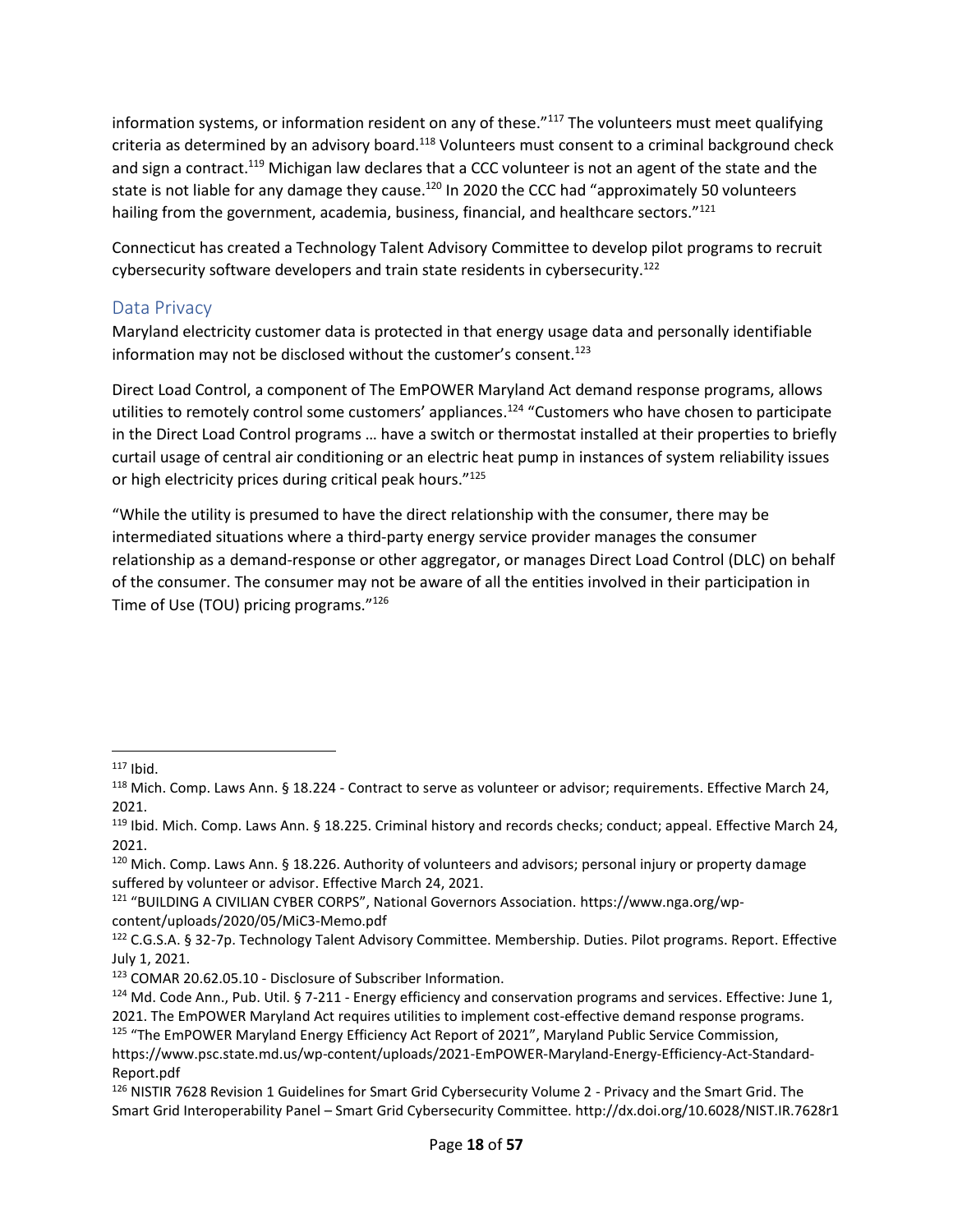entities or some formal statement of the data management principle to help educate utility-authorized third parties, and energy service providers that are not affiliated with a **RECOMMENDATION 25.** The utility should make available clear, simple identification of all consumers as to the "data chain" that may be in place based on their relationships with utility, utility.127

customers' total electric consumption and utility's load factor."<sup>129</sup> MPSC has a load shaping pilot effective rate for electricity by avoiding energy usage during high cost periods."<sup>131</sup> Load shaping is an alternative to Direct load Control.<sup>128</sup> "Load shaping techniques aim to control program.130 The project requires a participant to "demonstrate an ability to shape customer load profiles through load shifting, peak shaving, and energy efficiency. Applicants can propose any mechanism for load shaping such as sending appropriate price signals (real time rates), using technology to control usage (controllable thermostats), payment of rebates or behavioral modification treatments. A secondary goal is to test whether load shaping can lower customer bills or reduce the customers' overall

 When two-way communications are implemented in load shaping, the communication channel from the consumer "may allow granular monitoring of energy consumption by appliance. Such direct monitoring may provide more accurate load management, but could also pose certain privacy risks."<sup>132</sup>

 privacy risks, then apply privacy mitigation processes to match proportionate privacy controls **RECOMMENDATION 26.** Incorporate existing privacy standards and frameworks to identify for each relevant business activity that creates a risk to privacy.

Privacy issues may also arise from state and utility entities sharing threat information.

 Government for misuse of information. **RECOMMENDATION 27.** Develop guidelines relating to privacy and civil liberties governing the receipt, retention, use, and dissemination of cyber threat indicators by the state, including safeguards such as sanctions for activities by officers, employees, or agents of state or local

#### **Definitions**

Establishing a common language improves the chances that expectations are understood and achieved. By defining key terms related to cyber resiliency efforts, a common language will be available to clearly communicate expectations. There are benefits to adopting established definitions, especially those that

 $127$  Ibid.

<sup>128 &</sup>quot;Quantifying the Opportunity Limits of Automatic Residential Electric Load Shaping", Robert Cruickshank, Gregor Henze, Rajagopalan Balaji, Bri-Mathias Hodge, and Anthony Florita, 21 August 2019. <https://www.mdpi.com/journal/energies>

<sup>&</sup>lt;sup>129</sup> A. M. Attia, K. H. Youssef and N. H. Abbasy, "A Comparative Analysis and Simulation of Load Shaping Techniques," 2018 IEEE PES/IAS PowerAfrica, 2018, pp. 664-669, doi: 10.1109/PowerAfrica.2018.8521019. 130 In the Matter of Transforming Maryland's Electric Distribution Systems to Ensure that Electric Service is Customer-Centered, Affordable, Reliable and Environmentally Sustainable in Maryland; PC44 Rate Design Retail Supplier Load Shaping Pilot RFP Statement of Work

 Supplier Load Shaping Pilot RFP Statement of Work 131 In the Matter of Transforming Maryland's Electric Distribution Systems to Ensure that Electric Service is Customer-Centered, Affordable, Reliable and Environmentally Sustainable in Maryland; PC44 Rate Design Retail

<sup>&</sup>lt;sup>132</sup> NISTIR 7628 Revision 1 Guidelines for Smart Grid Cybersecurity Volume 2 - Privacy and the Smart Grid. The Smart Grid Interoperability Panel – Smart Grid Cybersecurity Committee. <http://dx.doi.org/10.6028/NIST.IR.7628r1>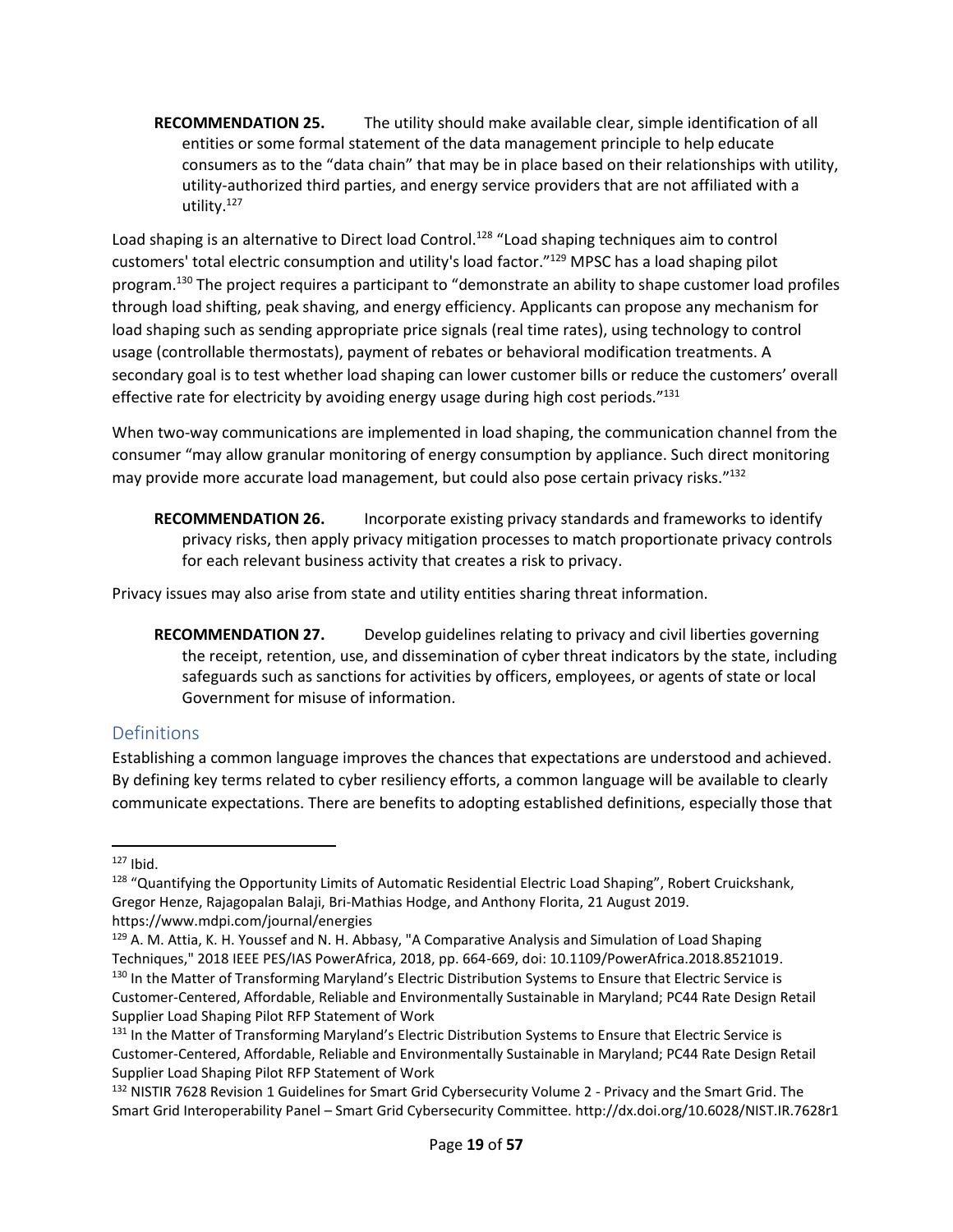have stood the test of time in a dynamic field such as cybersecurity. In particular, adopting a definition of cybersecurity and cyber resiliency will be foundational to building resiliency in the cyber domain.

 For example, currently Maryland has adopted the following definition for cybersecurity in the Economic Development portion of the Code, in relation to the Cybersecurity Investment Fund:

 "Cybersecurity" means information technology security. "Cybersecurity" includes the protection of networked devices, networks, programs, and data from unintended or unauthorized access, change, or destruction. "Information technology" means all electronic information processing hardware and software, including: (1) maintenance; (2) telecommunications; and (3) associated consulting services. 133

 This definition covers some but not all of the five goals of cybersecurity: availability, integrity, nonrepudiation is not covered.<sup>134</sup> By specifying the five goals of cybersecurity in the definition, authentication, confidentiality, and nonrepudiation. For example, protection from "destruction" does not cover other ways in which data may become unavailable, such as infrastructure overload. Also, important functions will not be excluded.

 **RECOMMENDATION 28.** Modify the current Maryland statutory definition of "cybersecurity" to include the five goals of cybersecurity so that procurement will be guided by specific reference to availability, integrity, authentication, confidentiality, and nonrepudiation.<sup>135</sup>

In addition to defining cybersecurity, other key terms should be considered.

**RECOMMENDATION 29.** Adopt a statutory definition of "cyber resilience", "critical infrastructure", "supply chain risk", and "critical software".

See Appendix A Recommended Definitions for more information, including sample definitions and explanations for key terms.

# Conclusion

 Maryland is a leader in grid modernization efforts. Continuous integration of new technologies into the electric grid without a proportional investment and effort in securing those systems leads to unacceptable risk. By requiring Security by Design in these ongoing efforts, systems will be conceived and implemented in a more secure fashion. Adopting Zero-Trust strategies will increase resiliency in the face of advanced persistent threats. Tailoring cybersecurity reporting requirements based on program maturity will improve scarce resource allocation. Assuring state oversight efforts are properly resourced will help ensure a secure future for the Maryland electric grid.

<sup>&</sup>lt;sup>133</sup> MD Code, Economic Development, § 10-463. Definitions. Effective: October 1, 2020.<br><sup>134</sup> Nonrepudiation is "Protection against an individual who falsely denies having performed a certain action and provides the capability to determine whether an individual took a certain action, such as creating information, sending a message, approving information, or receiving a message." Security and Privacy Controls for Information Systems and Organizations, NIST Special Publication 800-53 Revision 5, September 2020. [https://nvlpubs.nist.gov/nistpubs/SpecialPublications/NIST.SP.800-53r5.pdf.](https://nvlpubs.nist.gov/nistpubs/SpecialPublications/NIST.SP.800-53r5.pdf)

 $135$  Ibid.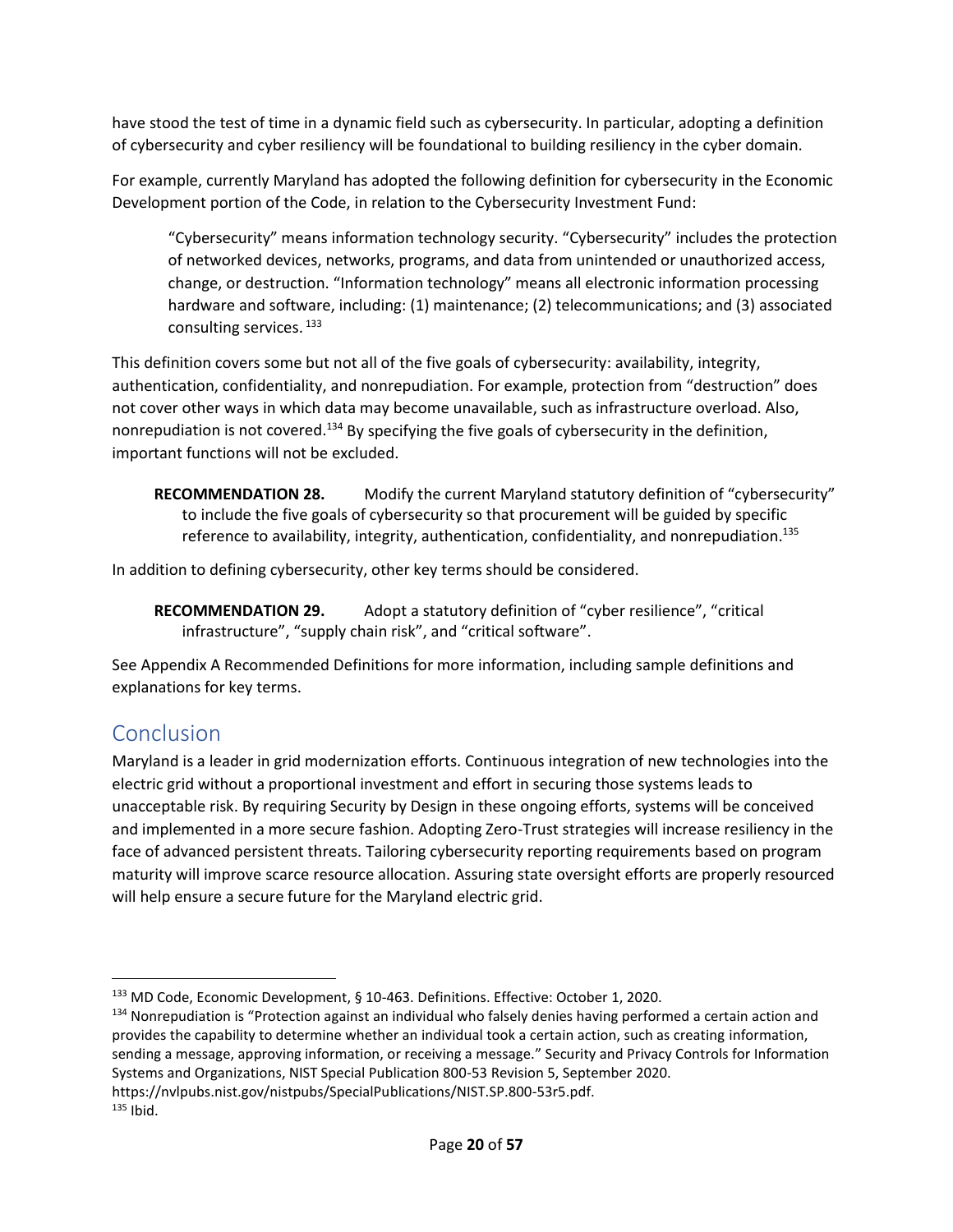# Appendix A. Recommended Definitions

 This section provides samples and descriptions of key terms that should be adopted to create a common language for cybersecurity activities. Statutes and regulations using these terms should first introduce the definitions. The context in which the terms are used may influence the definitions chosen for that particular instance. For example, defining "critical infrastructure" in the criminal code would likely require more specificity than in an emergency management statute.

#### Critical Infrastructure

The following detailed analysis describes how states have defined and used the term "critical infrastructure" in various contexts. The information is up-to-date as of mid-2021.

 places, including in MD Code, State Government, § 9-2901 Maryland Cybersecurity Council. The The Maryland Code does not include a definition of critical infrastructure, but uses the term in a few Maryland Code of Regulations (COMAR) also uses the term, but does not define it.

A search of state and federal statutes identifies six broad categories where "critical infrastructure" is defined. See Table 2.

| Category                            | Number of<br>examples found |
|-------------------------------------|-----------------------------|
| Criminal                            |                             |
| Economic/business/taxes             | 6                           |
| Emergency management/public safety  | 11                          |
| Administrative/government procedure | 3                           |
| Military and defense                |                             |
| Transportation                      |                             |

 *Table 2 Statutory Topics Containing Definitions of "Critical Infrastructure"* 

Of these six categories, the criminal code definitions are distinct in their specificity, likely to satisfy the procedural due process requirements that stem from the Bill of Rights. Among the other five categories, similar structure and wording are found in many of the definitions, but wide variations in scope exist. Several states have adopted the federal definition. Other trends are visible as well.

#### *Criminal Code Definitions*

 "including" examples but not restricting to only those listed. See Table 3. Criminal statutes that lack sufficient definiteness or specificity are commonly held "void for vagueness." Cantwell v. Connecticut, 310 U.S. 296 (1940). To provide specificity, all the definitions found in criminal code include a detailed list of examples of critical infrastructure. Some statutes limit the definition to only those facilities, services, or resources listed, while others are subject to a broader interpretation by

For example,

"Critical infrastructure" means critical public or private infrastructure resource systems involved in providing services necessary to ensure or protect the public health, safety and welfare, including, but not limited to, a public water system or a public water source; an emergency, governmental, medical, fire or law enforcement response system; a public utility system; a financial system; an educational system; or a food or clothing distribution system. 17–A M.R.S.A. § 2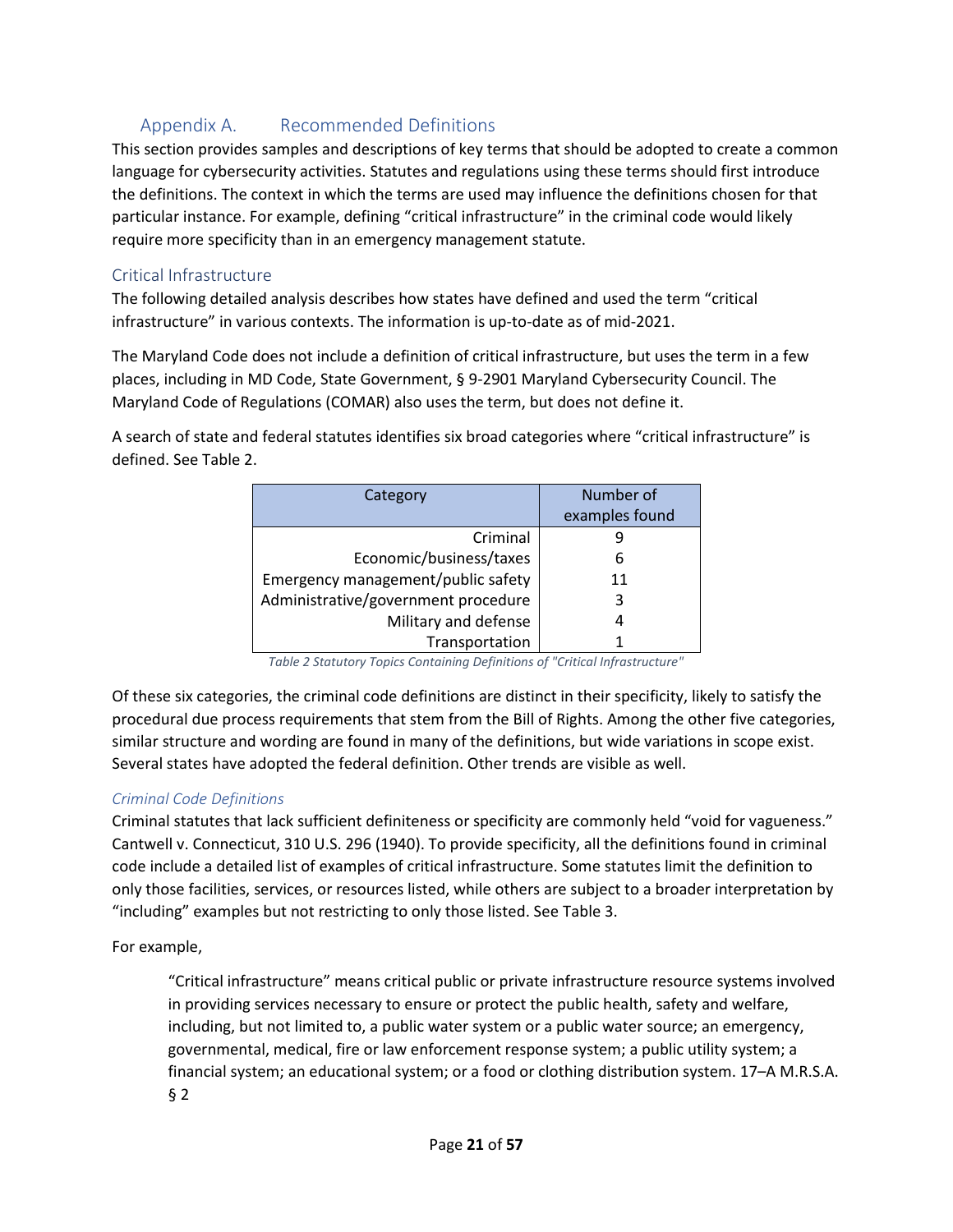drones in restricted areas and the other for computer crimes. The systems and facilities most commonly listed in the criminal code address electric, water, and communications. Texas has two separate definitions for "critical infrastructure facility", one for flying

| year | state           | citation                                   | topic                                                                                  |
|------|-----------------|--------------------------------------------|----------------------------------------------------------------------------------------|
| 2020 | Arizona         | A.R.S. § 13-2301                           | Organized crime, fraud, and terrorism                                                  |
| 2020 | Maine           | 17–A M.R.S.A. § 2                          | Maine Criminal Code - General Principles                                               |
| 2020 | South<br>Dakota | SDCL § 22-1-2                              | Crimes                                                                                 |
| 2019 | Texas           | V.T.C.A.,<br>Government<br>Code § 423.0045 | Enforcement and Public Protection - Use of<br>Law<br>Unmanned Aircraft                 |
| 2019 | Texas           | V.T.C.A., Penal Code §<br>33.01            | Offenses Against Property - Computer Crimes                                            |
| 2018 | Iowa            | I.C.A. § 716.11                            | Criminal Acts - criminal damage and trespass to property                               |
| 2017 | Georgia         | Ga. Code Ann., § 16-11-<br>220             | Crimes and Offenses - Offenses Against Public Order and<br>Safety - Domestic Terrorism |
| 2017 | Utah            | U.C.A. 1953 § 76-6-702                     | Criminal Code - offenses against property - computer<br>crimes act                     |
| 2014 | Hawaii          | HRS § 708-890                              | Penal Code - Offenses Against Property<br>Rights<br><b>Computer Crime</b>              |

*Table 3 Criminal Code Definitions of Critical Infrastructure* 

#### *The Federal Definition*

 Critical Infrastructure Protection statute, 42 U.S.C.A. § 5195c. The same definition was adopted in 2009 Department in 2018, and most recently adopted in the 2021 Defense Spending Law. "Critical infrastructure" (CI) was first defined in American law in 2001 by the federal government in a for the War and Defense Production General Provisions, by the NIST Committee on National Security Systems in 2015, included in the Homeland Security definitions in 2016, adopted by the Commerce

 any combination of those matters. 42 U.S.C.A. § 5195c. "Critical infrastructure" means systems and assets, whether physical or virtual, so vital to the United States that the incapacity or destruction of such systems and assets would have a debilitating impact on security, national economic security, national public health or safety, or

 "systems and assets" based on the impact that would result from "incapacity or destruction". Note that the federal definition does not enumerate any specific types of facilities. Instead, it qualifies

 relation to Freedom of Information. Five of the eleven emergency management/public safety did as Six states and the District of Columbia have adopted the federal definition, modifying it slightly to make it applicable to state government. See Table 4. Michigan is the most recent state to have adopted a definition for CI, and selected the federal definition. All of the definitions adopted in the administrative and government procedure sections of the state codes followed the federal definition, specifically in well.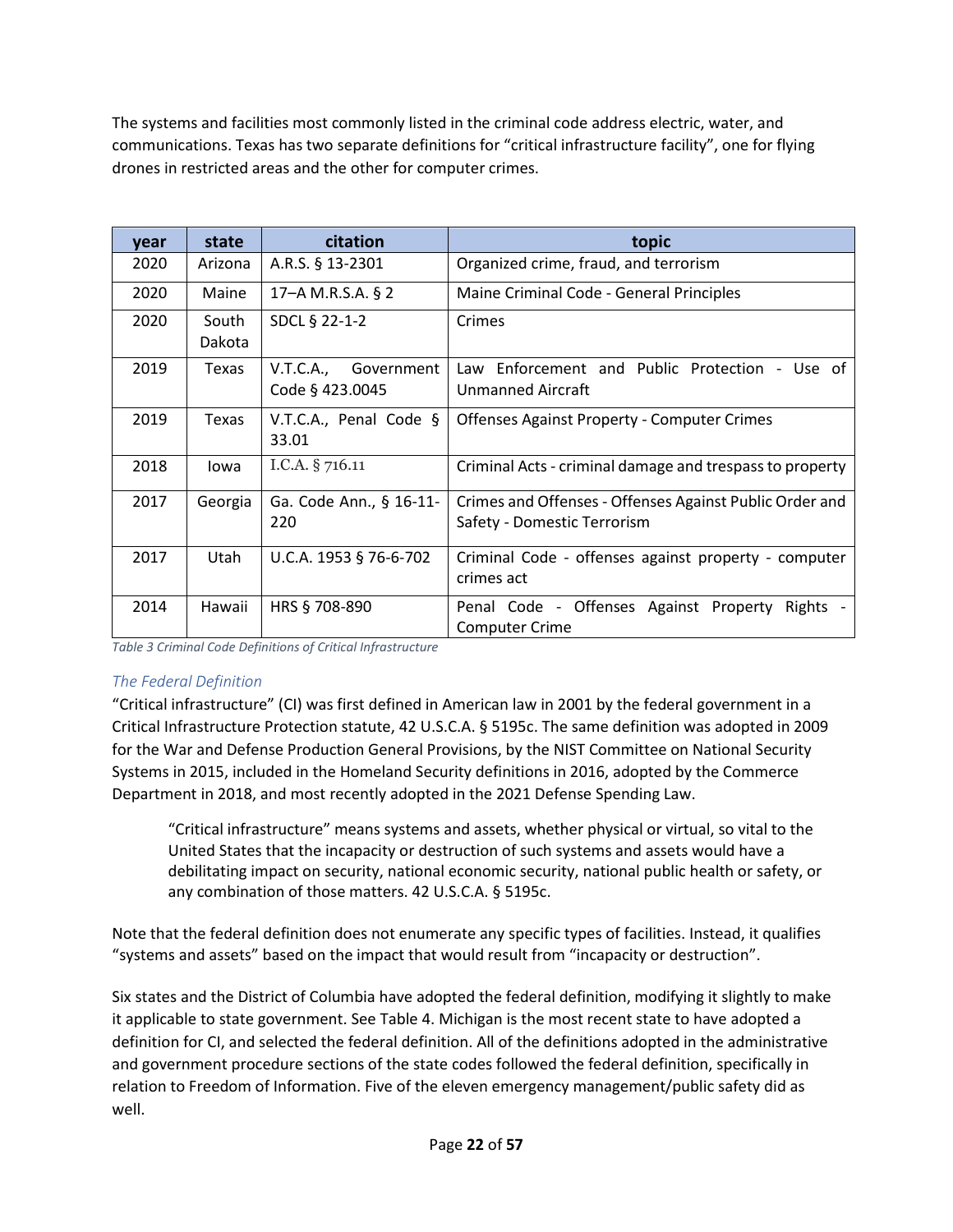| year | state    | citation                               | topic                                                                                                               |
|------|----------|----------------------------------------|---------------------------------------------------------------------------------------------------------------------|
| 2021 | Michigan | M.C.L.A. 18.222                        | <b>Cyber Civilian Corps Act</b>                                                                                     |
| 2020 | D.C.     | DC ST § 2-539                          | Administrative Procedure - Freedom of<br>Information                                                                |
| 2020 | New York | McKinney's Public<br>Officers Law § 86 | Freedom of Information Law                                                                                          |
| 2019 | Hawaii   | HRS § 127A-2                           | Public Safety and Internal Security                                                                                 |
| 2018 | Oregon   | O.R.S. § 276A.500                      | Public Facilities, Contracting and<br>Insurance - Information Technology -<br>Oregon Geographic Information Council |
| 2013 | Arizona  | A.R.S. § 41-1801                       | Public Safety - Critical Infrastructure<br><b>Information System</b>                                                |
| 2012 | Colorado | $C.R.S.A.$ § 24-33.5-<br>1602          | Public Safety - Division of Homeland<br>Security and Emergency Management                                           |

 *Table 4 - States that adopted the federal definition* 

#### *Equipment and Property*

Another popular variation, first appearing in the 2015 Texas code, focuses on "equipment and property" used for electric, gas, water, and communications:

"Critical infrastructure" means property and equipment owned or used by communication networks, electric generation, transmission, and distribution systems, gas distribution systems, water pipelines and related support facilities that service multiple customers and residents including, but not limited to, real and personal property such as buildings, offices, lines, poles, pipes, structures, and equipment. N.J.S.A. 54:50-40

 Oregon Emergency Management 2015 language, then adopted by Mississippi in their 2018 Tax Code. This version is found in the economic/business/taxes and the emergency management/public safety categories of the code. See Table 5. The "but not limited to" phrase was a modification added to the The identical wording was adopted in the New Jersey Tax Code the following year.

#### *Other Definitions - Variation of Scope*

The most limited definition is the 2015 Vermont definition for Business Rapid Response for Declared State Disasters:

"Critical infrastructure" means property and equipment owned or used by communications networks and electric generation, transmission, and distribution systems. 11 V.S.A. § 1701.

Whereas the Texas Homeland Security definition has a sweeping scope. It is the only definition that includes "morale" in the qualifiers: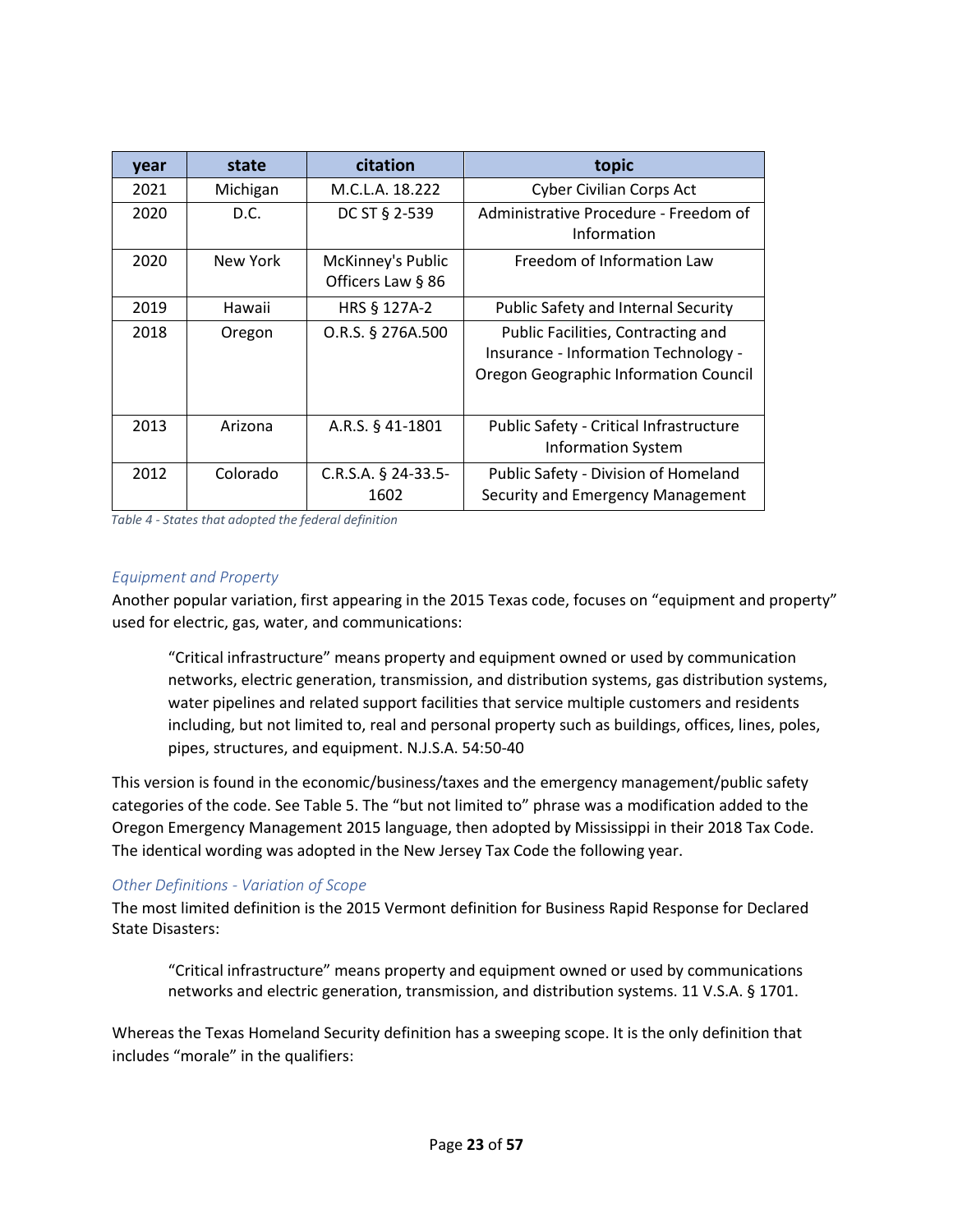"Critical infrastructure" includes all public or private assets, systems, and functions vital to the security, governance, public health and safety, economy, or morale of the state or the nation. V.T.C.A., Government Code § 421.001

 North Dakota has modified the federal definition, narrowing the scope to adopt a 2017 Military – Disaster or Emergency Remediation Work. The borrowed federal definition phrases are in bold:

**"Critical infrastructure" means** real and personal natural gas, electrical, and telecommunication transmission property **so vital to the state that the incapacity or destruction** of that natural gas, electrical transmission or distribution system, or telecommunications transmission system **would have a debilitating impact on public health or safety and the economic and physical security of the state or region**. NDCC, 37-17.5-01

| year | state       | citation                         | topic                                                                                                                     |
|------|-------------|----------------------------------|---------------------------------------------------------------------------------------------------------------------------|
| 2019 | Arkansas    | A.C.A. § 12-88-103               | <b>Emergency management - Business</b><br>Rapid Response to State Disasters<br><b>Facilitation Act</b>                    |
| 2019 | New Jersey  | N.J.S.A. 54:50-40                | Taxation - State Uniform Procedure Law<br>- Administration                                                                |
| 2015 | Mississippi | Miss. Code Ann. §<br>27-113-5    | <b>Taxation and Finance - Facilitating</b><br><b>Business Rapid Response to State</b><br>Declared Disasters Act of 2015   |
| 2015 | Oregon      | O.R.S. § 401.685                 | <b>Emergency Management and Services -</b><br>Disaster or Emergency Related Work<br>Conducted by Out-of-State Businesses  |
| 2015 | Texas       | V.T.C.A., Bus. & C. §<br>112.003 | Regulation of Businesses and Services -<br>Facilitating Business Rapid Response to<br><b>State Declared Disasters Act</b> |

 *Table 5 - Equipment and Property Definition of Critical Infrastructure*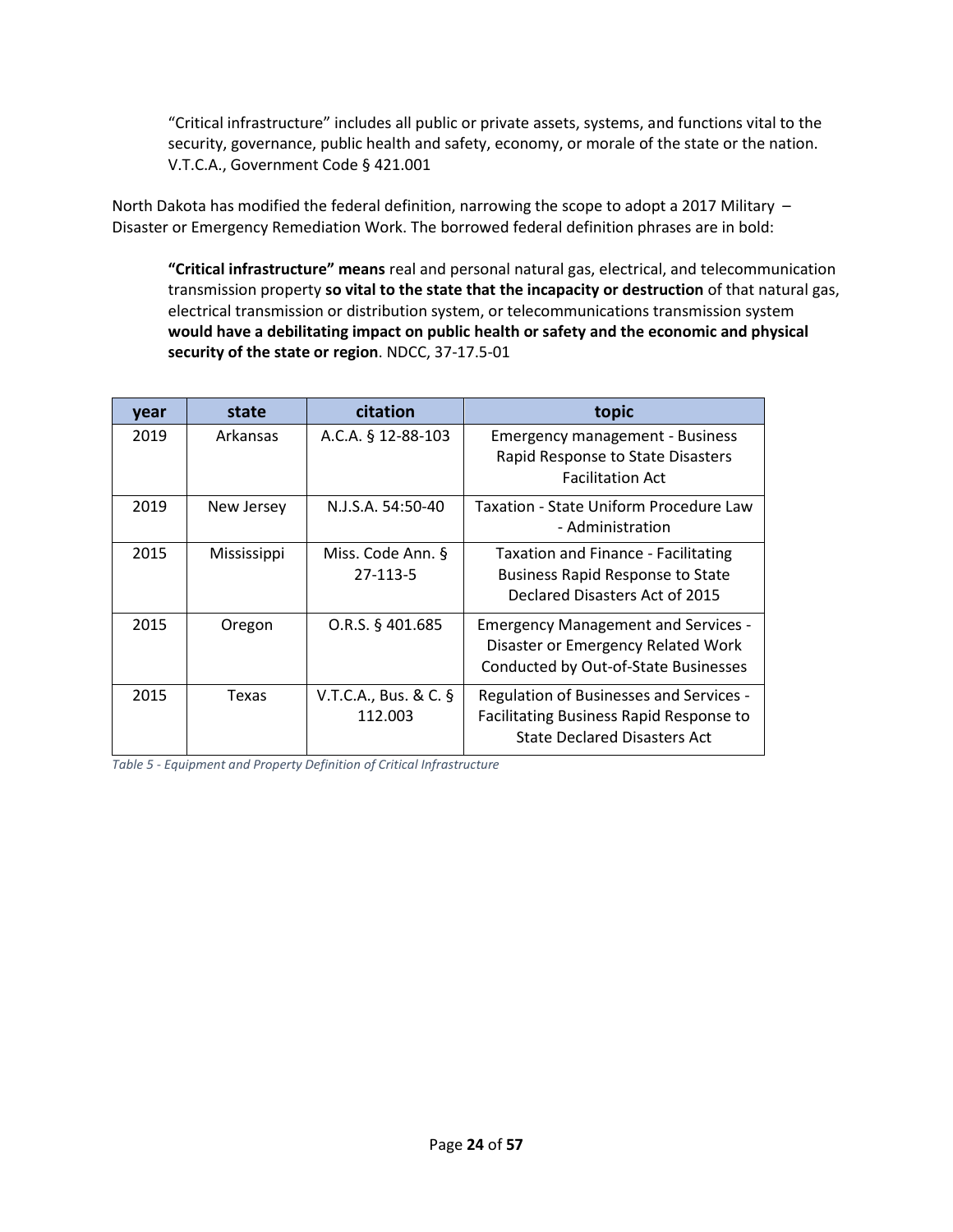#### *Critical Infrastructure by other Names*

Kentucky uses the term "Key Infrastructure assets" in the penal code and lists eleven specific categories of assets.136 Louisiana defines "targeted facility" in the criminal code in relation to unlawful use of drones and lists four specific categories of facilities.<sup>137</sup>

#### Cyber Resilience

The reality of cybersecurity today is that there are a variety of sophisticated adversaries that can make detection of compromised systems difficult. This brings resiliency to the forefront of planning and strategy since adapting to adverse conditions is important in such an environment.

"Cyber Resilience" means "The ability to anticipate, withstand, recover from, and adapt to adverse conditions, stresses, attacks, or compromises on systems that use or are enabled by cyber resources."<sup>138</sup>

"'Resiliency' means the ability of communities to rebound, positively adapt to, or thrive amidst changing conditions or challenges, including human-caused and natural disasters, and to maintain quality of life, healthy growth, durable systems, economic vitality, and conservation of resources for present and future generations."<sup>139</sup>

#### Supply Chain Risk

A new rule was recently published by the Federal Acquisition Regulations System that defines supply chain risk. The definition covers an extensive list of actions a person might take in an attempt to manipulate protected items.

 '"Supply Chain Risk" means the risk that an adversary may sabotage, maliciously introduce distribution, installation, operation, or maintenance of a covered system or covered item of supply unwanted function, or otherwise subvert the design, integrity, manufacturing, production, so as to surveil, deny, disrupt, or otherwise degrade the function, use, or operation of the system or item of supply.'140

#### Critical Software

endpoint security, and network protection.<sup>141</sup> The National Institute of Standards and Technology (NIST) In May 2020, President Biden signed an executive order addressing cybersecurity issues. The order required certain federal government agencies to work together to characterize what software performs functions that are critical to trust, i.e. software used for security functions such as network control,

https://www.energy.gov/sites/default/files/2021-09/AL%202021-

<sup>136</sup> KRS § 511.100 Trespass upon key infrastructure assets

<sup>&</sup>lt;sup>137</sup> LSA-R.S. 14:337 Unlawful use of an unmanned aircraft system<br><sup>138</sup> "Developing Cyber Resilient Systems: A Systems Security Engineering Approach", NIST Special Publication 800-160 Volume 2, Ron Ross, Victoria Pillitteri, Richard Graubart, Deborah Bodeau, Rosalie Mcquaid, National Institute of Standards and Technology, November 2019. [https://nvlpubs.nist.gov/nistpubs/SpecialPublications/NIST.SP.800-](https://nvlpubs.nist.gov/nistpubs/SpecialPublications/NIST.SP.800-160v2.pdf) [160v2.pdf.](https://nvlpubs.nist.gov/nistpubs/SpecialPublications/NIST.SP.800-160v2.pdf)

<sup>&</sup>lt;sup>139</sup> Colo. Rev. Stat. Ann. § 24-33.5-703 – Emergency Management – Definitions. Effective August 8, 2018.<br><sup>140</sup> Department of Energy Acquisition Regulation number AL-2021-06, September 1, 2021.

[<sup>06%20</sup>Chief%20Information%20Officer%E2%80%99s%20Supply%20Chain%20Risk%20Management%20%28SCRM](https://www.energy.gov/sites/default/files/2021-09/AL%202021-06%20Chief%20Information%20Officer%E2%80%99s%20Supply%20Chain%20Risk%20Management%20%28SCRM%20%29.pdf)  %29.pdf

<sup>&</sup>lt;sup>141</sup> "Executive Order on Improving the Nation's Cybersecurity", Executive Order 14028, The White House, May 12, 2021. [https://www.whitehouse.gov/briefing-room/presidential-actions/2021/05/12/executive-order-on](https://www.whitehouse.gov/briefing-room/presidential-actions/2021/05/12/executive-order-on-improving-the-nations-cybersecurity/)[improving-the-nations-cybersecurity/](https://www.whitehouse.gov/briefing-room/presidential-actions/2021/05/12/executive-order-on-improving-the-nations-cybersecurity/)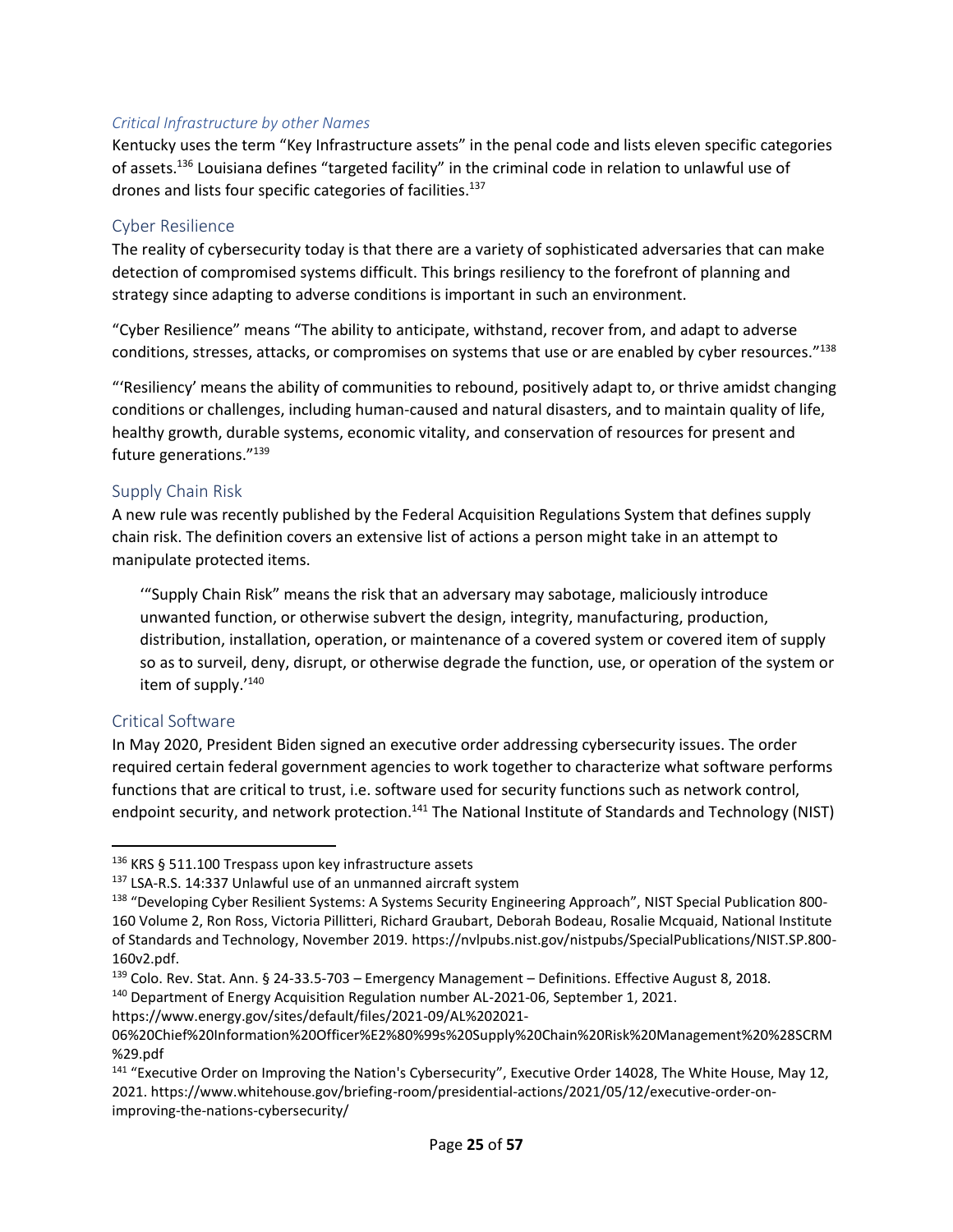security of the software supply chain."<sup>144</sup> created a definition for "critical software" to apply in the context of securing the software supply chain.142 Their method for crafting the definition involved research and collaboration with a variety of stakeholders.<sup>143</sup> The definition will act as a basis for "guidance identifying practices that enhance the

"[C]ritical software is defined as any software that has, or has direct software dependencies upon, one or more components with at least one of these attributes:

- is designed to run with elevated privilege or manage privileges;
- has direct or privileged access to networking or computing resources;
- is designed to control access to data or operational technology;
- performs a function critical to trust; or,
- operates outside of normal trust boundaries with privileged access."<sup>145</sup>

The designation of software as critical is based on the functions of the software, not its use.<sup>146</sup> Once a definition has been established, utilities can work to identify critical software in use within their organization and follow NIST guidance on use of critical software.<sup>147</sup>

<sup>&</sup>lt;sup>142</sup> "Definition of Critical Software Under Executive Order (EO) 14028", June 25, 2021.

 $143$  Ibid. [https://www.nist.gov/system/files/documents/2021/06/25/EO%20Critical%20FINAL\\_1.pdf](https://www.nist.gov/system/files/documents/2021/06/25/EO%20Critical%20FINAL_1.pdf)

<sup>&</sup>lt;sup>144</sup> "Executive Order on Improving the Nation's Cybersecurity", Executive Order 14028, The White House, May 12, 2021. [https://www.whitehouse.gov/briefing-room/presidential-actions/2021/05/12/executive-order-on](https://www.whitehouse.gov/briefing-room/presidential-actions/2021/05/12/executive-order-on-improving-the-nations-cybersecurity/)[improving-the-nations-cybersecurity/](https://www.whitehouse.gov/briefing-room/presidential-actions/2021/05/12/executive-order-on-improving-the-nations-cybersecurity/) 

<sup>&</sup>lt;sup>145</sup> "Definition of Critical Software Under Executive Order (EO) 14028", June 25, 2021.

 $146$  Ibid. [https://www.nist.gov/system/files/documents/2021/06/25/EO%20Critical%20FINAL\\_1.pdf](https://www.nist.gov/system/files/documents/2021/06/25/EO%20Critical%20FINAL_1.pdf)

<sup>&</sup>lt;sup>147</sup> See 'Security Measures for "EO-Critical Software" Use Under Executive Order (EO) 14028', National Institute of Standards and Technology, July 9, 2021.

[https://www.nist.gov/system/files/documents/2021/07/09/Critical%20Software%20Use%20Security%20Measures](https://www.nist.gov/system/files/documents/2021/07/09/Critical%20Software%20Use%20Security%20Measures%20Guidance.pdf)  %20Guidance.pdf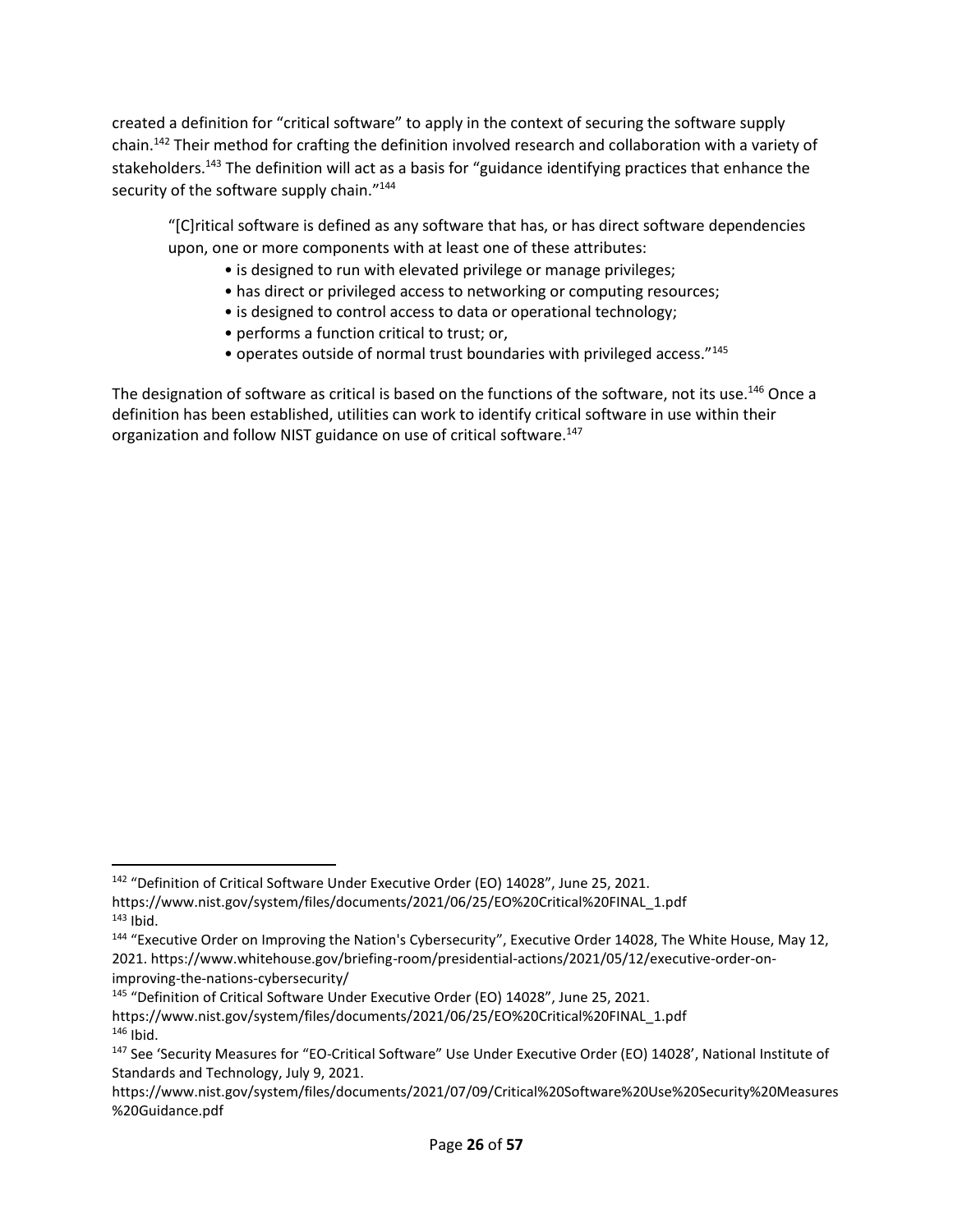# Appendix B. Addressing Drone Threats to Critical Infrastructure

This section provides recommendations on the use and legislation of unmanned aircraft systems (UAS). UAS are relatively inexpensive, widely available, and their use is rapidly expanding. These systems can be useful tools for utilities and can also pose threats to utilities. Several states have created legislation to address drones in the context of critical infrastructure. There have been documented drone attacks on the electric grid in the US.<sup>148</sup>

#### *Cybersecurity Recommendations Regarding Drone Use*

With a complex federal statutory and regulatory environment in place, states must take care to avoid pre-emption conflicts and must be proactive in protecting constitutional rights when crafting cybersecurity rules concerning drones. See Constitutional Issues for more information.

Research and implement legally approved counter-UAS technology.<sup>149</sup> Before entities test, acquire, install, or use drone detection, interception, or mitigation systems, federal and state criminal, surveillance, and communication laws and regulations should be carefully reviewed.

Develop regulations requiring owners/operators of Critical Infrastructure facilities to provide evidence that counter-UAS technology in use complies with federal and state laws. Require owner/operators to update incident response plans to include UAS security and response strategies. Require potential UAS threats reporting in cybersecurity reporting to regulators.

Consult with the FAA regarding proposed restrictions on flight altitude, flight paths, operational bans, or any regulation of the navigable airspace. Know the air domain around the critical infrastructure and identify which government entity has authority to take action to enhance security.<sup>150</sup>

Create a registry of critical infrastructure of both government owned and privately owned facilities for state reference and in preparation for FAA implementation of Public Law 114-190.<sup>151</sup> See "Identifying Critical Infrastructure" section below.

Adopt clear and specific definitions of key terms such as "critical infrastructure" in statutes and regulations. Adopt federal terminology and definitions were possible to avoid the need for translations between state and federal law.

Review state laws regarding digital evidence to ensure that information acquired from drones will be handled appropriately. Ensure that policy and training are in place to protect evidence and respect privacy rights.

<sup>148</sup> See e.g. "Likely Drone Attack On U.S. Power Grid Revealed In New Intelligence Report (Updated)", Joseph Trevithick, November 4, 2021. [https://www.thedrive.com/the-war-zone/43015/likely-drone-attack-on-u-s-power](https://www.thedrive.com/the-war-zone/43015/likely-drone-attack-on-u-s-power-grid-revealed-in-new-intelligence-report)[grid-revealed-in-new-intelligence-report.](https://www.thedrive.com/the-war-zone/43015/likely-drone-attack-on-u-s-power-grid-revealed-in-new-intelligence-report)<br><sup>149</sup> "Advisory on the Application of Federal Laws to the Acquisition and Use of Technology to Detect and Mitigate

Unmanned Aircraft Systems", Federal Aviation Administration, Department of Justice, Federal Communications Commission, Department of Homeland Security, August 2020.

[https://www.cisa.gov/sites/default/files/publications/20\\_0817\\_ogc\\_interagency-legal-advisory-uas-detection](https://www.cisa.gov/sites/default/files/publications/20_0817_ogc_interagency-legal-advisory-uas-detection-mitigation-technologies_1.pdf)mitigation-technologies\_1.pdf

 Critical Infrastructure – Understanding the Risk", Mar 29, 2019. <https://www.youtube.com/watch?v=o6x-cj1wXZk>151 See Public Law 114-190. Page **27** of **57** <sup>151</sup> See Public Law 114-190. <sup>150</sup> State and Local UAS Regulation of UAS Fact Sheet. FAA Office of the Chief Counsel, December 17, 2015. [https://www.faa.gov/uas/resources/policy\\_library/media/UAS\\_Fact\\_Sheet\\_Final.pdf](https://www.faa.gov/uas/resources/policy_library/media/UAS_Fact_Sheet_Final.pdf). See also DHS, "UAS and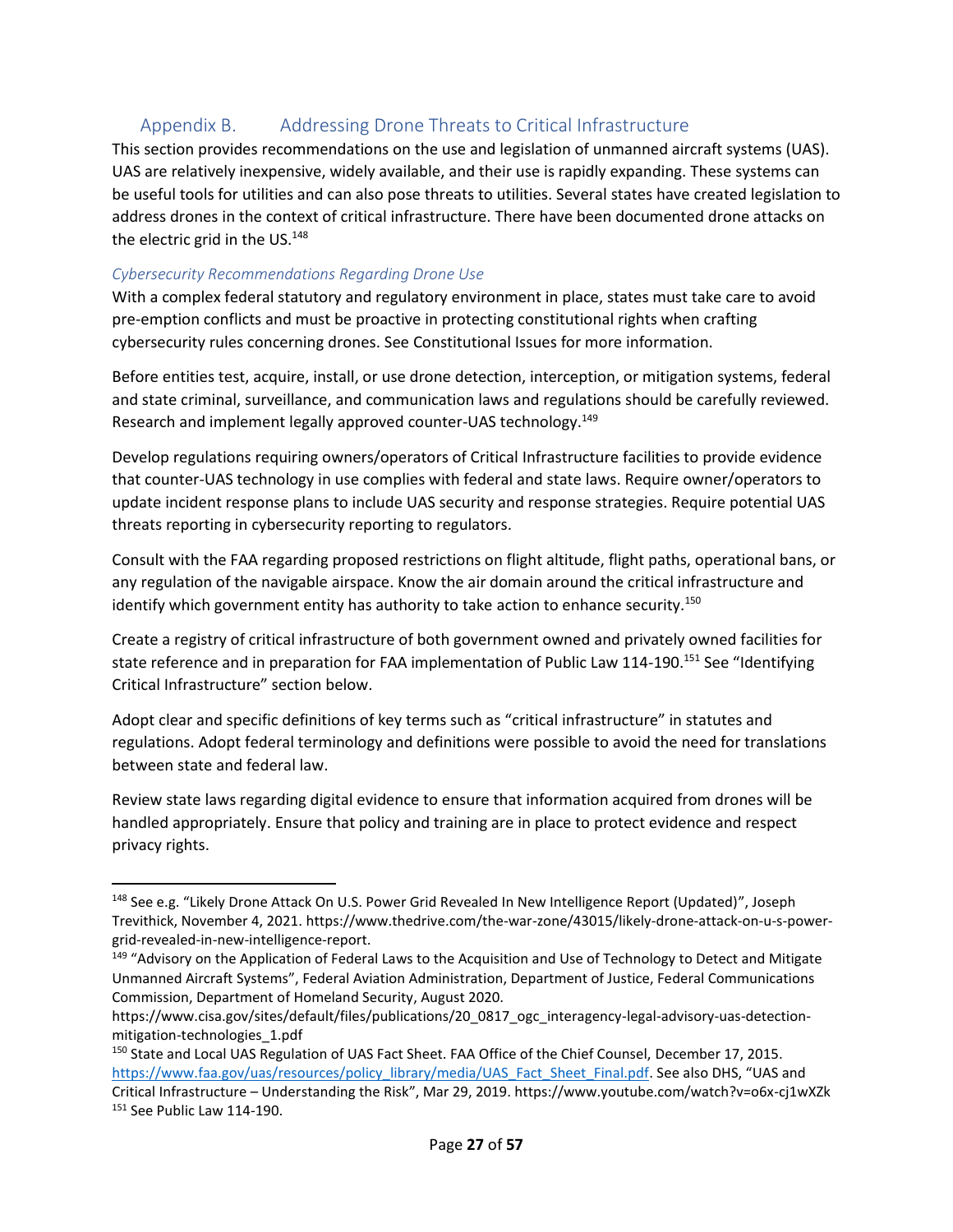Create a state emergency response plan that specifically addresses drone threats and meets federal, state, and local regulatory requirements.

Develop processes to allow UAS operators to communicate more effectively with State and local law enforcement to enable law enforcement to determine if a UAS operation poses a potential security or safety risks associated with UAS operating in close proximity to critical infrastructure.

#### *Overview*

 several state governments have created statutes to address the threats posed by drones. Drones present a threat to critical infrastructure. For example, drones can carry lethal payloads that can physically damage equipment. They can be used for surveillance in planning an attack. Drones can be used to steal information from vulnerable computer systems, or simply for disruption or harassment. The Federal government has taken steps to protect federal infrastructure from these threats, and

Multiple federal entities have authorities concerning drone use. The Federal Aviation Administration (FAA) under the U.S. Department of Transportation regulates safety in the national airspace. The Cybersecurity and Infrastructure Security Agency (CISA) under the Department of Homeland Security (DHS) has statutory authority to counter credible threats from drones.152 The U.S. Attorney General is also authorized to take certain counter-drone actions and establish drone policies for federal law enforcement entities. DHS and the U.S. Attorney General coordinate with the U.S. Secretary of Transportation and the FAA before issuing any guidance if it might affect aviation safety, civilian aviation and aerospace operations, aircraft airworthiness, or the use of airspace.

To address the threat drones pose to critical infrastructure, several states have adopted statutes restricting drones from operating near critical infrastructure facilities, prohibiting lethal payloads on drones, and establishing criminal offenses such as trespass by drones. Municipalities have also attempted to restrict drone use through ordinances. In contrast, some states have restricted local governments from enacting restrictions on drone use. A limited number of court decisions are available for guidance.

 emerging and converging technologies in the future, requiring additional resources to maintain Countering threats from UAS activity will become increasingly complex and will require the use of adequate security of critical infrastructure.

#### *Highlights of Existing State Laws*

#### Maryland

other as a component of the definition.<sup>154</sup> The Maryland definition of UA uses the term "ground control Currently Maryland has two statutes that address UAS issues explicitly. "Unmanned Aircraft" and Unmanned Aircraft System" are defined.<sup>153</sup> These definitions are circular in that each term relies on the system", which would arguably exclude a piloted drone from an airborne or open-water control system. The federal definitions for UA and UAS do not have these disadvantages.

<sup>152 ¶ 35680,</sup> Sec. 1602. Protection of Certain Facilities and Assets From Unmanned Aircraft., Av. L. Rep. P 35680 t.

<sup>&</sup>lt;sup>153</sup> MD ECON DEV § 14-301. Laws governing the testing and operation of unmanned aircraft systems. Effective July 1, 2015.

<sup>&</sup>lt;sup>154</sup> In the Maryland statute MD ECON DEV § 14-301, the term "unmanned aircraft" is defined using the term "unmanned aircraft system", and vice versa.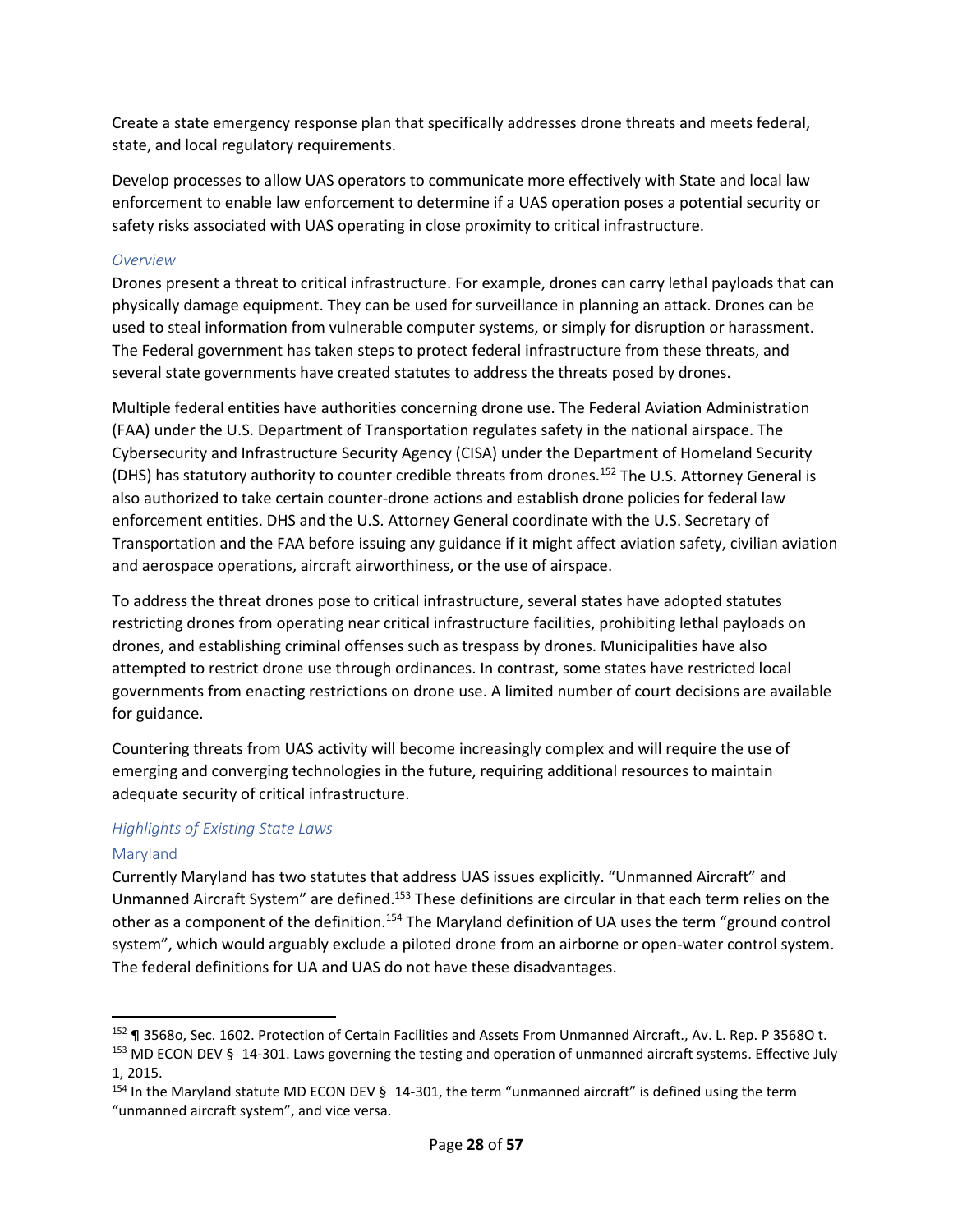"Only the State may enact a law or take any other action to prohibit, restrict, or regulate the testing or operation of unmanned aircraft systems in the State."<sup>155</sup> The Department of Transportation is assigned to monitor the FAA for any proposed regulations or rulemaking, consult with county and local governments regarding such FAA actions, and report to the governor and general assembly.<sup>156</sup>

"Except for federal, State, and local government entities or law enforcement services agencies, an individual may not launch, land, or retrieve an unmanned aircraft system (UAS) on any State real property without prior written approval from the Secretary or the Secretary's designee."<sup>157</sup>

#### Definitions

other terms.<sup>158</sup> Most states with UAS statutes have adopted the federal terms and definitions, some Federal statutes and most state laws refer to drones as "unmanned aircraft", and the remote-control system and drone together are called "unmanned aircraft systems" (UAS). However, some states use with modification.

 **Unmanned aircraft.** -- The term "unmanned aircraft" means an aircraft that is operated without the possibility of direct human intervention from within or on the aircraft.

 **Unmanned aircraft system.** -- The term "unmanned aircraft system" means an unmanned aircraft and associated elements (including communication links and the components that control the unmanned aircraft) that are required for the operator to operate safely and efficiently in the national airspace system.

49 U.S.C.A. § 44801

Usually, the definition of UAS can be found in either the aviation or criminal section of statutes. The criminal code is often used since trespass using a drone is generally classified as a misdemeanor criminal offense.

In addition to defining UAS, states define other terms such as "operator", "image", and "harassment". Failing to define UAS statute terms with specificity has been an issue in at least one federal district court case.159 The definition of "critical infrastructure" would be key in having a valid criminal statute forbidding intended harm to critical infrastructure. (See 'Defining "Critical Infrastructure"' for more on this topic.)

#### Michigan Treats Drones as "Extensions of Self"

Michigan enacted the "Unmanned Aircraft Systems Act" in 2017 and with it created a task force to develop recommended rules governing the use of UAS within the state.<sup>160</sup> The desire of the task force was to foster a regulatory environment that respects state and local authority but also creates an

<sup>155</sup> MD ECON DEV § 14-301. Laws governing the testing and operation of unmanned aircraft systems. Effective July 1, 2015.

<sup>156</sup> MD Code, Economic Development, § 14-302. Monitoring of regulation of small commercial unmanned aircraft systems. Effective: July 1, 2019.

<sup>&</sup>lt;sup>157</sup> Md. Code Regs. 04.05.01.08 – Department of General Services; Buildings and Grounds; Demonstrations and Rallies.

 "unmanned aerial vehicle". Louisiana calls a UAS an "unmanned *aerial* system", but uses "unmanned aircraft <sup>158</sup> For example, Washington uses "Remote controlled aircraft", Hawaii uses "drone", Nevada and Indiana use system" UAS to reference the aircraft only.

<sup>&</sup>lt;sup>159</sup> Nat'l Press Photographers Ass'n v. McCraw, 504 F. Supp. 3d 568 (W.D. Tex. 2020) 160 Mich. Comp. Laws Ann. § 259.331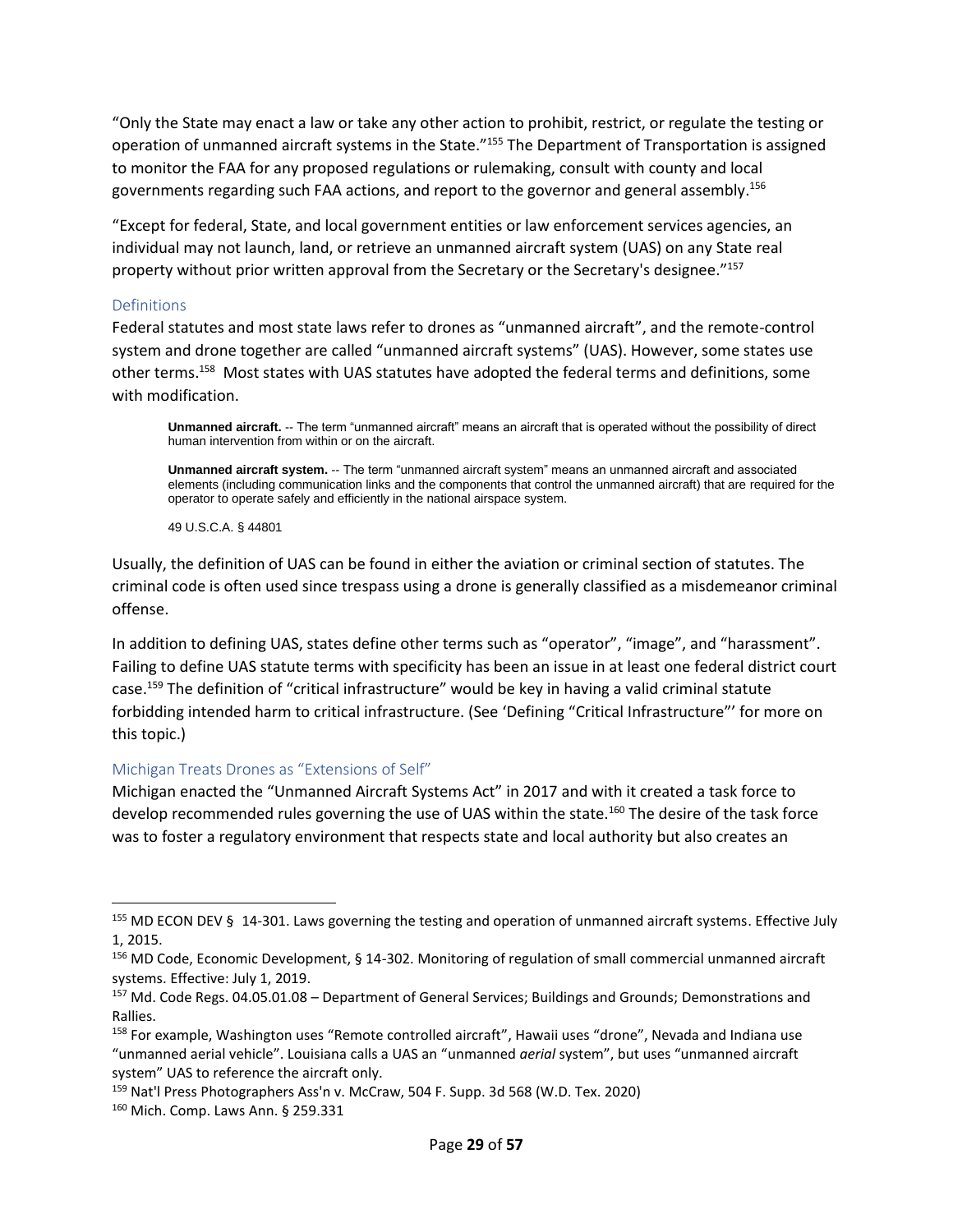generated thirteen recommendations. This included a recommendation to "enact legislation in 2019.163 innovative environment for UAS testing, development, and deploying the technology.<sup>161</sup> The Task Force establishing an "extension of self" principle. This means actions which are currently allowed or prohibited by persons would apply to persons using an UAS."<sup>162</sup> The recommendation was implemented

Using the "extension of self" approach, a specific definition of "critical infrastructure" is not included in the Michigan penal code. This whole approach may leave a gap in prosecuting trespass based on the current Michigan trespass law. The trespass offense is defined in terms of "land and premises". "Premises" is defined in the penal code in such a way as to reasonably exclude airspace.<sup>164</sup> Since flying a drone 300 feet above a critical infrastructure facility for surveillance is something a person could not do without a drone, arguably the act is not prohibited under current Michigan laws.

 request for using a UAS for inspection. However, the facility owner/operator must provide a written explanation giving the health and safety reasons for the condition or refusal. Michigan also adopted a statute concerning UAS use by government entities to collect information about a regulated facility.<sup>165</sup> If regulators wish to inspect a facility with a UAS, the facility owner/operator may condition the inspection on the use of the facility's drone, or may refuse the

 In addition, any political subdivision of the state must allow for UAS operation for maintenance performed by a public utility or independent transmission company if that operation "does not result in a knowing and intentional interference with the safe use of a horse in a commercial activity."<sup>166</sup>

The Michigan aeronautics commission is responsible for providing advice to the public about regulations of UAS and restrictions on the use of UAS.<sup>167</sup>

#### Kentucky Defines a Specific Offense for Trespass on Key Infrastructure Assets

production or generation of electrical energy."<sup>168</sup> The misdemeanor offense of Trespass Upon Key Kentucky defines UAS and "Key infrastructure", which includes "Any critical node of a system used in the Infrastructure Assets" explicitly includes reference to UAS.<sup>169</sup> "A person commits the offense of trespass upon key infrastructure assets if he or she knowingly uses, or retains or authorizes a person to use, an unmanned aircraft system to fly above real property on which key infrastructure assets are located with the intent to cause harm or damage to or conduct surveillance of the key infrastructure asset without

<sup>161</sup> Michigan UAS Task Force Final Report, November 20, 2017.

 $162$  Ibid. [https://www.michigan.gov/documents/aero/UASTF\\_Final\\_Report\\_v2\\_Full\\_606520\\_7.pdf](https://www.michigan.gov/documents/aero/UASTF_Final_Report_v2_Full_606520_7.pdf)

<sup>&</sup>lt;sup>163</sup> Mich. Comp. Laws Ann. § 259.320. Offenses committed with aid of unmanned aircraft system 164 Mich. Comp. Laws Ann. § 750.141a. '"Premises" means a permanent or temporary place of assembly, other

than a residence, including, but not limited to, any of the following: (i) A meeting hall, meeting room, or conference room; (ii) A public or private park.'

<sup>165</sup> Mich. Comp. Laws Ann. § 259.307. Use of unmanned aircraft system to surveil, inspect, gather evidence, or collect information; conditions; disclosure of data collected; applicability.

<sup>&</sup>lt;sup>166</sup> Mich. Comp. Laws Ann. § 259.305. Regulation by political subdivisions; construction with other laws<br><sup>167</sup> Mich. Comp. Laws Ann. § 259.330. Duties of commission; support.<br><sup>168</sup> Ky. Rev. Stat. Ann. § 511.100 Trespass

 $169$  Ibid.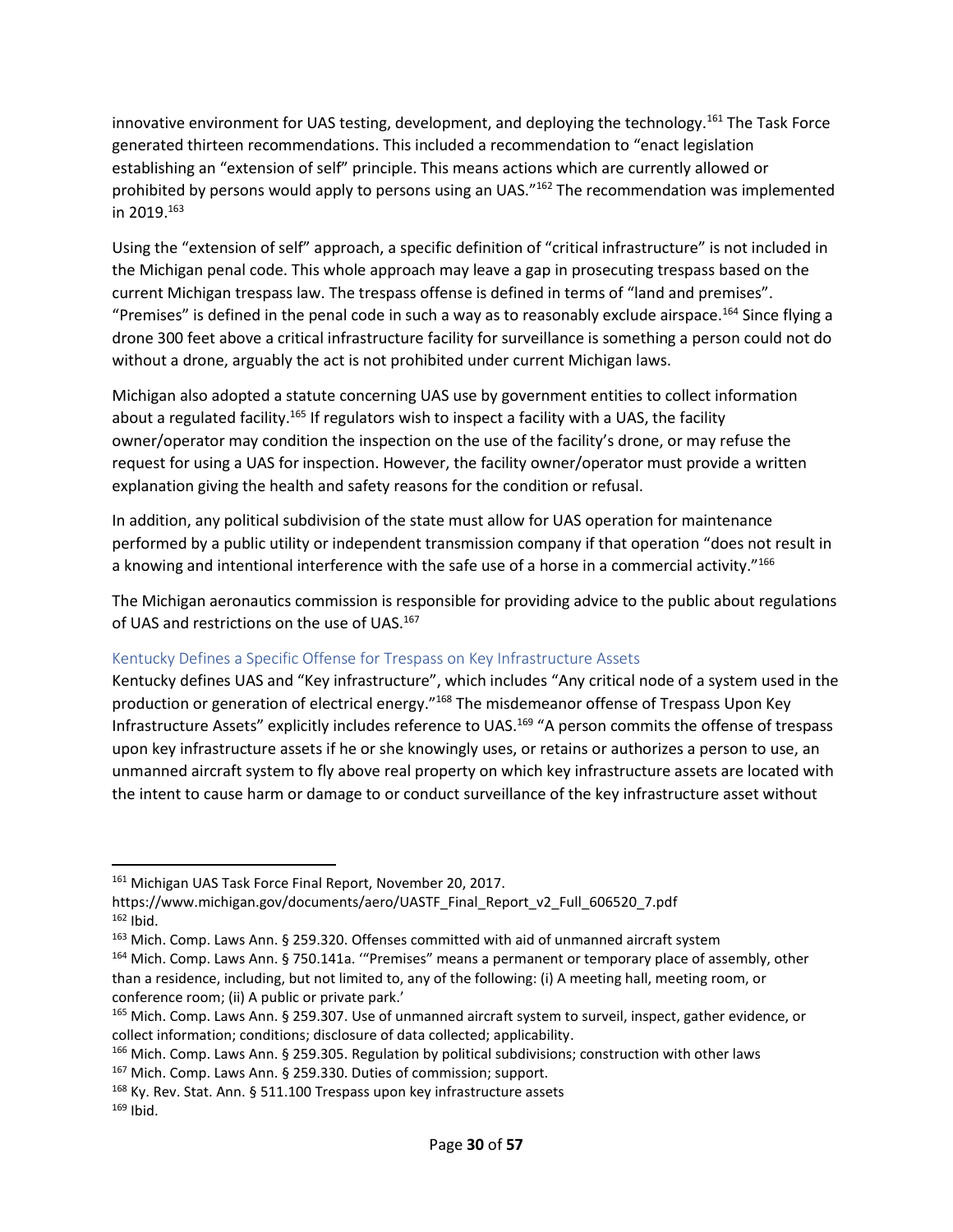the prior consent of the owner, tenant, or lessee of the real property." <sup>170</sup> In this statute, using the phrase "flying above" without specifying a height limit might create pre-emption issues.

Kentucky penal code also forbids equipping UAS with lethal payload, except for military entities and the Coast Guard.171

#### *Pre-emption172*

over matters pertaining to aviation safety. $173$ A major issue facing state law makers when drafting UAS legislation is pre-emption. The federal government has exclusive sovereignty of airspace of the United States and FAA has regulatory authority

requirement on the operation of UAS in navigable airspace without first obtaining FAA approval.<sup>174</sup> Cities Because federal registration is the exclusive means for registering UAS for purposes of operating an aircraft in navigable airspace, no state or local government may impose an additional registration and municipalities are not permitted to have their own rules or regulations governing the operation of aircraft.<sup>175</sup> However, they may generally determine the location of aircraft landing sites through their land use powers.

the operation of unmanned aircraft systems, commonly known as drones, in its parks.<sup>178</sup> In 2020 the At least three states have addressed the pre-emption issue in statutes to some degree. Virginia adopted a pre-emption statute restricting "localities" from legislating UAS use other than for take-off and landing.<sup>176</sup> A subsequent official advisory opinion concluded that since the term "locality" means only "a county, city, or town",<sup>177</sup> the Fairfax County Park Authority may adopt rules or regulations concerning Virginia House introduced a bill that would amend the rule to add "time, place, or manner restrictions regarding the takeoff or landing of unmanned aerial systems on property owned by the political subdivision."<sup>179</sup> The bill was not adopted.

action to prohibit or restrict the testing and operation of UAS.<sup>180</sup> Michigan and Delaware adopted a pre-emption clause that allows only the state government to take

<sup>&</sup>lt;sup>170</sup> Ky. Rev. Stat. Ann. § 511.100 Trespass upon key infrastructure assets<br><sup>171</sup> Ky. Rev. Stat. Ann. § 500.130 Operation of unmanned aircraft system; Citizen's Freedom from Unwarranted Surveillance Act

<sup>172</sup> The Supremacy Clause of the United States Constitution provides that federal laws are supreme, U.S. Const. art. VI, cl. 2, thus requiring that federal laws preempt any conflicting state or local regulations, see Maryland v.

Louisiana, 451 U.S. 725, 746, 101 S.Ct. 2114, 68 L.Ed.2d 576 (1981) (citing McCulloch v. Maryland, 4 Wheat. 316, 427, 4 L.Ed. 579 (1819)).

<sup>&</sup>lt;sup>173</sup> 49 U.S.C. § 40103(a)(1)<br><sup>174</sup> 14 C.F.R. part 107. See e.g. Singer v. City of Newton, 284 F. Supp. 3d 125 (D. Mass. 2017) – local ordinance's registration requirements for pilotless aircraft were subject to conflict preemption.

 <sup>175</sup> "Press Release – FAA Statement–Federal vs. Local Drone Authority", July 20, 2018.

[https://www.faa.gov/news/press\\_releases/news\\_story.cfm?newsId=22938](https://www.faa.gov/news/press_releases/news_story.cfm?newsId=22938)

<sup>&</sup>lt;sup>176</sup> VA Code Ann. § 15.2-926.3. Local regulation of certain aircraft.<br><sup>177</sup> VA Code Ann. § 15.2-102 (2012).<br><sup>178</sup> 2018 WL 2215258, at \*2 (Va. A.G. Mar. 1, 2018)<br><sup>179</sup> 2020 Virginia House Bill No. 311, Virginia 2020 Regula misdemeanor; class B misdemeanor; class A misdemeanor.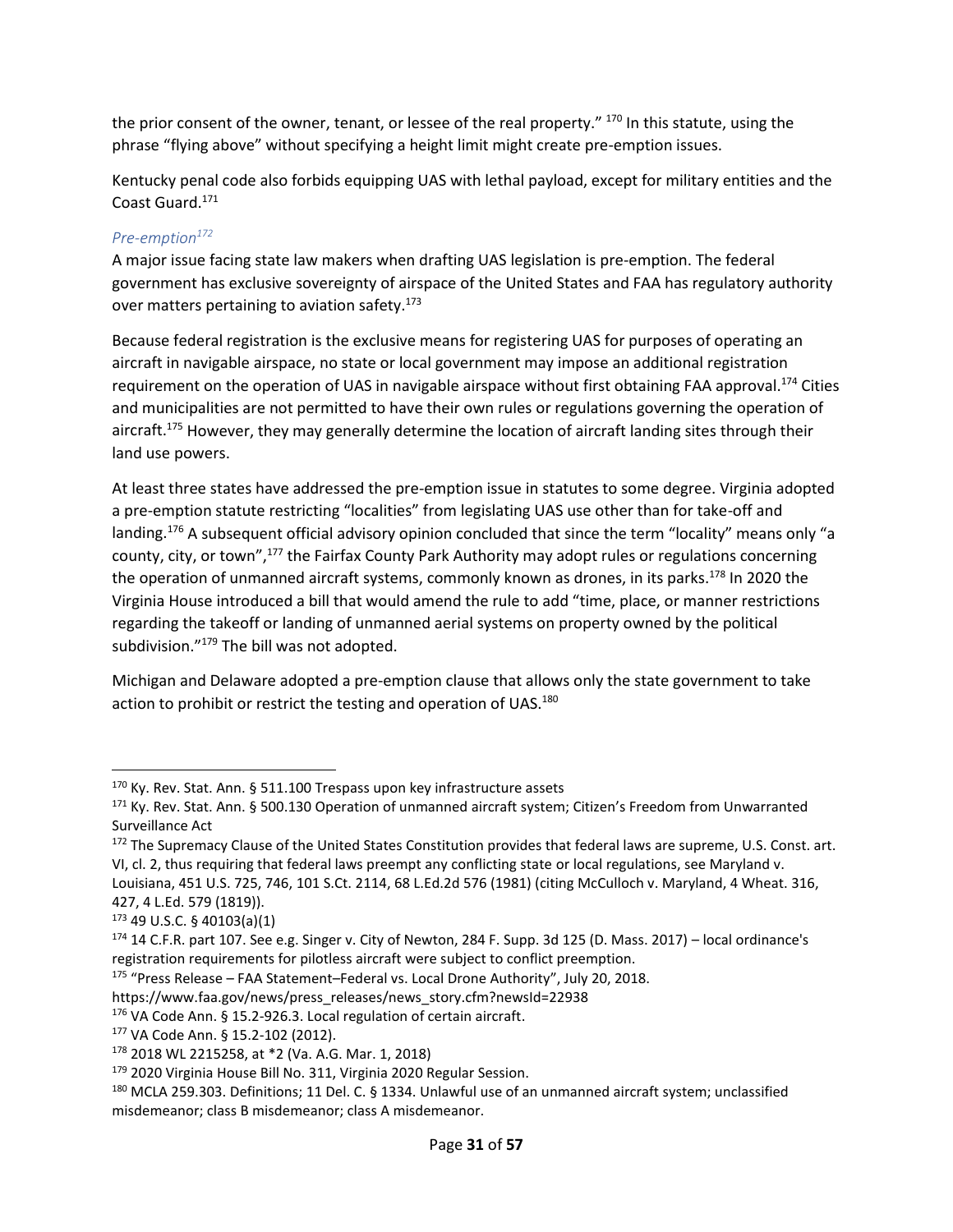The City of Newton, MA was sued over portions of a city ordinance relating to ownership registration and operation of pilotless aircraft.<sup>181</sup> The Court found that The City of Newton failed to get FAA approval for the registration requirement. Also, the restrictions on UAS flight did not limit its reach to any altitude so is "ground for preemption ... because it certainly reaches into navigable airspace." $182$  The Court decided that the effective total ban on UAS flight over any part of the city without prior permission from the land owner thwarts the federal government's objective of integrating drones into the national airspace.

Pre-emption was also an issue addressed in the Texas case.<sup>183</sup> The Court ruled that the Federal Aviation Act (FAA) did not preempt state statutes regulating operation of unmanned aircraft flying over certain structures at under 400 feet, notwithstanding FAA's goal of integrating unmanned aircraft into national airspace system. The Texas regulations were related to state's police powers, federal regulations applied only to unmanned aircraft flying over 400 feet, and state's prohibitions did not cover broad area of state's airspace.

 make operating an unmanned aircraft lower than 400 feet *above* critical infrastructure a criminal However, a Kentucky statute only specifies "flies above" which may conflict with federal authority, but of the key infrastructure asset without the prior consent of the owner, tenant, or lessee of the real Federal rules require that anyone controlling a AUS keep the aircraft below an altitude of 400 feet above ground level or within a 400-foot radius of a structure.<sup>184</sup> Taking this into account, some states have specified the height of the drone as an element of the criminal statute. Oklahoma, Texas, and Oregon offense. Tennessee sets the limit to within 250 feet of the *perimeter* of critical infrastructure facility. limits the restriction to operators "with the intent to cause harm or damage to or conduct surveillance property."<sup>185</sup>

#### *Constitutional Issues*

 by alleging that statute exempted certain speakers from liability, but subjected other speakers such as Constitutional issues may also be implicated in state UAS statutes. In Texas, a district court case filed by media organizations and reporters against law enforcement officials of the state sufficiently pled that the Texas statute outlining when unmanned aerial vehicles (UAV) could be used to capture images impermissibly imposed speaker-based and content-based restrictions, in violation of First Amendment, journalists to civil and criminal liability for same conduct.<sup>186</sup>

The Plaintiffs' also assert that state statutes regulating the use of unmanned aircraft were impermissibly vague under First Amendment Free Speech Clause and Due Process Clause by alleging that statutes did not define "surveillance" that they prohibited,<sup>187</sup> that dictionary definitions of the term were so broad that application of surveillance provisions was unclear, and that the State had made no attempt to

 $182$  Ibid.

<sup>&</sup>lt;sup>184</sup> 14 CFR § 107.51(b)

<sup>185</sup> KRS 511.100 Trespass upon key infrastructure assets

<sup>&</sup>lt;sup>181</sup> Singer v. City of Newton, 284 F. Supp. 3d 125, 126 (D. Mass. 2017)<br><sup>182</sup> Ibid.<br><sup>183</sup> Nat'l Press Photographers Ass'n v. McCraw, 504 F. Supp. 3d 568 (W.D. Tex. 2020)<br><sup>184</sup> 14 CFR § 107.51(b)<br><sup>184</sup> KRS 511.100 Trespas defined." United States v. Kim, 449 F.3d 933, 941 (9th Cir. 2006) (quoting Grayned v. City of Rockford, 408 U.S. 104, 108 (1972))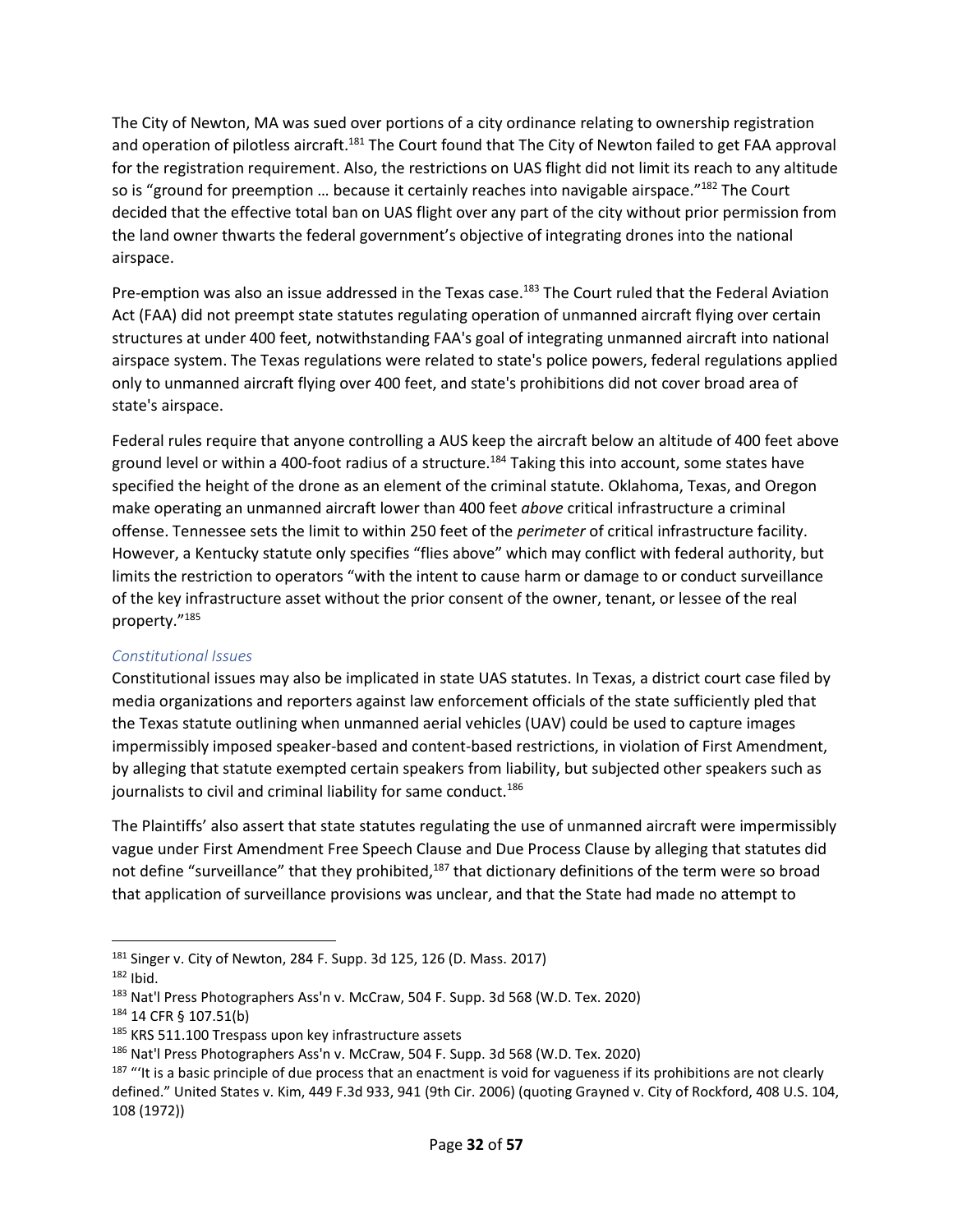define the term or point to any authority or evidence that outlined what type of unmanned aircraft use was prohibited under "surveillance".

Plaintiffs' Constitutionally based claims survived a Motion to Dismiss.<sup>188</sup>

### *Identifying Critical Infrastructure*

In 2018, Congress ordered the Secretary of Transportation, within six months, to implement a process where critical infrastructure facilities could be registered.<sup>189</sup> The plan has been implemented for federal facilities, but has not yet been implemented for State or local governments.<sup>190</sup> The FAA states that the decision as to which facilities could be added to the "Security Sensitive Airspace Restriction list" is not within their authority.

 on the processes and standards for seeking the Department's designation of a DOJ facility or asset for protection, as well as the legal framework for exercising measures to protect those designated facilities control facilities, or other airspace features; whether it is stationary or mobile; and whether a significant In April 2020, the US Attorney General provided instructions to Department of Justice (DOJ) components and assets.<sup>191</sup> "The request will describe the facility or asset proposed for designation with specificity, including its nature and location; its surroundings, including proximity to air traffic, airports, air traffic portion of the facility or asset belongs to or is operated by any person or entity other than the Department."<sup>192</sup>

In October 2020, a group of commercial drone owner/operators wrote an open letter urging action by the federal government to implement the process for registering critical infrastructure.<sup>193</sup> The letter states, "the tremendous growth of the UAS industry prompted many state and local policymakers to enact legally questionable UAS operating restrictions around many different types of facilities, some of which directly challenge the federal sovereignty of the National Airspace System." It claims that state and local statutes are "impacting the public's right to access navigable airspace and putting operators at risk of local prosecution even when flying in accordance with FAA regulations" and that these laws "create an unworkable patchwork of prohibitions that impacts UAS operators' access to airspace and thus should be addressed expeditiously."

The current situation leaves law enforcement, critical infrastructure facilities, and drone operators in an ambiguous enforcement environment.

<sup>&</sup>lt;sup>188</sup> Nat'l Press Photographers Ass'n v. McCraw, 504 F. Supp. 3d 568 (W.D. Tex. 2020)<br><sup>189</sup> Pub. L. 114-190 s. 2209.<br><sup>190</sup> FAA response to email inquiry received from [uashelp@faa.org](mailto:uashelp@faa.org) on 6/8/21. The response stated, "only

 include the facility on the list. The decision is not the FAA's." properties are eligible to be on the Security Sensitive Airspace Restriction list, although the FAA is working on a mechanism to eventually make this eligibility available to state and local governments. Eligible federal entities must contact Dept of Energy, Dept of Interior, or Dept of Defense, as applicable, to see if those agencies want to

<sup>&</sup>lt;sup>191</sup> Guidance Regarding Department Activities to Protect Certain Facilities or Assets from Unmanned Aircraft and Unmanned Aircraft Systems. US Attorney General Barr Memo, April 13, 2020.

<https://www.justice.gov/archives/ag/page/file/1268401/download>

 $192$  Ibid.

<sup>&</sup>lt;sup>193</sup> Coalition Letter Urging the FAA to Comply with Section 2209 Requirements, dated Oct 22, 2020. [https://americaninnovators.com/research/coalition-letter-urging-the-faa-to-comply-with-section-2209](https://americaninnovators.com/research/coalition-letter-urging-the-faa-to-comply-with-section-2209-requirements/) requirements/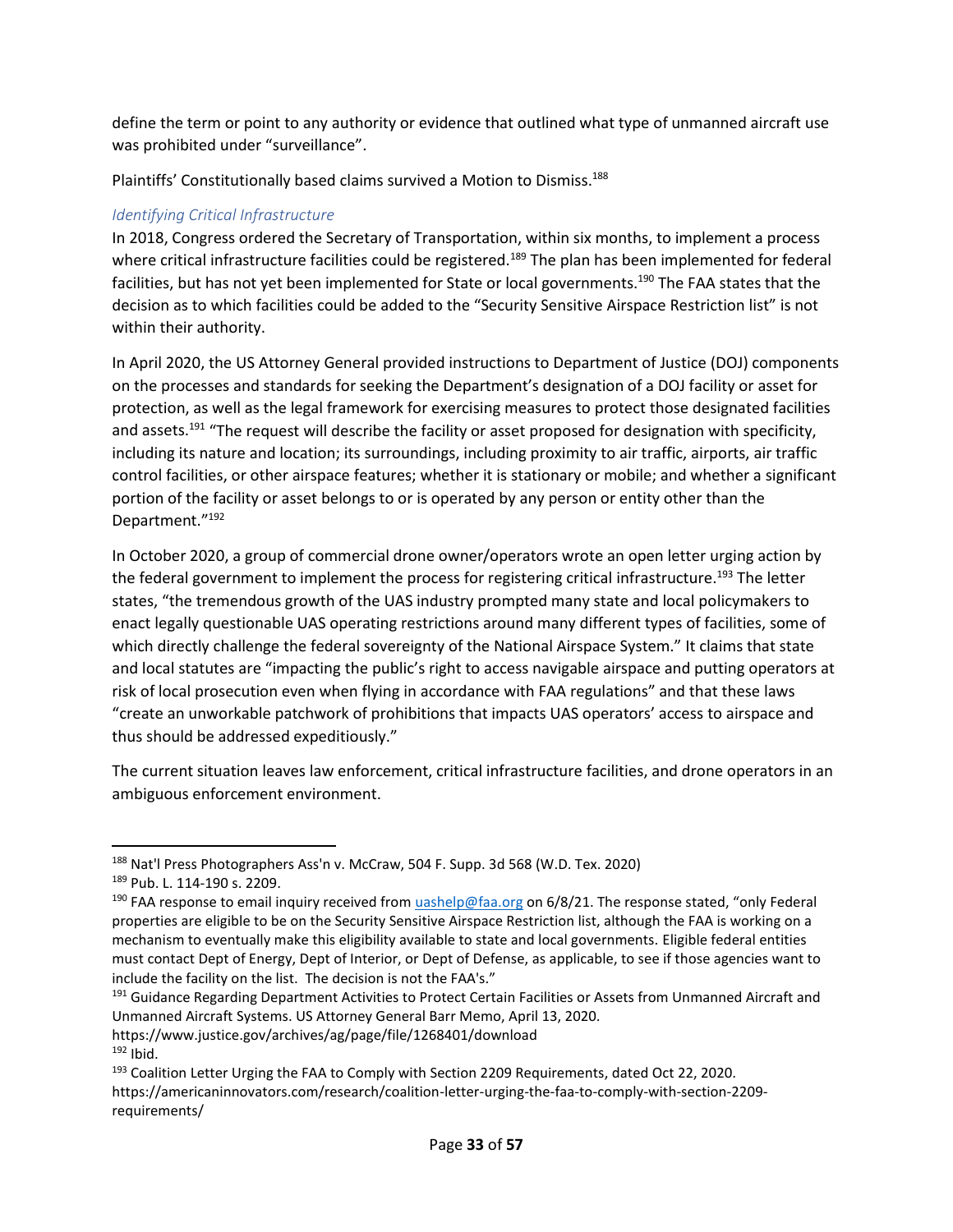#### *Conclusions*

 treated drones as an extension of self in terms of prohibited acts. States have addressed the issue of A variety of state laws created to protect critical infrastructure have developed recently. Several states have adopted definitions of "unmanned aircraft systems" and "critical infrastructure", and created criminal trespass offenses for drones flying over or near critical infrastructure. At least one state has pre-emption relating to both federal and local rules. It would be helpful to all concerned to have clear notice of areas where drones are prohibited and the conditions under which the prohibition applies.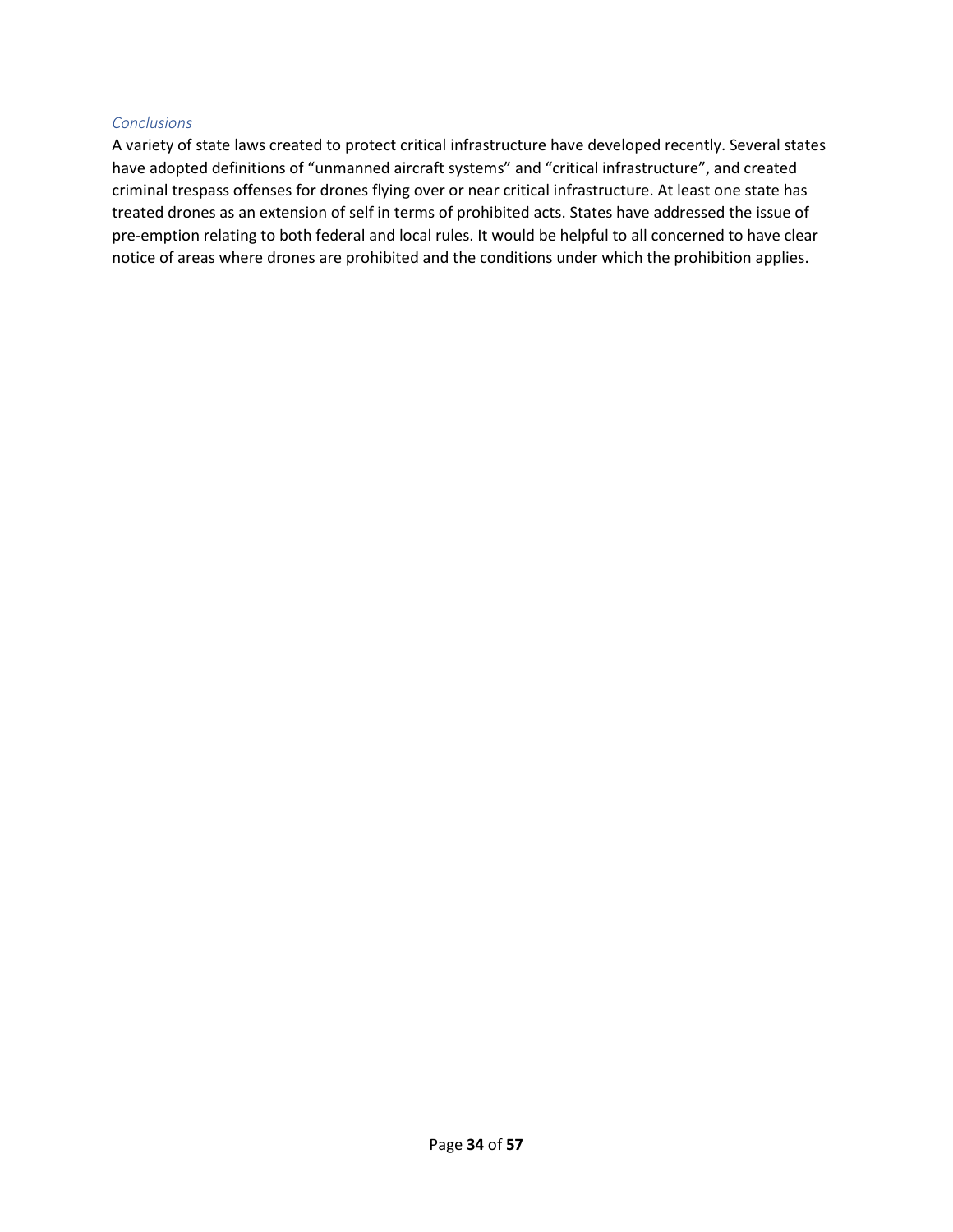# Appendix C. Interview with MPSC Chief Engineer (January 19, 2021)

 I had the pleasure of meeting with the Chief Engineer of the Maryland Public Service Commission Engineering, managing the regulatory relationships for the utility with the MPSC Engineering Division. Engineer came to MPSC with a deep understanding of the regulatory process as seen from the utility (MPSC). He worked for 35 years as an engineer at BGE and eventually became Vice President (VP) of He worked with MPSC regulators and has known every MPSC Chief Engineer since the late 1980s. He was also the NERC CIP audit executive sponsor for their 2014 audit, leading BGE in the Federal regulatory efforts related to transmission grid cybersecurity. He retired from BGE in 2015, then in 2017 was requested to consider applying for the open MPSC Chief Engineering position. It is clear the Chief company perspective.

 team that gets involved in cybersecurity. The MPSC Engineering Division has three open positions need for more cybersecurity expertise since they are facing cybersecurity issues more and more. He The MPSC Chief Engineer described the MPSC Engineering Division as a group of sixteen engineers, all who have come to MPSC with no experience in the utility industry. Five of these engineers are on the presently. None of the current team members have cybersecurity expertise and there is no dedicated cybersecurity staff. The team is learning about utilities and cybersecurity. Chief Engineer expressed a cited salary levels as a potential barrier to hiring cybersecurity expertise.

 One source of support used and appreciated by MPSC Engineers is the National Association of Regulatory Utility Commissioners (NARUC). He said that NARUC had released new products in 2020 to preparedness. These tools haven't yet been integrated into MPSC processes. These products may gather and evaluate information from utilities about their cybersecurity risk management and influence the reporting process currently in use. Members of the MPSC Engineering Team will be attending the NARUC cybersecurity training for three days in February. NARUC was also a helpful resource in understanding the Solarwinds incident and potential impacts.

The Maryland Coordination and Analysis Center (MCAC) was also mentioned as a useful liaison for cybersecurity.

 difficult to estimate the impact they might have or to develop a standard way to deal with the (NCCIC) and MCAC initially. MPSC receives information later. GridX participation also emphasized the The Chief Engineer mentioned that the NERC GridX exercise brought to light cybersecurity issues but it is information gained. He thinks it might be helpful to get the utilities together and come up with different levels of impact and to categorize impacts. For cybersecurity breach incidents, the MPSC encourages utilities to interact with the DHS National Cybersecurity and Communications Integration Center interrelationship between physical security and cyber security.

 breaches. MPSC adopted the proposals, with modification, and the first cybersecurity reporting took schedule. MPSC started with the two largest utilities in 2019 and planned for others to report in 2020 MPSC ordered the creation of a Cybersecurity Reporting Working Group (CSRWG) in 2018. Chief Engineer led that group and authored a report presented to MPSC commissioners with a proposed process for utilities to inform MPSC about their cybersecurity strategies, implementations, and place in 2019. Utilities would report once every three years, a time period in sync with the FERC auditing and 2021. However, the COVID-19 emergency suspended the reporting process since in-person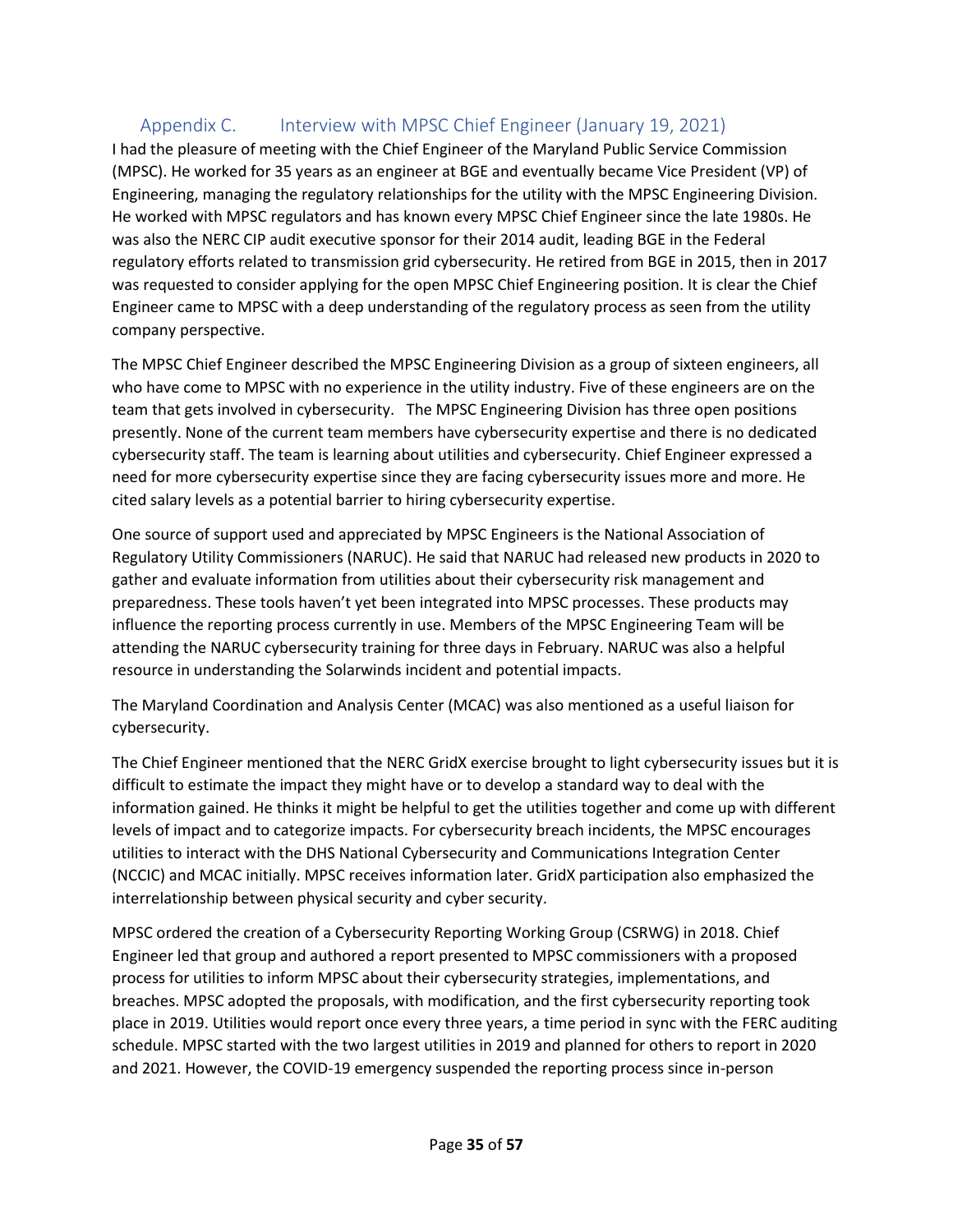meetings were to be avoided for health reasons and providing sensitive information in virtual meetings was not an option the participants found acceptable.

 The information that came from the reporting centered on metrics such as phishing attempts, intrusion attempts, and cybersecurity program maturity levels. Both the C2M2 and the NIST Framework are used by utilities in the state. Both of the reporting utilities referenced maturity models. The NARUC list of questions from their Cybersecurity Primer were used a bit, but mostly the Commissioners were heavily engaged with their own questions and also relied on senior advisors for their preparation and back office work.

 entity wants to look bad in front of a regulator, and so the "Nothing to See Here" approach may be an The MPSC will complete one reporting cycle and then the CSRWG will be reconvened to review lessons learned. To date, only two utilities have reported. Chief Engineer noted that of the two, one utility was more transparent than the other. A discussion was held by Chief Engineer on the need to improve transparency between the regulators and that utility company in future briefings. He noted that no issue that needs to be addressed. Utilities want to avoid follow-up from regulators. In his experience, information coming from utilities to regulators is tightly controlled, and presentations and statements to be made are reviewed and edited by in-house counsel.

 There is no formal mechanism for follow-up after the periodic reporting meeting takes place. Chief Engineer said there are no on-site inspections for cybersecurity. The current process provides for a half day meeting with specified participants from the utility, the MPSC, and the People's Counsel. The CSRWG will further consider the frequency of cybersecurity program reporting after the first cycle of utility reports are completed.

 language had not yet been incorporated into COMAR. He said MPSC wanted to gain experience with the Part of the 2018 CSRWG report included proposed regulatory language. I asked Chief Engineer why that reporting before codifying the recommendations. This would allow for modification based on lessons learned during the first reporting cycle. He felt that the regulations recommended were on target so far, but in light of the Solarwinds incident, a broader approach may be needed. There will also need to be consideration given to an assessment phase after the reporting phase is completed. Chief Engineer also said that the gas and water side of the MPSC Engineering Division is currently not involved with cybersecurity, but gas and water utilities are included in the MPSC cybersecurity reporting procedures developed by the CSRWG.

 Chief Engineer stated that MD Delegate Neil Parrott had introduced bills in the past related to utility cybersecurity and physical security multiple times, but those bills were not adopted.

We discussed cybersecurity funding by the utilities. Chief Engineer stated that a multi-year rate plan was a "forward-looking" view to spending. This is a new approach to rate recovery. The usual "backwardlooking" approach allows utilities to plan their systems and programs with a determination if their expenses were prudently incurred to be made after the expenses have been incurred. Forward-looking rate cases can potentially affect future operations of the utilities if the utility adjusts spending on systems and programs as a result of a disallowance. MPSC Engineering Division Staff has to be careful when recommending disallowing expenses in a forward-looking approach because if a denial of funds for a particular purpose ultimately can be pointed to as a cause of a problem, then the utility may come back and place blame for the problem on the denial of funds. This approach clouds accountability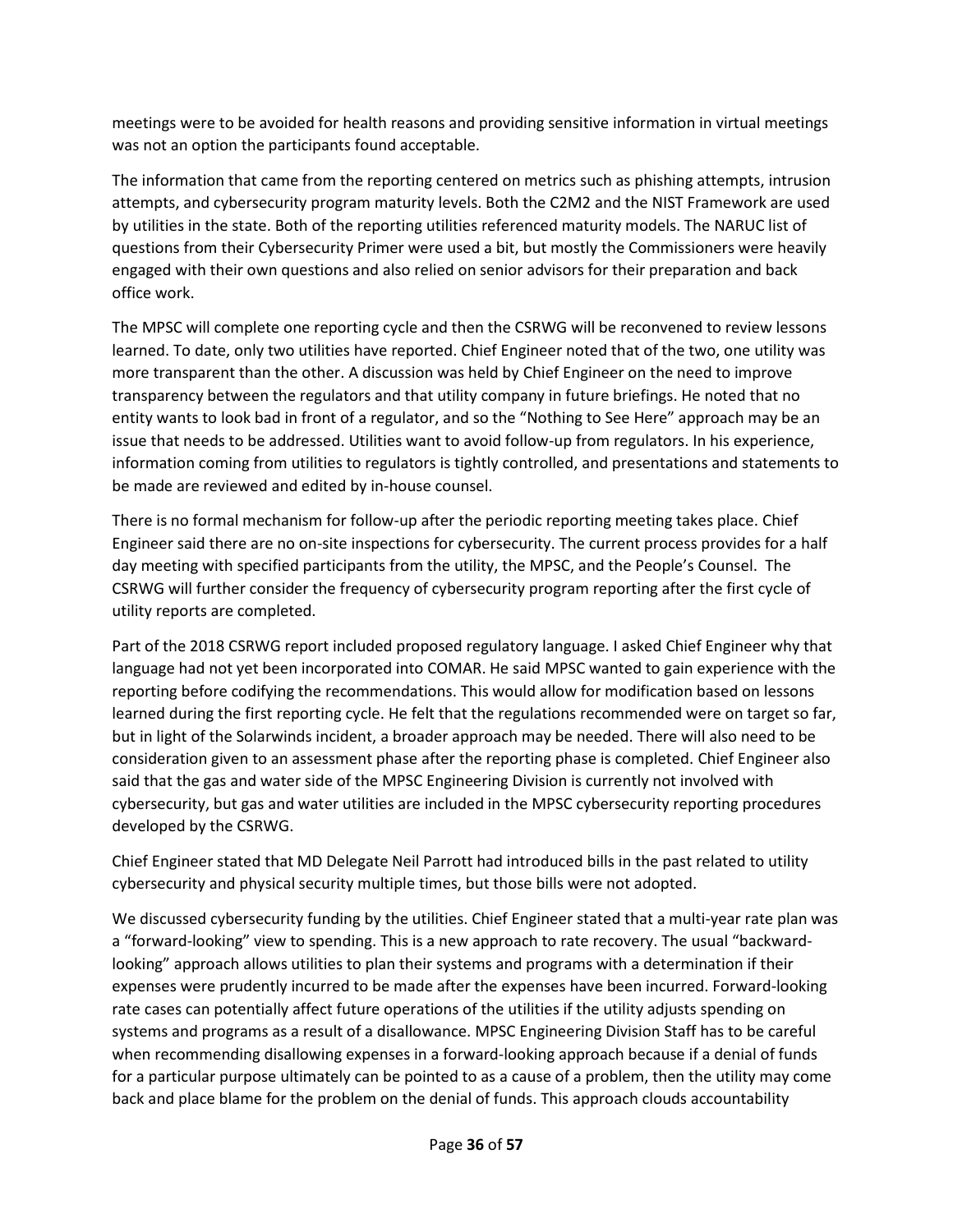something goes wrong. For rate cases, MPSC staff has to take an independent approach that considers between the utility company and regulators, which will be required to pass judgment on the utility if both the utility company view and the consumer view when making recommendations to the Commission.

 funding needs in the periodic cybersecurity reporting with the MPSC. However, rate cases are filed by Chief Engineer described the difficulty in addressing cybersecurity funding in a rate case since sensitive information related to spending is difficult to disclose in that forum and associated discovery requests to the utilities are treated confidentially. There is a need for more specific and detailed information about utilities as the need arises and not on any predetermined schedule. Cybersecurity reporting is currently on a three year schedule. Therefore, timing the of funding disclosures during periodic cybersecurity reporting doesn't naturally sync with rate case schedules.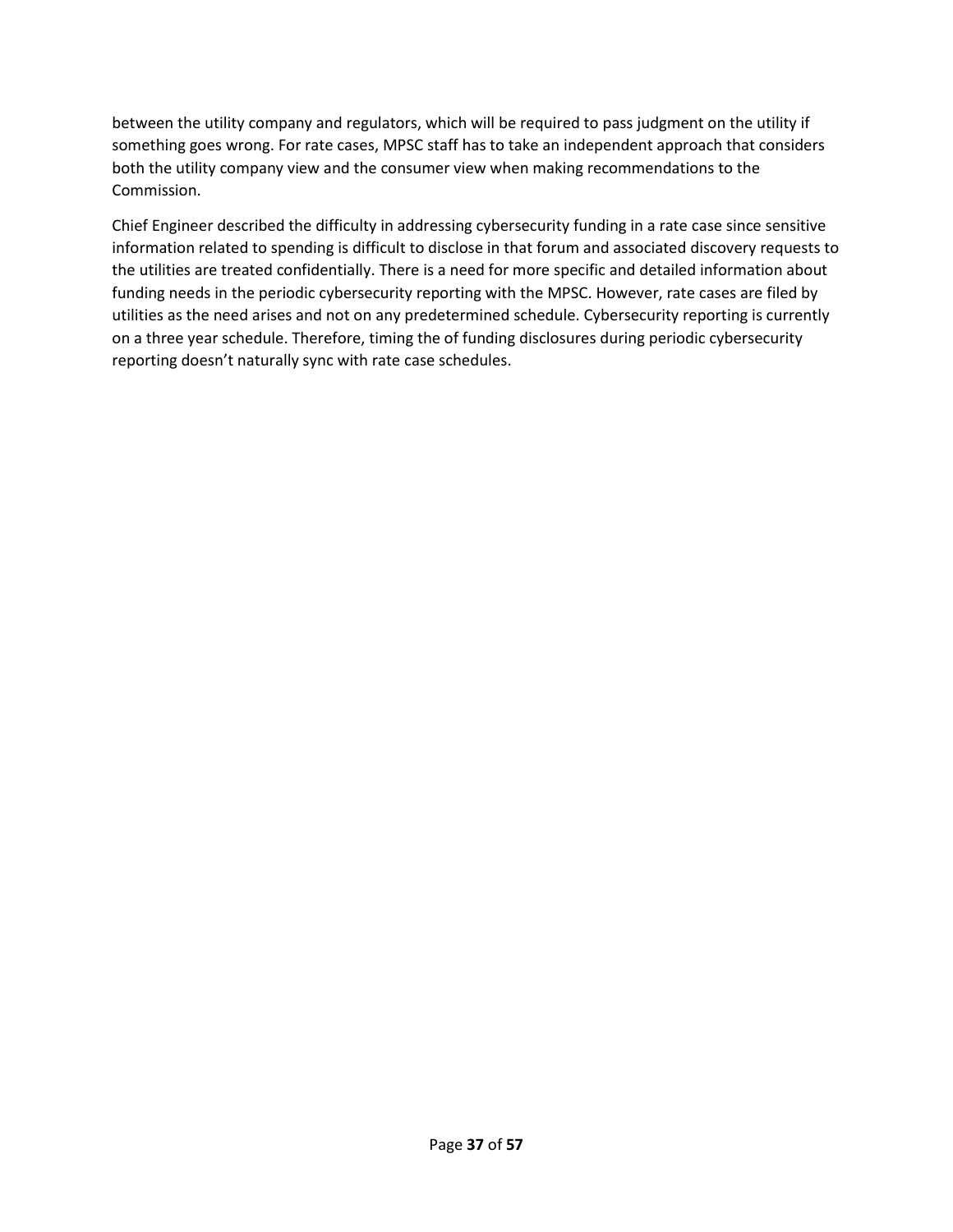# Appendix D. Standards and Security Guidelines for Distributed Energy Resources<sup>194</sup>

- IEEE C37.240 2014: IEEE Standard Cybersecurity Requirements for Substation Automation,
- Protection, and Control Systems
- NIST SP 800 82 Revision 2: Guide to Industrial Control Systems (ICS) Security
- NIST Interagency/Internal Report 7628: Guidelines for Smart Grid Cybersecurity
- NIST Cybersecurity Framework
- IEEE 2030.5 2018: SEP2 Smart Energy Profile 2.0
- NERC Reliability Guideline : Cyber Intrusion Guide for System Operators
- IEC 62351 : Information Security for Power System Control Operations
- IEC 62443 : Industrial Automation and Control Systems Security
- DOE/DHS ES C2M2 : Electricity Subsector Cybersecurity Capability Maturity Model (ES C2M2)
- DOE/NIST/NERC RMP : Electricity Subsector Cybersecurity Risk Management Process Guideline
- IEEE 1547.3: Guide for Cybersecurity of DERs Interconnected with Electric Power Systems
- Potential to leverage ISA/IEC 62443 for DER: Cybersecurity Certification Scheme for DER

<sup>&</sup>lt;sup>194</sup> This list was part of a presentation to the California Public Utility Commission on January 14, 2014 given by UL.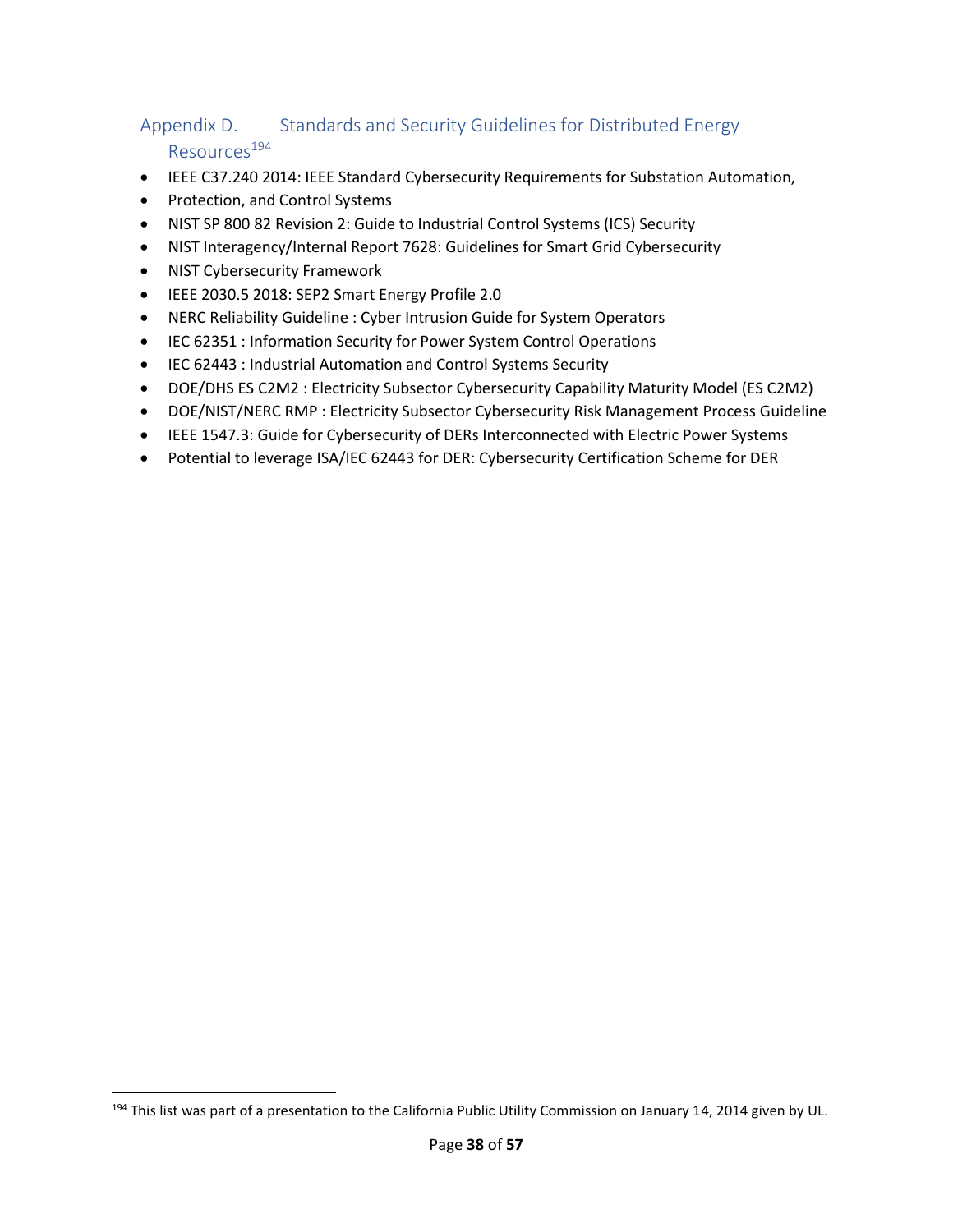### Appendix E. Summary of Recommendations

- **RECOMMENDATION 1.** Amend Md. Code Ann., Pub. Util. § 7-213(e)(1)(i) "Service quality and reliability standards" to include "cyber resiliency" in the list of topics to be addressed by the standards.
- and the project's interfaces with other systems. **RECOMMENDATION 2.** Climate change is a long-term problem that motivates modernization of the electric grid. Solutions to address climate change must not invite nearterm catastrophe. Any changes to the grid made for the sake of resiliency, efficiency, conservation, or climate change concerns must be accompanied by a careful assessment to document security risks prior to grid integration and implement appropriate mitigations during integration. The risk assessments must take into account the scope of specific projects
- **RECOMMENDATION 3.** Define "resilience" to include "the ability to prepare for and adapt to changing conditions and withstand and recover rapidly from deliberate attacks" so that cybersecurity will be an essential factor in determining system resilience.
- **RECOMMENDATION 4.** Require utility providers to adopt security best practices such as the NIST Cybersecurity Framework and advance toward zero-trust architecture both with onpremises services *and* cloud services. Report to regulators on steps already completed. Identify the steps that will have the most immediate security impact, and a schedule to implement them.
- access. Authenticate all connections and encrypt data. Design cybersecurity of newly **RECOMMENDATION 5.** Require utility providers to incrementally implement zero trust principles, process changes, and technology solutions that protect data assets and business functions by use case.195 Develop and maintain dynamic risk-based policies for resource interconnected resources around zero-trust principles.
- **RECOMMENDATION 6.** Consult with grid owners and operators, and state and local government agencies to establish a process to identify, assess, and prioritize risks to the electric grid, considering current and foreseeable future cyber and physical threats, vulnerabilities, and consequences. Apply the process to periodically report to regulators on the risks. Use the report to establish a risk-based grant program focused on systematically increasing the resilience of the electric grid against the prioritized cybersecurity risks where market forces do not provide sufficient private-sector incentives to mitigate the risk without Government investment.
- **RECOMMENDATION 7.** Maryland is a leader in grid modernization efforts in the US. Engage state employees in cybersecurity standards development efforts to share knowledge and insights, and influence future directions.

<sup>&</sup>lt;sup>195</sup> Zero Trust Architecture, NIST Special Publication 800-207, National Institute of Standards and Technology, August 2020. <https://doi.org/10.6028/NIST.SP.800-207>.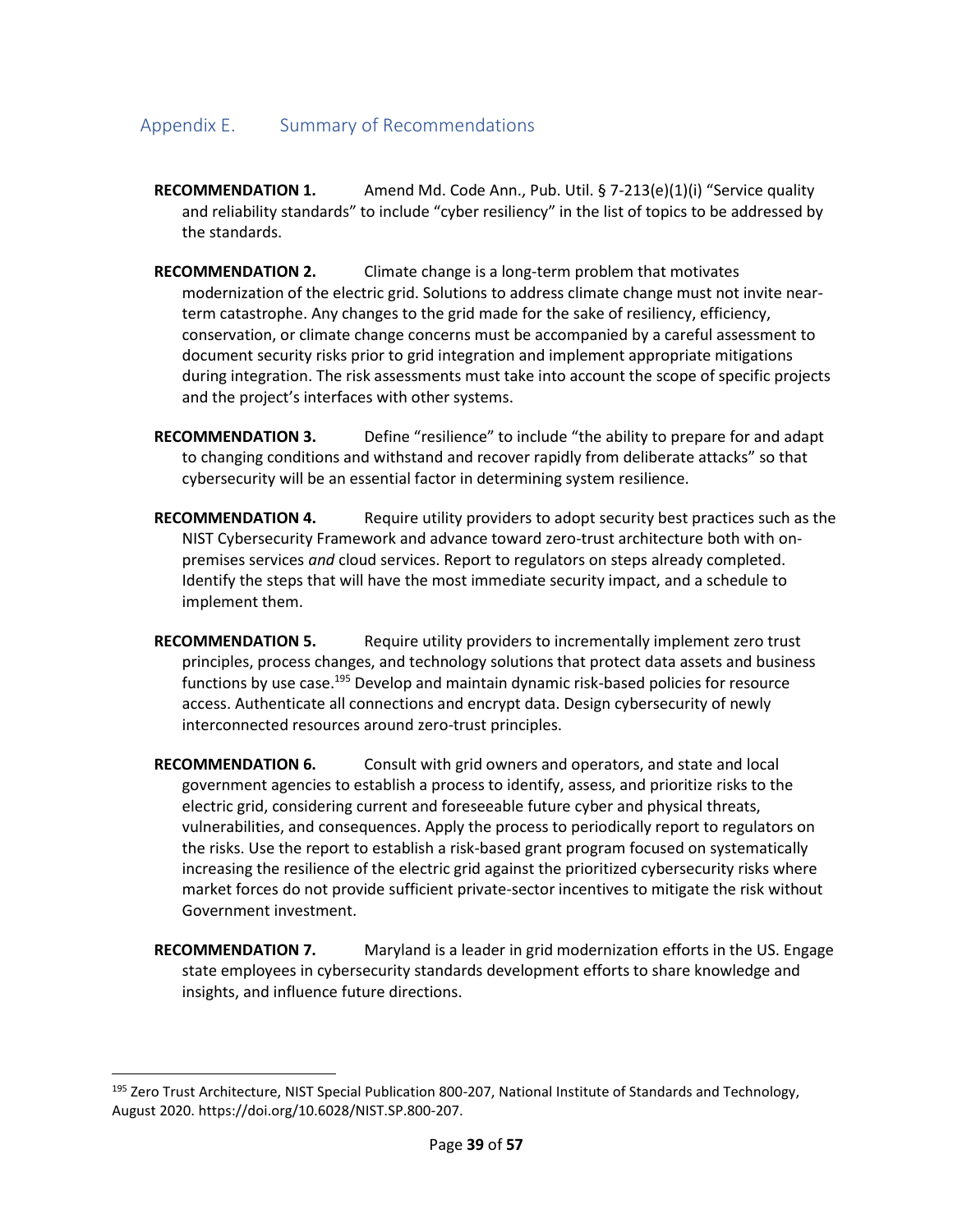- working on electric grid resilience or modernization to address cybersecurity risk both in the **RECOMMENDATION 8.** Include a formal requirement for all state funded grant recipients design and reporting phases of their work.
- **RECOMMENDATION 9.** Include a formal requirement for all MPSC working groups developing policy and planning for the grid to address cybersecurity risk in the reporting phase of their work.
- weaknesses in: policy and procedure; architecture and design; configuration and **RECOMMENDATION 10.** Require electric grid resilience or modernization pilot programs to establish formal requirements for a cybersecurity plan. Cybersecurity vulnerabilities arise from maintenance; supply chain; hardware; physical access controls; software development; and communications and networks.<sup>196</sup> An effective cybersecurity plan must address all of these areas.
- persuasive evidence of a high level of maturity in their cybersecurity program, three years may is The Cybersecurity Capability Maturity Model (C2M2) Version 2.0 (V2.0) which was released in July 2021.197 **RECOMMENDATION 11.** Maturity level of a cybersecurity program should be a factor in establishing an appropriate reporting period for each utility. Each utility should provide sufficient evidence to establish the maturity level of the company's cybersecurity program. The MPSC should then tailor the reporting period accordingly. For utilities that can provide be an adequate MPSC reporting period. For less mature programs, more frequent reporting to evidence growth in maturity level is recommended. An example of a maturity model available
- together to protect the grid and make recommendations to enhance communication within **RECOMMENDATION 12.** Information technology (IT) and operational technology (OT) systems of utilities were likely developed separately and with separate groups of people. However, without strict network segregation, vulnerabilities in IT enable attacks on OT. Regulators must understand the extent to which utility IT and OT security experts work utility provider entities.
- **RECOMMENDATION 13.** Utilities should work together and report together on risks and cybersecurity events. Bring GridEx participants together after the exercises are complete to assess and categorize impacts of issues that were identified.<sup>198</sup>
- **RECOMMENDATION 14.** Each confidential cybersecurity brief required should be accompanied by a written report suitable for public release that summarizes the cybersecurity efforts of the company, especially with respect to modernization efforts.

 $198$  GridEx, a distributed play grid exercise that allows participants to engage remotely, simulates a cyber and physical attack on the North American electricity grid and other critical infrastructure. Led by the North American Electric Reliability Corporation (NERC), GridEx gives participants a forum to demonstrate how they would respond to and recover from coordinated cyber and physical security threats and incidents.

<https://www.nerc.com/pa/CI/ESISAC/Pages/GridEx.aspx>

<sup>196</sup> NIST SP 1800-32B: Securing the Industrial Internet of Things: Cybersecurity for Distributed Energy Resources. Volume B. Preliminary Draft, April 2021.

<sup>&</sup>lt;sup>197</sup> "Cybersecurity Capability Maturity Model (C2M2)", US Department of Energy.

[https://www.energy.gov/ceser/cybersecurity-capability-maturity-model-c2m2.](https://www.energy.gov/ceser/cybersecurity-capability-maturity-model-c2m2)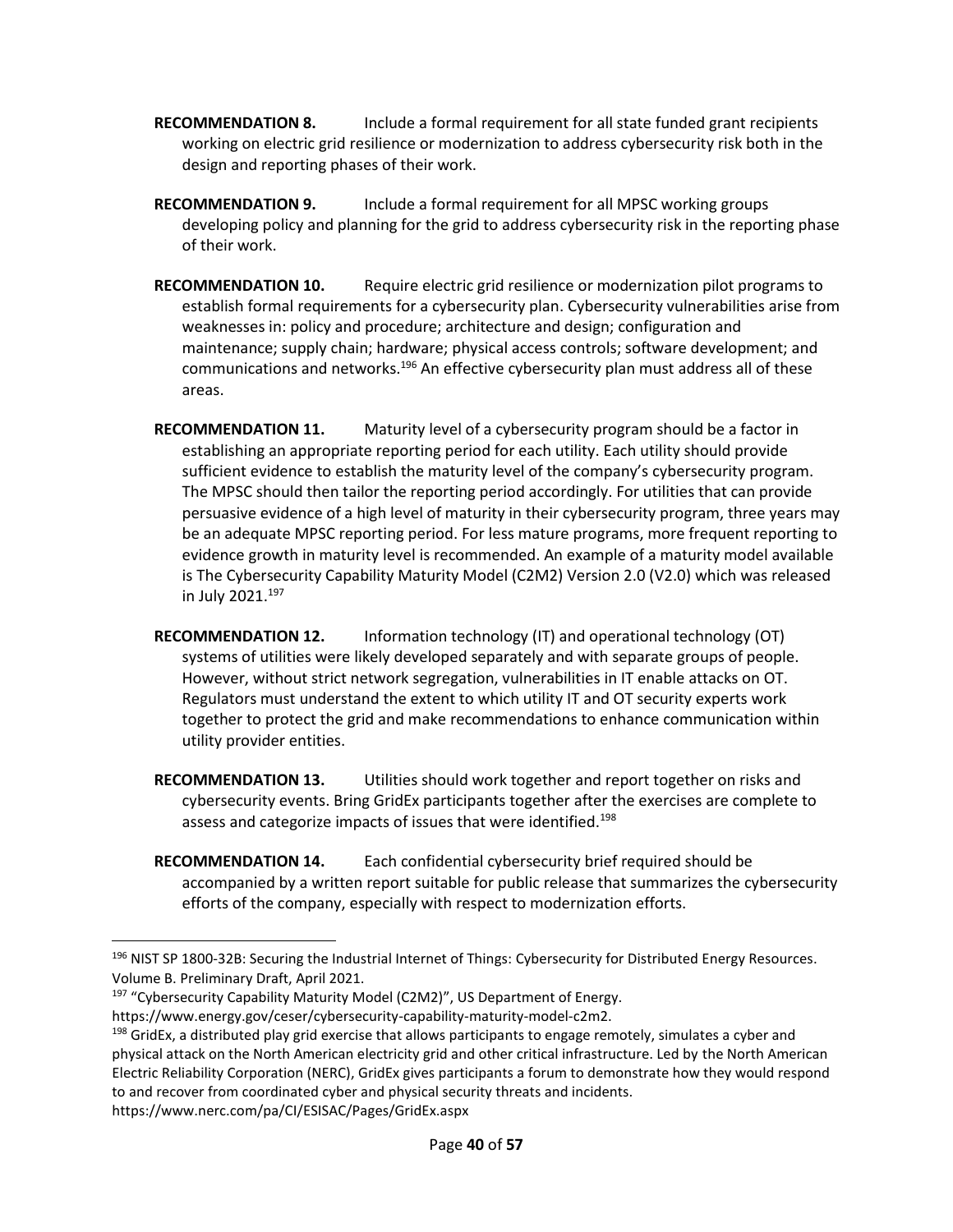- **RECOMMENDATION 15.** When smart meters were incorporated into the Maryland power grid, utilities were required to publicize security information about the change. This practice should be continued to include changes created by DER integration.<sup>199</sup>
- **RECOMMENDATION 16.** Although details of security processes and mechanisms should be protected as sensitive information, general information about utility security programs should be publicly available and easily accessible. $200$
- utility or to a government entity such as CISA. **RECOMMENDATION 17.** Require all utilities that rely on third party IT or OT providers to include standard contract language with service providers to collect and preserve data for cybersecurity analysis and share such data, or report third party security breaches to the
- to maintain a list of the categories of software and software products in use or in acquisition **RECOMMENDATION 18.** Adopt the NIST definition of "critical software" and require utilities that meet the definition. Adopt NIST security guidance for critical software use, applying practices of least privilege, network segmentation, and proper configuration.201
- **RECOMMENDATION 19.** Require utilities to establish minimum security standards for IT and OT devices commensurate with the level of security risk applicable to such devices and specifically take into account any security risk associated with supply chains.
- **RECOMMENDATION 20.** Allocate funds to provide Maryland Public Service Commission with staff dedicated to regulatory cybersecurity policy, strategy, auditing, and reporting.
- **RECOMMENDATION 21.** Ensure MPSC employees involved in cybersecurity activities attend periodic training to keep skills and knowledge current regarding emerging trends in distributed energy resource cybersecurity issues.
- **RECOMMENDATION 22.** MPSC engineers should take an active role in standards organizations upon which they rely to ensure that cybersecurity concerns are addressed during standards development.<sup>202</sup>
- **RECOMMENDATION 23.** Encourage utilities to establish a procedure where cybersecurity leadership of utilities may report directly to the company's Board of Directors or CEO.

<sup>&</sup>lt;sup>199</sup> See e.g. "SMART METERS AND YOUR PRIVACY", BGE informational brochure for customers. Author unknown, undated.

[https://www.bge.com/SmartEnergy/SmartMeterSmartGrid/Documents/SmartMeters\\_HealthPrivacyInfo.pdf](https://www.bge.com/SmartEnergy/SmartMeterSmartGrid/Documents/SmartMeters_HealthPrivacyInfo.pdf)  <sup>200</sup> See e.g. PJM (a regional transmission organization that coordinates the movement of wholesale electricity in all or parts of 13 states and the District of Columbia) webpage that talks about cybersecurity practices at a very high

level. [https://learn.pjm.com/three-priorities/keeping-the-lights-on/safeguarding-the-grid.](https://learn.pjm.com/three-priorities/keeping-the-lights-on/safeguarding-the-grid) <sup>201</sup> See "Security Measures for "EO-Critical Software" Use Under Executive Order (EO)

<sup>14028&</sup>quot;, National Institute of Standards and Technology, July 9, 2021.

[https://www.nist.gov/system/files/documents/2021/07/09/Critical%20Software%20Use%20Security%20Measures](https://www.nist.gov/system/files/documents/2021/07/09/Critical%20Software%20Use%20Security%20Measures%20%20Guidance.pdf)  %20Guidance.pdf.<br><sup>202</sup> For example, the MPSC relies on IEEE standards for interconnection. MPSC engineers should participate in IEEE

standards efforts to contribute their knowledge about the Maryland grid and related security needs and concerns.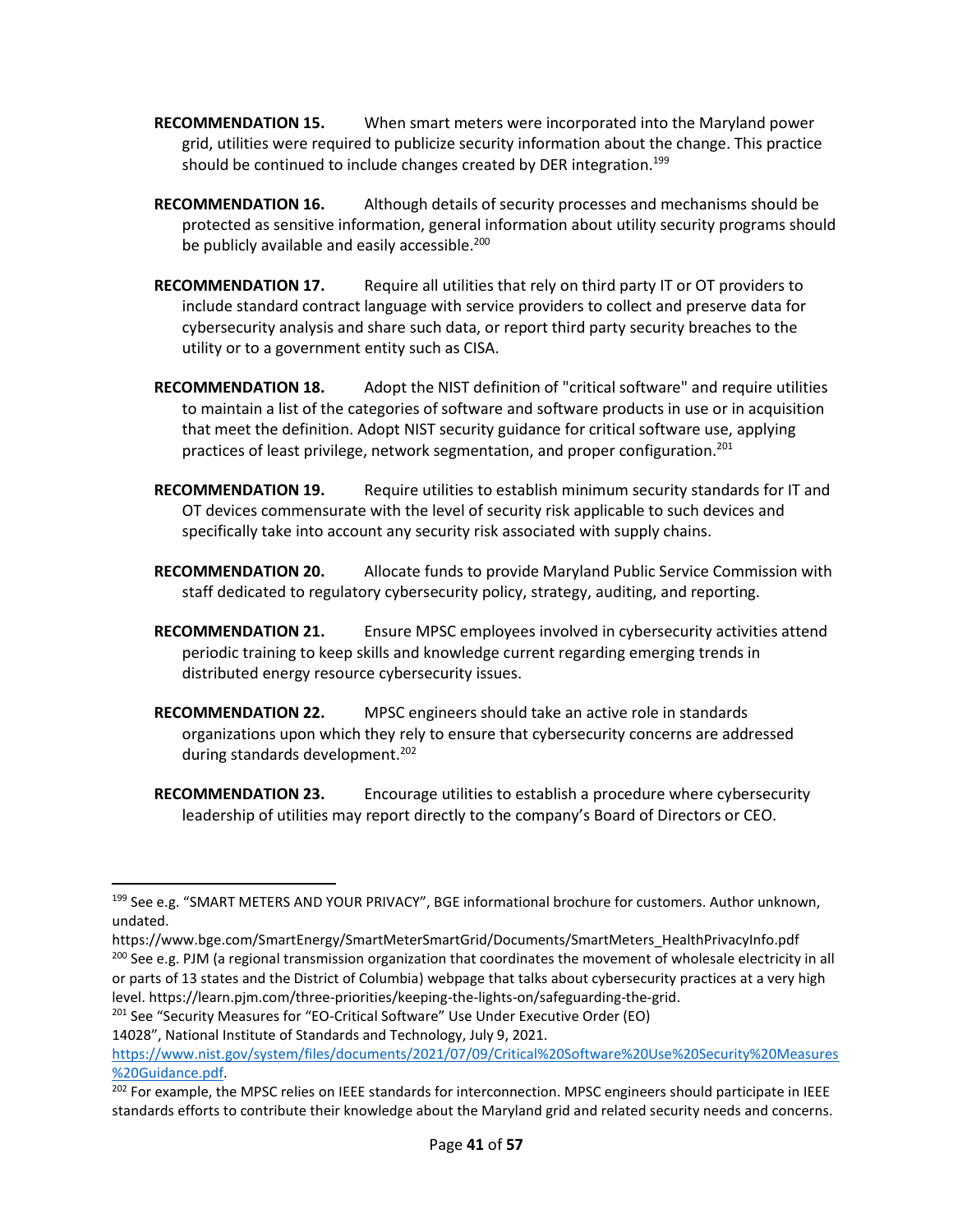- expertise in the list the Office of People's Counsel may retain or hire as necessary for a **RECOMMENDATION 24.** Expand MD Code, Public Utilities, § 2-203(f) to include cybersecurity particular matter.
- entities or some formal statement of the data management principle to help educate utility-authorized third parties, and energy service providers that are not affiliated with a **RECOMMENDATION 25.** The utility should make available clear, simple identification of all consumers as to the "data chain" that may be in place based on their relationships with utility, utility.203
- **RECOMMENDATION 26.** Incorporate existing privacy standards and frameworks to identify privacy risks, then apply privacy mitigation processes to match proportionate privacy controls for each relevant business activity that creates a risk to privacy.
- Government for misuse of information. **RECOMMENDATION 27.** Develop guidelines relating to privacy and civil liberties governing the receipt, retention, use, and dissemination of cyber threat indicators by the state, including safeguards such as sanctions for activities by officers, employees, or agents of state or local
- **RECOMMENDATION 28.** Modify the current Maryland statutory definition of "cybersecurity" to include the five goals of cybersecurity so that procurement will be guided by specific reference to availability, integrity, authentication, confidentiality, and nonrepudiation.<sup>204</sup>
- **RECOMMENDATION 29.** Adopt a statutory definition of "cyber resilience", "critical infrastructure", "supply chain risk", and "critical software".

<sup>&</sup>lt;sup>203</sup> NISTIR 7628 Revision 1 Guidelines for Smart Grid Cybersecurity Volume 2 - Privacy and the Smart Grid. The sending a message, approving information, or receiving a message." Security and Privacy Controls for Information Smart Grid Interoperability Panel – Smart Grid Cybersecurity Committee. <http://dx.doi.org/10.6028/NIST.IR.7628r1><br><sup>204</sup> Nonrepudiation is "Protection against an individual who falsely denies having performed a certain actio provides the capability to determine whether an individual took a certain action, such as creating information, Systems and Organizations, NIST Special Publication 800-53 Revision 5, September 2020. [https://nvlpubs.nist.gov/nistpubs/SpecialPublications/NIST.SP.800-53r5.pdf.](https://nvlpubs.nist.gov/nistpubs/SpecialPublications/NIST.SP.800-53r5.pdf)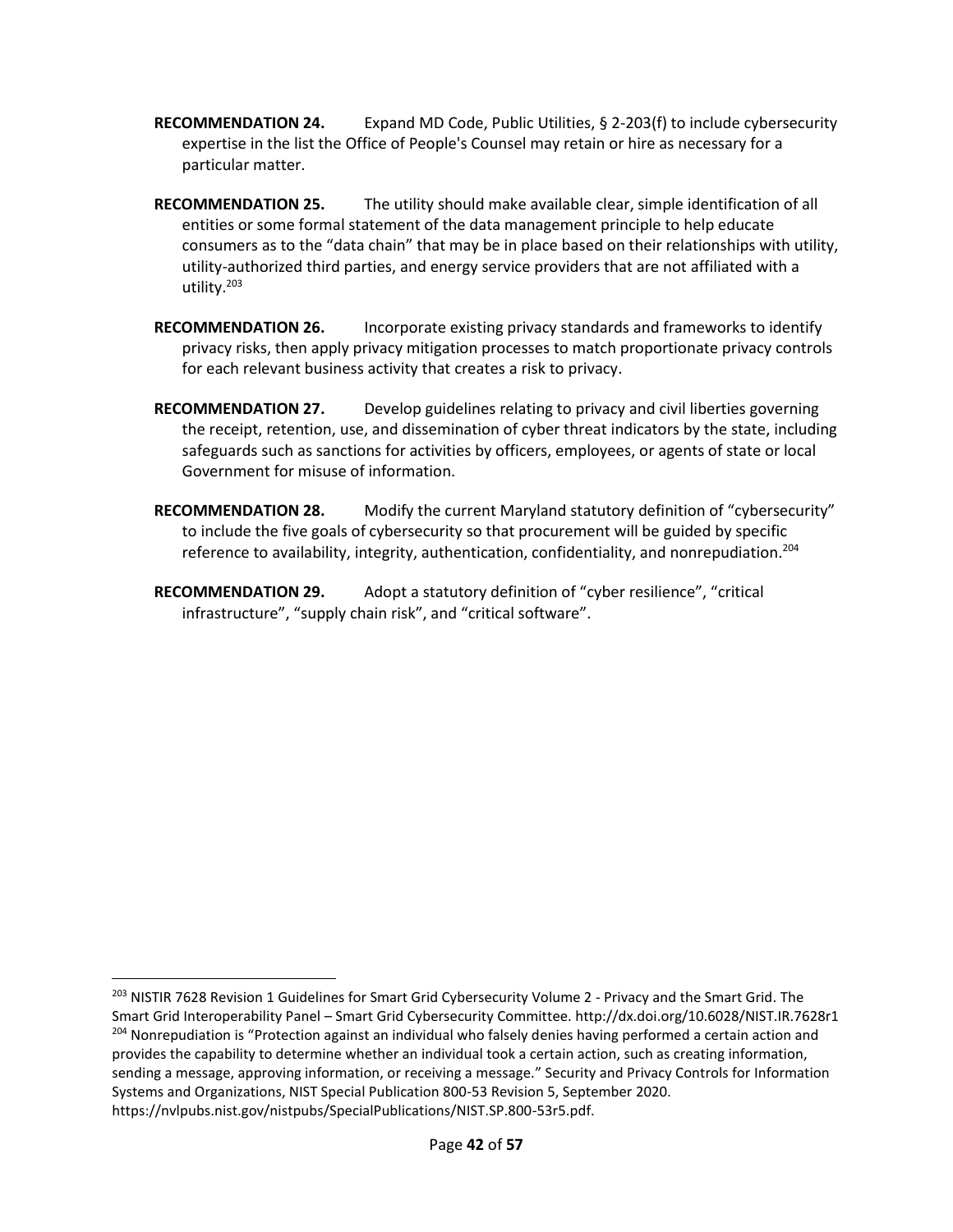# Bibliography

- Acharya, S., Dvorkin, Y., & Karri, R. (2020, February 27). Public Plug-in Electric Vehicles + Grid Data: Is a New Cyberattack Vector Viable? IEEE. Retrieved December 23, 2020, from <https://arxiv.org/pdf/1907.08283.pdf>
- Alliance for Drone Innovation, et al. (2020, October 22). Coalition Letter Urging the FAA to Comply with Section 2209 Requirements. Retrieved June 7, 2021, from [https://americaninnovators.com/research/coalition-letter-urging-the-faa-to-comply-with](https://americaninnovators.com/research/coalition-letter-urging-the-faa-to-comply-with-section-2209-requirements/)section-2209-requirements/
- Alvarez, P. (2020, June 24). Grid Modernization A Counter Narrative Policymakers Should Consider. *[EnergyCentral.com](https://EnergyCentral.com)*. Retrieved January 30, 2021, from [https://energycentral.com/c/gr/grid](https://energycentral.com/c/gr/grid-modernization-%E2%80%93-counter-narrative-policymakers-should-consider)[modernization-%E2%80%93-counter-narrative-policymakers-should-consider](https://energycentral.com/c/gr/grid-modernization-%E2%80%93-counter-narrative-policymakers-should-consider)
- Alvarez, P., & Stephens, D. (2019, January 31). MODERNIZING THE GRID IN THE PUBLIC INTEREST: GETTING A SMARTER GRID AT THE LEAST COST FOR SOUTH CAROLINA CUSTOMERS. Retrieved January 30, 2021, from [http://gridlab.org/wp](http://gridlab.org/wp-content/uploads/2019/04/GridLab_SC_GridMod.pdf)[content/uploads/2019/04/GridLab\\_SC\\_GridMod.pdf](http://gridlab.org/wp-content/uploads/2019/04/GridLab_SC_GridMod.pdf)
- American Public Power Association. (2020, July). Grid Security Issue Brief. Retrieved January 14, 2021, from [https://www.publicpower.org/system/files/documents/July%202020%20-](https://www.publicpower.org/system/files/documents/July%202020%20-%20Grid%20Security.pdf) [%20Grid%20Security.pdf](https://www.publicpower.org/system/files/documents/July%202020%20-%20Grid%20Security.pdf)
- Application of Baltimore Gas and Electric Company for an Electric and Gas Multi-Year Plan, 9645 ORDER NO. 89678 (Maryland Public Service Commission December 16, 2020). Retrieved May 14, 2021
- Bayuk, J. L., Healey, J., Rohmeyer, P., Sachs, M. H., Schmidt, J., & Weiss, J. (2012, April 24). *Cybersecurity Policy Guidebook.* Wiley. Retrieved May 6, 2021
- Bing, C. (2021, June 3). Exclusive: U.S. to give ransomware hacks similar priority as terrorism. Retrieved June 4, 2021, from Exclusive: U.S. to give ransomware hacks similar priority as terrorism
- Borkoski, J. (2018, April 6). Proposal for Addressing the Cyber-Security Reporting Process for Maryland Utilities: Cyber-Security Reporting Work Group ("CSRWG"). Retrieved December 15, 2020, from <https://webapp.psc.state.md.us/newIntranet/maillog/content.cfm?filepath=//Coldfusion/Admi> n%20Filings/200000-249999/219883\/CSRWG\_Report\_Final(2).pdf
- California Public Utilities Commission. (n.d.). Rule 21 Interconnection. Retrieved from [https://www.cpuc.ca.gov/Rule21/](https://www.cpuc.ca.gov/Rule21)
- California, S. o. (2021). California Cybersecurity Integration Center. Retrieved June 22, 2021, from [https://www.caloes.ca.gov/cal-oes-divisions/law-enforcement/california-cybersecurity](https://www.caloes.ca.gov/cal-oes-divisions/law-enforcement/california-cybersecurity-integration-center)integration-center
- Campo-Flores, A. (2021, February 8). Hacker Changed Chemical Level in Florida City's Water System. Wall Street Journal. Retrieved February 16, 2021, from [https://www.wsj.com/articles/hacker](https://www.wsj.com/articles/hacker-changed-chemical-level-in-florida-citys-water-system-11612827672)[changed-chemical-level-in-florida-citys-water-system-11612827672](https://www.wsj.com/articles/hacker-changed-chemical-level-in-florida-citys-water-system-11612827672)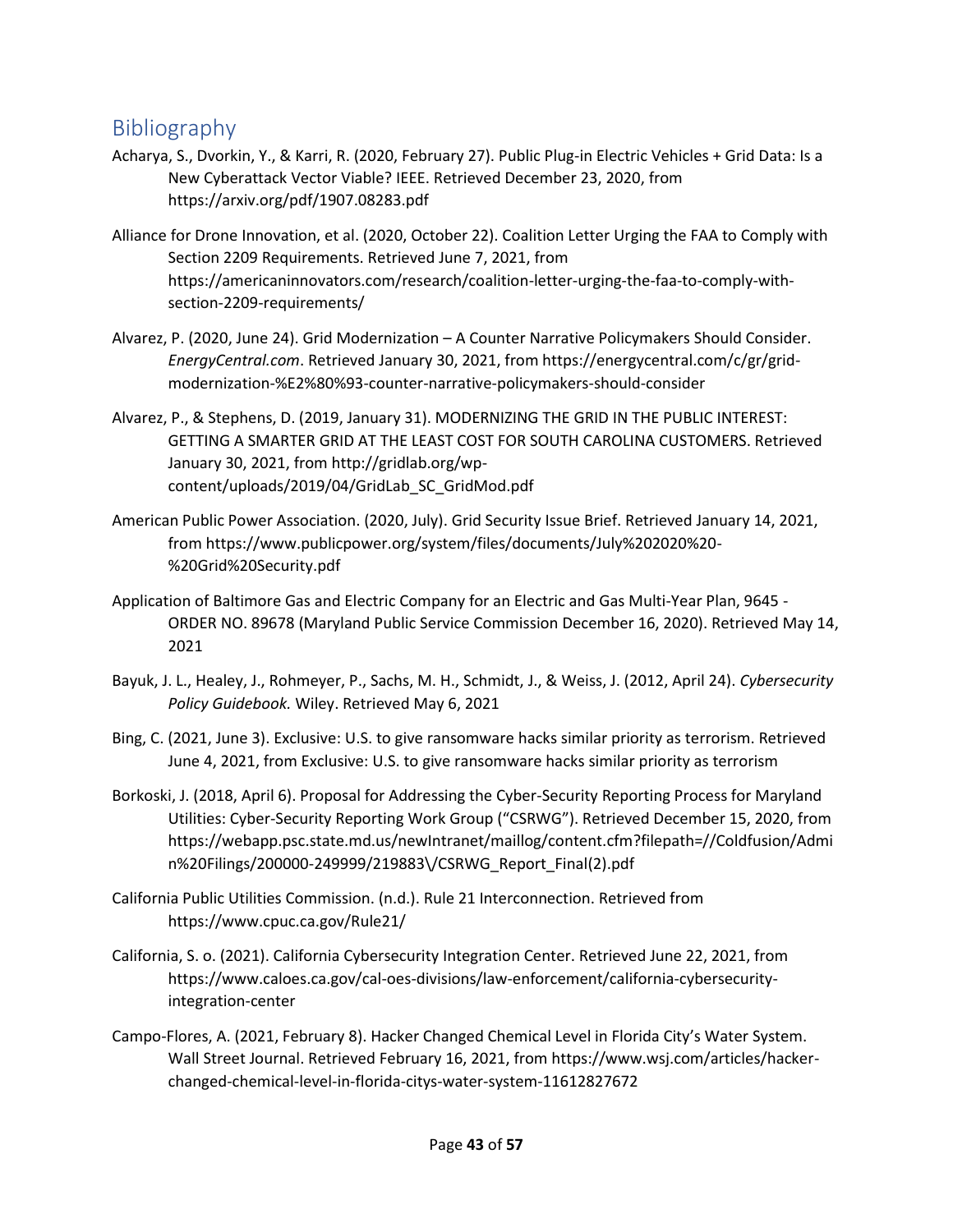- Canales, K. (2020, December 15). A security expert reportedly warned SolarWinds in 2019 that anyone could access the company's update server with the password 'solarwinds123'. *Business Insider*. Retrieved June 7, 2021, from [https://www.businessinsider.com/solarwinds-warned-weak-123](https://www.businessinsider.com/solarwinds-warned-weak-123-password-could-expose-firm-report-2020-12) [password-could-expose-firm-report-2020-12](https://www.businessinsider.com/solarwinds-warned-weak-123-password-could-expose-firm-report-2020-12)
- Carlton, J., & Blunt, K. (2021, June 18). West Risks Blackouts as Drought Reduces Hydroelectric Power. *[wsj.com](https://www.wsj.com/)*. Retrieved June 21, 2021, from [https://www.wsj.com/articles/west-risks-blackouts-as](https://www.wsj.com/articles/west-risks-blackouts-as-hydroelectric-power-dries-up-11624008601)[hydroelectric-power-dries-up-11624008601](https://www.wsj.com/articles/west-risks-blackouts-as-hydroelectric-power-dries-up-11624008601)
- Carr, M., & Lesneiwska, F. (2020, September 17). Internet of Things, cybersecurity and governing wicked problems: learning from climate change governance. *International Relations, Vol. 34(3)*. doi[:https://doi.org/10.1177/0047117820948247](https://doi.org/10.1177/0047117820948247)
- Chen, J. (2021, April 19). Question to Senior Advisor to the Chairman of PSC about Criminal Investigative Authority. (Laura, Interviewer)
- Christiansen, M. R., & Macey, J. C. (2021, February 10). Long Live The Federal Power Act's Bright Line. Retrieved May 25, 2021, from [https://harvardlawreview.org/2021/02/long-live-the-federal](https://harvardlawreview.org/2021/02/long-live-the-federal-power-acts-bright-line/)[power-acts-bright-line/](https://harvardlawreview.org/2021/02/long-live-the-federal-power-acts-bright-line/)
- Clements, J. (2019, June 19). Solar Farm Land Requirements: How Much Land Do You Need? Retrieved April 30, 2021, from [https://greencoast.org/solar-farm-land](https://greencoast.org/solar-farm-land-requirements/#:~:text=When%20we%20use%20thin-film%20technology%2C%20a%201MW%20plant,by%20the%20efficiency%20of%20the%20panel%20s%20and%20technology)requirements/#:~:text=When%20we%20use%20thin[film%20technology%2C%20a%201MW%20plant,by%20the%20efficiency%20of%20the%20panel](https://greencoast.org/solar-farm-land-requirements/#:~:text=When%20we%20use%20thin-film%20technology%2C%20a%201MW%20plant,by%20the%20efficiency%20of%20the%20panel%20s%20and%20technology) s%20and%20technology.
- Cleveland, M., Andersen, G., & Shea, D. (2019, November). Modernizing the Electric Grid: State Role and Policy Options. Retrieved December 22, 2020, from [https://www.ncsl.org/Portals/1/Documents/energy/Modernizing-the-Electri-](https://www.ncsl.org/Portals/1/Documents/energy/Modernizing-the-Electri-Grid_112519_34226.pdf)Grid\_112519\_34226.pdf
- Coats, D. R. (2019, January 29). Worldwide Threat Assessment of the US Intelligence Community: Statement for the Record.
- Code of Federal Regulations. (n.d.). Title 42 CFR §411.351 Definitions. Retrieved February 5, 2021, from [https://ecfr.federalregister.gov/on/2021-02-05/title-42/chapter-IV/subchapter-B/part-](https://ecfr.federalregister.gov/on/2021-02-05/title-42/chapter-IV/subchapter-B/part-411/subpart-J/section-411.351)411/subpart-J/section-411.351
- Commission, P. S. (2018, August 31). REVIEW OF COMMENTS OF THE ENGINEERING DIVISION OF THE STAFF OF THE PUBLIC SERVICE COMMISSSION.
- Council, M. C. (2019, July 1). Maryland Cybersecurity Council's Activity Report 2017-2019. Retrieved December 11, 2020, from [https://www.umgc.edu/documents/upload/maryland-cybersecurity](https://www.umgc.edu/documents/upload/maryland-cybersecurity-council-activities-report-2017-2019.pdf)[council-activities-report-2017-2019.pdf](https://www.umgc.edu/documents/upload/maryland-cybersecurity-council-activities-report-2017-2019.pdf)
- Cybersecurity and Infrastructure Security Agency (CISA). (2020, October 24). NSA and CISA Recommend Immediate Actions to Reduce Exposure Across Operational Technologies and Control Systems. *NSA and CISA Recommend Immediate Actions to Reduce Exposure Across Operational*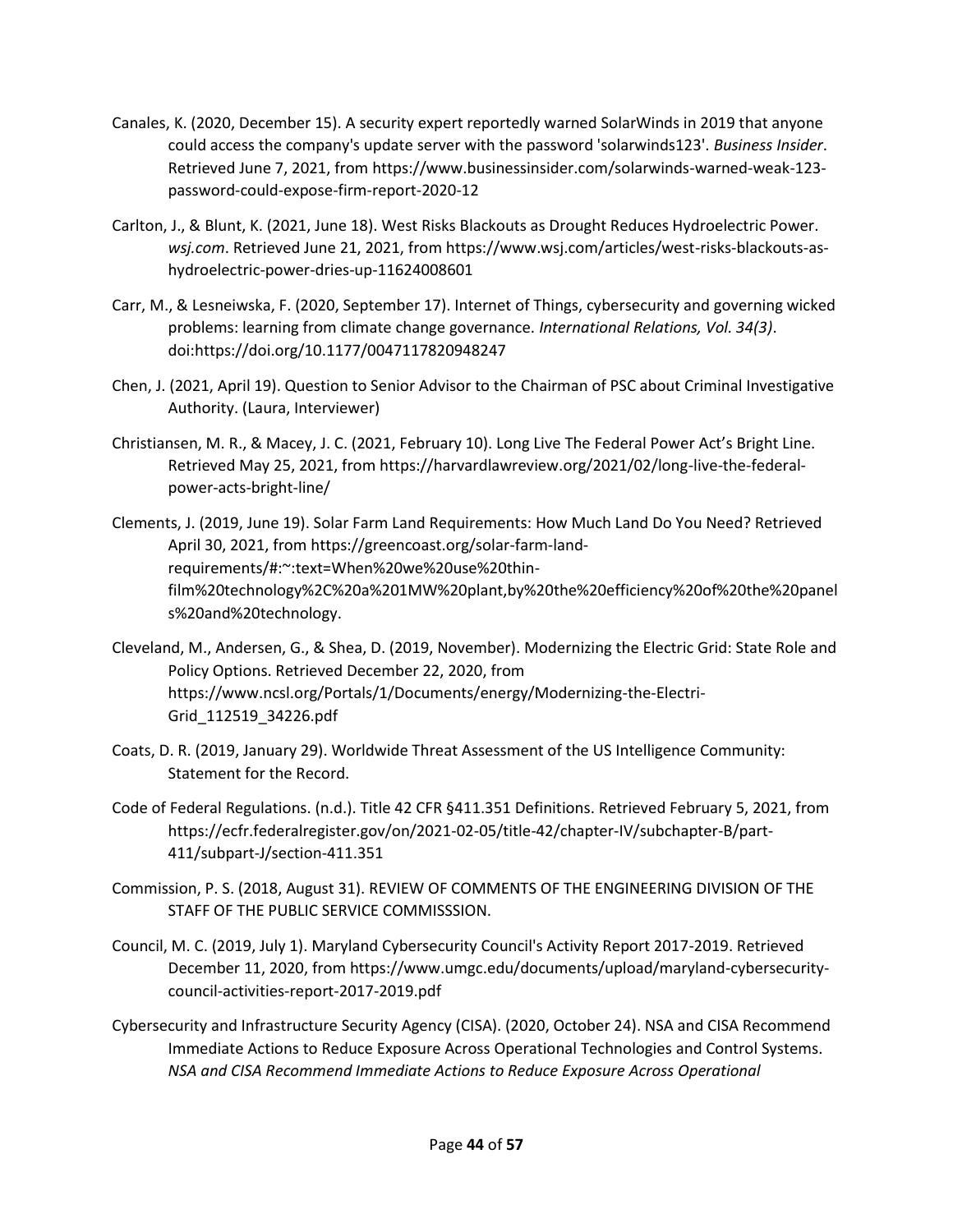*Technologies and Control Systems*. Retrieved December 21, 2020, from<https://us>[cert.cisa.gov/ncas/alerts/aa20-205a](https://cert.cisa.gov/ncas/alerts/aa20-205a) 

- Cybersecurity Incentives, Docket No. RM21-3-000 (Federal Energy Regulatory Commission February 5, 2021).
- daqamseh, s. (2020, May 18). How do Utilities, Nuclear and Gas plants Return of Capital and Return on Investment works? [sic]. [energycentral.com](https://energycentral.com). Retrieved February 9, 2021, from [https://energycentral.com/c/pip/how-do-utilities-nuclear-and-gas-plants-return-capital-and](https://energycentral.com/c/pip/how-do-utilities-nuclear-and-gas-plants-return-capital-and-return-investment)return-investment
- Datta, A. (2020, September 05). Vulnerabilities of GPS is a big concern: Dana Goward. *Geospatial World*. Retrieved September 9, 2021, from [https://www.geospatialworld.net/blogs/vulnerabilities-of](https://www.geospatialworld.net/blogs/vulnerabilities-of-gps-is-a-big-concern-dana-goward/)[gps-is-a-big-concern-dana-goward/](https://www.geospatialworld.net/blogs/vulnerabilities-of-gps-is-a-big-concern-dana-goward/)
- De Martini, P., Taft, J., Geiger, R., & Wang, L. (2017, June 28). Modern Distribution Grid Volume 3: Decision Guide. Pacific Northwest National Laboratories. Retrieved December 24, 2020, from <https://gridarchitecture.pnnl.gov/modern-grid-distribution-project.aspx>
- companies who got hacked The Washington Post. *[WashingtonPost.com](https://WashingtonPost.com)*. Retrieved July 25, De Vynck, G. (2021, July 25). Workers and consumers hurt by ransomware attacks are starting to sue the 2021, from [https://www.washingtonpost.com/technology/2021/07/25/ransomware-class](https://www.washingtonpost.com/technology/2021/07/25/ransomware-class-action-lawsuit/)[action-lawsuit/](https://www.washingtonpost.com/technology/2021/07/25/ransomware-class-action-lawsuit/)
- Delmarva Power and Light Company, Potomac Electric Power Company. (2009, June 26). Proposal for Advanced Metering Infrastructure (AMI). Retrieved May 27, 2021, from <https://www.psc.state.md.us/search-results/?q=9207&x.x=16&x.y=12&search=all&search=case>
- Department of Energy. (n.d.). ESF 12 Events Office of Cybersecurity, Energy Security, and Emergency Response. *[energy.gov](https://energy.gov)*. Retrieved March 16, 2021, from [https://www.energy.gov/ceser/esf-12](https://www.energy.gov/ceser/esf-12-events) [events](https://www.energy.gov/ceser/esf-12-events)
- DEPARTMENT OF JUSTICE AND FEDERAL TRADE COMMISSION. (2021, February). ANTITRUST POLICY STATEMENT ON SHARING OF CYBERSECURITY INFORMATION. *2 Materials on Antitrust Compl § 22:11*. Westlaw. Retrieved February 9, 2021
- DOUGLAS, E. (2021, February 18). Texas was "seconds and minutes" away from catastrophic monthslong blackouts, officials say. *Texas Tribune*. Retrieved February 20, 2021, from [https://www.texastribune.org/2021/02/18/texas-power-outages-ercot/](https://www.texastribune.org/2021/02/18/texas-power-outages-ercot)
- Dudley, R., & Golden, D. (2021, May 24). The Colonial Pipeline Ransomware Hackers Had a Secret Weapon: Self-Promoting Cybersecurity Firms. Retrieved May 25, 2021, from [https://www.propublica.org/article/the-colonial-pipeline-ransomware-hackers-had-a-secret](https://www.propublica.org/article/the-colonial-pipeline-ransomware-hackers-had-a-secret-weapon-self-promoting-cybersecurity-firms)weapon-self-promoting-cybersecurity-firms
- Eaton, C. (2021, July 12). Cyberattacks and Ransomware: How Can We Protect Our Energy Infrastructure? *Wall Street Journal*. Retrieved July 12, 2021, from <https://www.wsj.com/articles/cyberattacks-ransomware-energy-infrastructure-11626097901>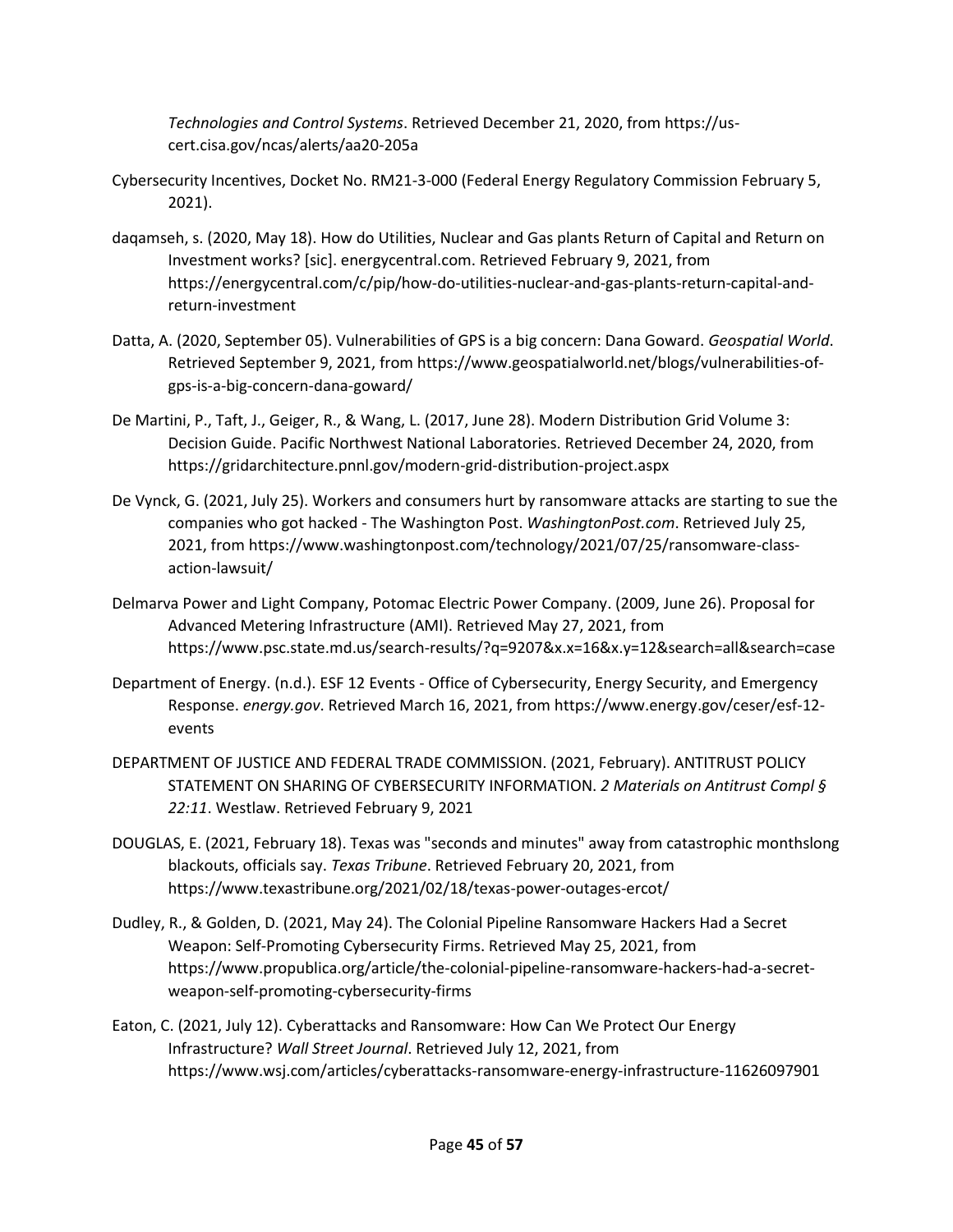- Eaton, C. (2021, July 12). Cyberattacks and Ransomware: How Can We Protect Our Energy Infrastructure? *The Wall Street Journal*. Retrieved July 20, 2021, from [https://www.wsj.com/articles/cyberattacks-ransomware-energy-infrastructure-](https://www.wsj.com/articles/cyberattacks-ransomware-energy-infrastructure-11626097901?mod=hp_jr_pos1)11626097901?mod=hp\_jr\_pos1
- El Hariri, M., Parvania, M., & Saleh, M. (2020). Implementation of IEEE Standard 1547-2018 for DER Communication Interface using Data Distribution Service. Retrieved May 6, 2021
- Elkind, J., & Peter, G. (2021, March 17). America's Drinking Water Is Surprisingly Easy to Poison. *[propublica.org](https://propublica.org)*. Retrieved March 17, 2021, from [https://www.propublica.org/article/hacking](https://www.propublica.org/article/hacking-water-systems)[water-systems](https://www.propublica.org/article/hacking-water-systems)
- Energy Information Administration. (2020, October 15). Maryland State Profile and Energy Estimates. Retrieved March 13, 2021, from<https://www.eia.gov/state/?sid=MD>
- Engelberg, S. (2021, March 25). Why There's So Much Investigative Journalism About Utility Companies. *[ProPublica.com](https://ProPublica.com)*. Retrieved April 2, 2021, from [https://www.propublica.org/article/why-theres](https://www.propublica.org/article/why-theres-so-much-investigative-journalism-about-utility-companies)[so-much-investigative-journalism-about-utility-companies](https://www.propublica.org/article/why-theres-so-much-investigative-journalism-about-utility-companies)
- Environmental Protection Agency. (2019, May 6). Summary of the Energy Independence and Security Act. Retrieved January 7, 2021, from [https://www.epa.gov/laws-regulations/summary-energy](https://www.epa.gov/laws-regulations/summary-energy-independence-and-security-act)[independence-and-security-act](https://www.epa.gov/laws-regulations/summary-energy-independence-and-security-act)
- ERCOT. (2019). Texas Cybersecurity Monitor Program. Retrieved from <http://www.ercot.com/services/programs/tcmp>
- Federal Aviation Administration. (2015, December 17). State and Local Regulation of Unmanned Aircraft Systems (UAS) Fact Sheet. *[faa.gov](http://faa.gov/)*. Retrieved from [https://www.faa.gov/uas/resources/policy\\_library/media/UAS\\_Fact\\_Sheet\\_Final.pdf](https://www.faa.gov/uas/resources/policy_library/media/UAS_Fact_Sheet_Final.pdf)
- Federal Aviation Administration. (2017, April 7). FAA Restricts Drone Operations Over Certain Military Bases. *[faa.gov](http://faa.gov/)*. Retrieved from <https://www.faa.gov/news/updates/?newsId=87865>
- Federal Aviation Administration. (2021, April 21). Press Release New Drone Rules Take Effect Today. *[faa.gov](http://faa.gov/)*. Retrieved June 23, 2021, from [https://www.faa.gov/news/press\\_releases/news\\_story.cfm?newsId=25980](https://www.faa.gov/news/press_releases/news_story.cfm?newsId=25980)
- Department of Homeland Security. (2020, August). Advisory on the Application of Federal Laws Federal Aviation Administration, Department of Justice, Federal Communications Commission, to the Acquisition and Use of Technology to Detect and Mitigate Unmanned Aircraft Systems. Retrieved June 29, 2021, from [https://www.cisa.gov/sites/default/files/publications/20\\_0817\\_ogc\\_interagency-legal-advisory](https://www.cisa.gov/sites/default/files/publications/20_0817_ogc_interagency-legal-advisory-uas-detection-mitigation-technologies_1.pdf)uas-detection-mitigation-technologies\_1.pdf
- Federal Aviation Authority. (2018, July 20). Press Release FAA Statement–Federal vs. Local Drone Authority. Retrieved from [https://www.faa.gov/news/press\\_releases/news\\_story.cfm?newsId=22938](https://www.faa.gov/news/press_releases/news_story.cfm?newsId=22938)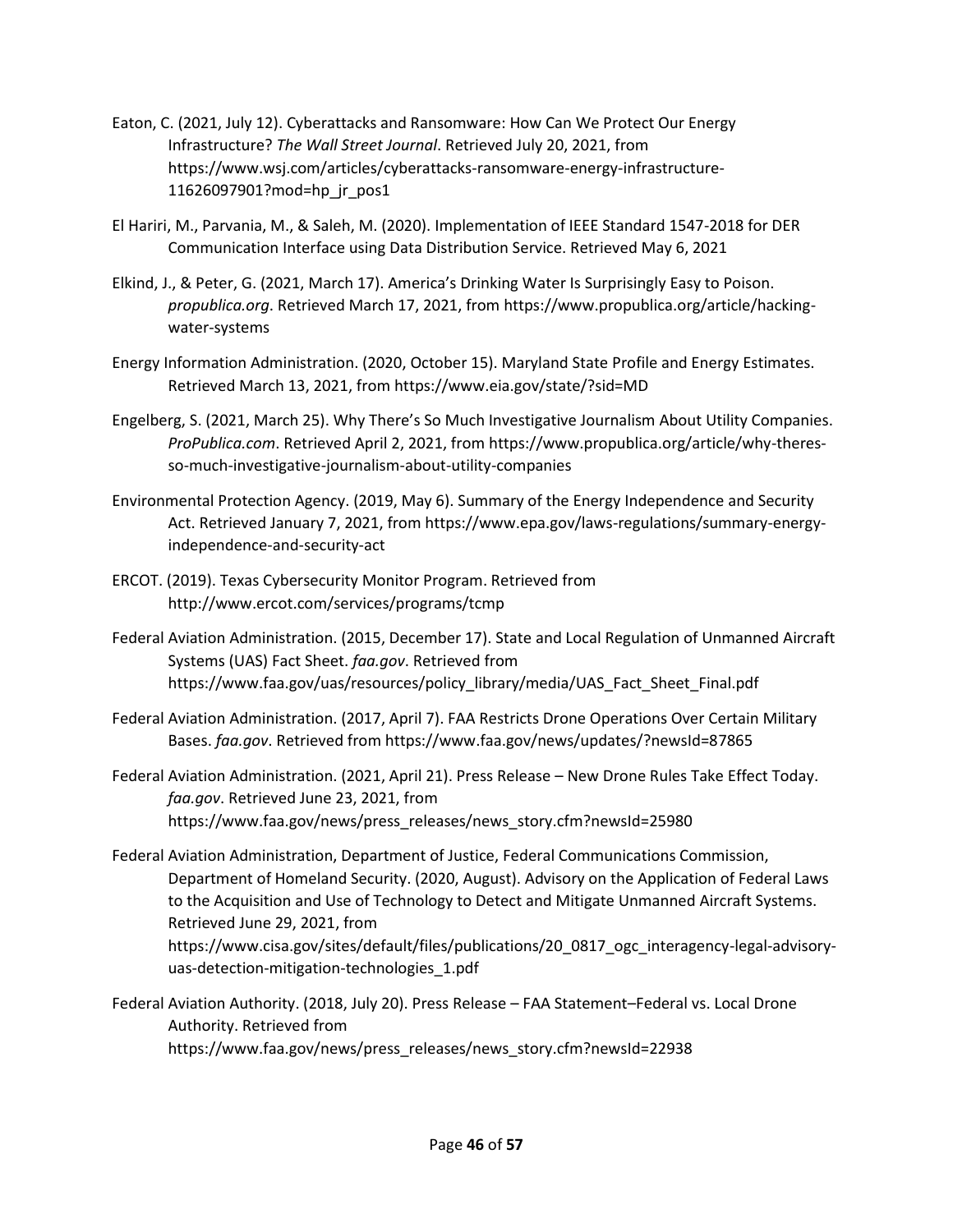Federal Energy Regulatory Commission. (2020, September 11). FERC Order No. 2222: Fact Sheet. *[ferc.gov](https://ferc.gov)*. Retrieved June 1, 2021, from [https://www.ferc.gov/media/ferc-order-no-2222-fact](https://www.ferc.gov/media/ferc-order-no-2222-fact-sheet)[sheet](https://www.ferc.gov/media/ferc-order-no-2222-fact-sheet) 

Federal Energy Regulatory Commission. (n.d.). FERC Order No. 2222.

- Ferguson, S. (2021, August 12). Cyberspace Solarium Commission Offers Progress Assessment. *[govinfosecurity.com](https://govinfosecurity.com)*. Retrieved from [https://www.govinfosecurity.com/cyberspace-solarium](https://www.govinfosecurity.com/cyberspace-solarium-commission-offers-progress-assessment-a-17277)[commission-offers-progress-assessment-a-17277](https://www.govinfosecurity.com/cyberspace-solarium-commission-offers-progress-assessment-a-17277)
- Ferguson, S. (2021, August 12). Cyberspace Solarium Commission Offers Progress Assessment. *[govinfosecurity.com](https://govinfosecurity.com)*. Retrieved from [https://www.govinfosecurity.com/cyberspace-solarium](https://www.govinfosecurity.com/cyberspace-solarium-commission-offers-progress-assessment-a-17277)[commission-offers-progress-assessment-a-17277](https://www.govinfosecurity.com/cyberspace-solarium-commission-offers-progress-assessment-a-17277)
- Frazier, A., Siracuse, M., & Krogulecki, D. (2017, November 22). UNMANNED AIRCRAFT REGULATIONS Analysis as Enacted. Retrieved June 7, 2021, from [https://www.legislature.mi.gov/documents/2017-2018/billanalysis/Senate/htm/2017-SFA-](https://www.legislature.mi.gov/documents/2017-2018/billanalysis/Senate/htm/2017-SFA-0917-N.htm)0917-N.htm
- Freed, B. (2019, September 30). Maryland CISO John Evans leaves state government. Retrieved January 10, 2021, from [https://statescoop.com/maryland-ciso-john-evans-no-longer-with-state](https://statescoop.com/maryland-ciso-john-evans-no-longer-with-state-government/)[government/](https://statescoop.com/maryland-ciso-john-evans-no-longer-with-state-government/)
- Gonzalez, O. (2021, February). Texas power outages: Why blackouts hit as temperatures fell. Retrieved February 20, 2021, from [https://www.cnet.com/news/texas-power-outages-why-blackouts-hit](https://www.cnet.com/news/texas-power-outages-why-blackouts-hit-as-temperatures-fell/)[as-temperatures-fell/](https://www.cnet.com/news/texas-power-outages-why-blackouts-hit-as-temperatures-fell/)
- Gridwise Alliance. (2018). Grid Modernization Index: Key Indicators for a Changing Electric Grid. Retrieved January 7, 2021, from [https://gridwise.org/wp](https://gridwise.org/wp-content/uploads/2018/12/GWA_18_GMI-2018_FinalReport_12_17_18.pdf)[content/uploads/2018/12/GWA\\_18\\_GMI-2018\\_FinalReport\\_12\\_17\\_18.pdf](https://gridwise.org/wp-content/uploads/2018/12/GWA_18_GMI-2018_FinalReport_12_17_18.pdf)
- House, A. A. (2019, October 10). Cover Letter to the Connecticut Critical Infrastructure 2019 Report. Retrieved January 9, 2021, from [https://portal.ct.gov/-/media/Office-of-the-](https://portal.ct.gov/-/media/Office-of-the-Governor/News/20191010-Connecticut-Critical-Infrastructure-2019-AnnualReport.pdf?la=en&hash=6217417B9C8F1440138BC876FD3842C5)[Governor/News/20191010-Connecticut-Critical-Infrastructure-2019-Annual-](https://portal.ct.gov/-/media/Office-of-the-Governor/News/20191010-Connecticut-Critical-Infrastructure-2019-AnnualReport.pdf?la=en&hash=6217417B9C8F1440138BC876FD3842C5)Report.pdf?la=en&hash=6217417B9C8F1440138BC876FD3842C5
- Hussain, S., Meraj, M., Abughalwa, M., & Shikfa, A. (2018). Smart Grid Cybersecurity: Standards and Technical Countermeasures. *2018 International Conference on Computer and Applications (ICCA)*. Retrieved May 7, 2021
- IEEE Standards Coordinating Committee 21. (2018, February 15). IEEE 1547 Standard for Interconnection and Interoperability of Distributed Energy Resources with Associated Electric Power Systems Interfaces.
- In the Matter of Alternative Rate Plans or Methodologies to Establish New Base Rates for an Electric Company or Gas Company, 9618 (Public Service Commission of Maryland September 29, 2020). Retrieved April 20, 2021, from

[https://webapp.psc.state.md.us/newIntranet/Casenum/NewIndex3\\_VOpenFile.cfm?FilePath=//](https://webapp.psc.state.md.us/newIntranet/Casenum/NewIndex3_VOpenFile.cfm?FilePath=//)  Coldfusion/Casenum/9600-9699/9618/42.pdf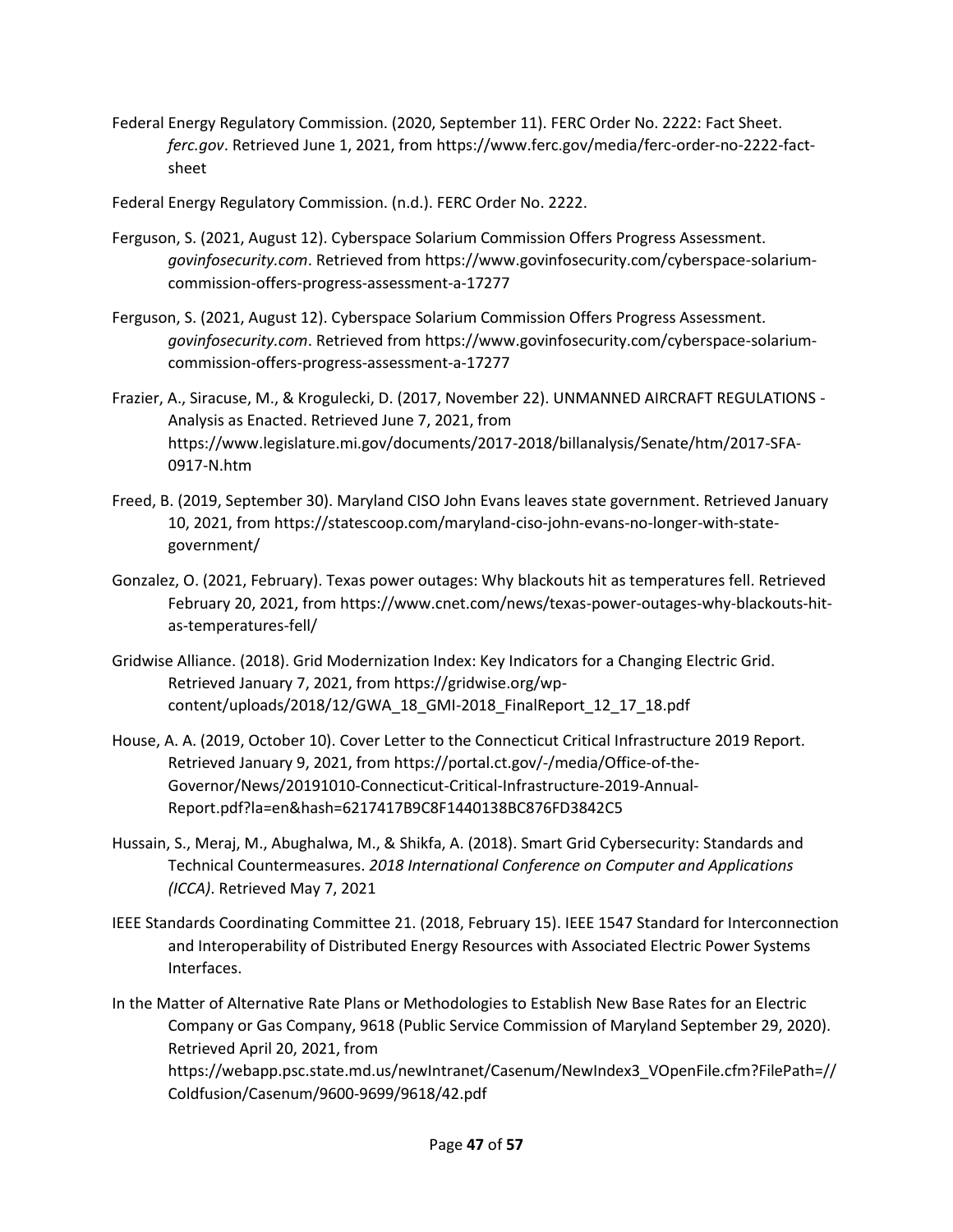- IN THE MATTER OF THE APPLICATION OF POTOMAC ELECTRIC POWER COMPANY FOR ADJUSTMENTS TO ITS RETAIL RATES FOR THE DISTRIBUTION OF ELECTRIC ENERGY, 9602 (Maryland Public Service Commission August 12, 2019). Retrieved April 27, 2021, from [https://www.psc.state.md.us/wp](https://www.psc.state.md.us/wp-content/uploads/Order-No.-89227-Case-No.-9602-Pepco-Rate-Case-Order-Denying-Appeal.pdf)[content/uploads/Order-No.-89227-Case-No.-9602-Pepco-Rate-Case-Order-Denying-Appeal.pdf](https://www.psc.state.md.us/wp-content/uploads/Order-No.-89227-Case-No.-9602-Pepco-Rate-Case-Order-Denying-Appeal.pdf)
- rates and charges and to revise its terms and conditions for gas ), 9651 Surrebuttal Testimony In the matter of the application of WASHINGTON GAS LIGHT COMPANY for authority to increase existing And Exhibits of Sebastian Coppola On behalf of The Maryland Office of People's Counsel (Maryland Public Service Commission December 21, 2020). Retrieved May 14, 2021
- Commission March 6, 2019). IN THE MATTER OF THE REVIEW OF ANNUAL PERFORMANCE REPORTS ON ELECTRIC SERVICE RELIABILITY FILED PURSUANT TO COMAR 20.50.12.11, 9353 (Maryland Public Service
- IN THE MATTER OF TRANSFORMING MARYLAND'S ELECTRIC DISTRIBUTION SYSTEMS TO ENSURE THAT ELECTRIC SERVICE IS CUSTOMER-CENTERED, AFFORDABLE, RELIABLE AND ENVIRONMENTALLY SUSTAINABLE IN MARYLAND, PC44 (Maryland Public Service Commission January 31, 2017). Retrieved December 31, 2020, from [https://www.psc.state.md.us/wp-content/uploads/PC44-](https://www.psc.state.md.us/wp-content/uploads/PC44-Notice.pdf) [Notice.pdf](https://www.psc.state.md.us/wp-content/uploads/PC44-Notice.pdf)
- James, M., McGovern, A., Somelofske, J., Valentine-Fossum, C., & Zweifel, K. (2019, aPRIL). Improving Cybersecurity of the Electric Distribution Grid: Phase One Report. Retrieved December 11, 2020, from [https://www.vermontlaw.edu/sites/default/files/2019-](https://www.vermontlaw.edu/sites/default/files/2019-04/VLS_IEE_Electricity_Distribution_Grid_Cybersecurity_Phase_1%20Report%5B1%5D.pdf) 04/VLS\_IEE\_Electricity\_Distribution\_Grid\_Cybersecurity\_Phase\_1%20Report%5B1%5D.pdf
- November). IMPROVING THE CYBERSECURITY OF THE ELECTRIC DISTRIBUTION GRID: Phase 2 James, M., Valentine-Fossum, C., McGovern, A., Scarborough, A., Somelofske, J., & Zweifel, K. (2019, Report. Retrieved March 28, 2021, from [https://protectourpower.org/resources/vls-iee-pop](https://protectourpower.org/resources/vls-iee-pop-phase-2.pdf)[phase-2.pdf](https://protectourpower.org/resources/vls-iee-pop-phase-2.pdf)
- John Borkoski, PSC Chief Engineer. (2021, May 14). PC44 Interconnection Workgroup Phase III Final Report.
- Johnson, J., Hoaglund, J. R., Trevizan, R. D., & Nguyen, T. A. (2020). PHYSICAL SECURITY AND CYBERSECURITY OF ENERGY STORAGE SYSTEMS. *2020 U.S. DOE Energy Storage Handbook*. (S. N. Labs, Ed.) Retrieved May 4, 2021, from [https://www.sandia.gov/ess-ssl/wp](https://www.sandia.gov/ess-ssl/wp-content/uploads/2021/01/ESHB_Ch18_Physical-Security_Johnson.pdf)[content/uploads/2021/01/ESHB\\_Ch18\\_Physical-Security\\_Johnson.pdf](https://www.sandia.gov/ess-ssl/wp-content/uploads/2021/01/ESHB_Ch18_Physical-Security_Johnson.pdf)
- Justia US Law. (2021, May 28). Union of Concerned Scientists v. United States Department of Energy, No. 20-1247 (D.C. Cir. 2021). *[justia.com](https://justia.com)*. Retrieved June 1, 2021, from <https://law.justia.com/cases/federal/appellate-courts/cadc/20-1247/20-1247-2021-05-28.html>
- Keogh, M., & Thomas, S. (2017, January). Cybersecurity: A Primer forState Utility Regulators Version 3.0.
- Kim, T., Ochoa, J., Faika, T., Mantooth, A., Di, J., & Li, Q. (n.d.). An Overview of Cyber-Physical Security of Battery Management Systems and Adoption of Blockchain Technology. doi:10.1109/JESTPE.2020.2968490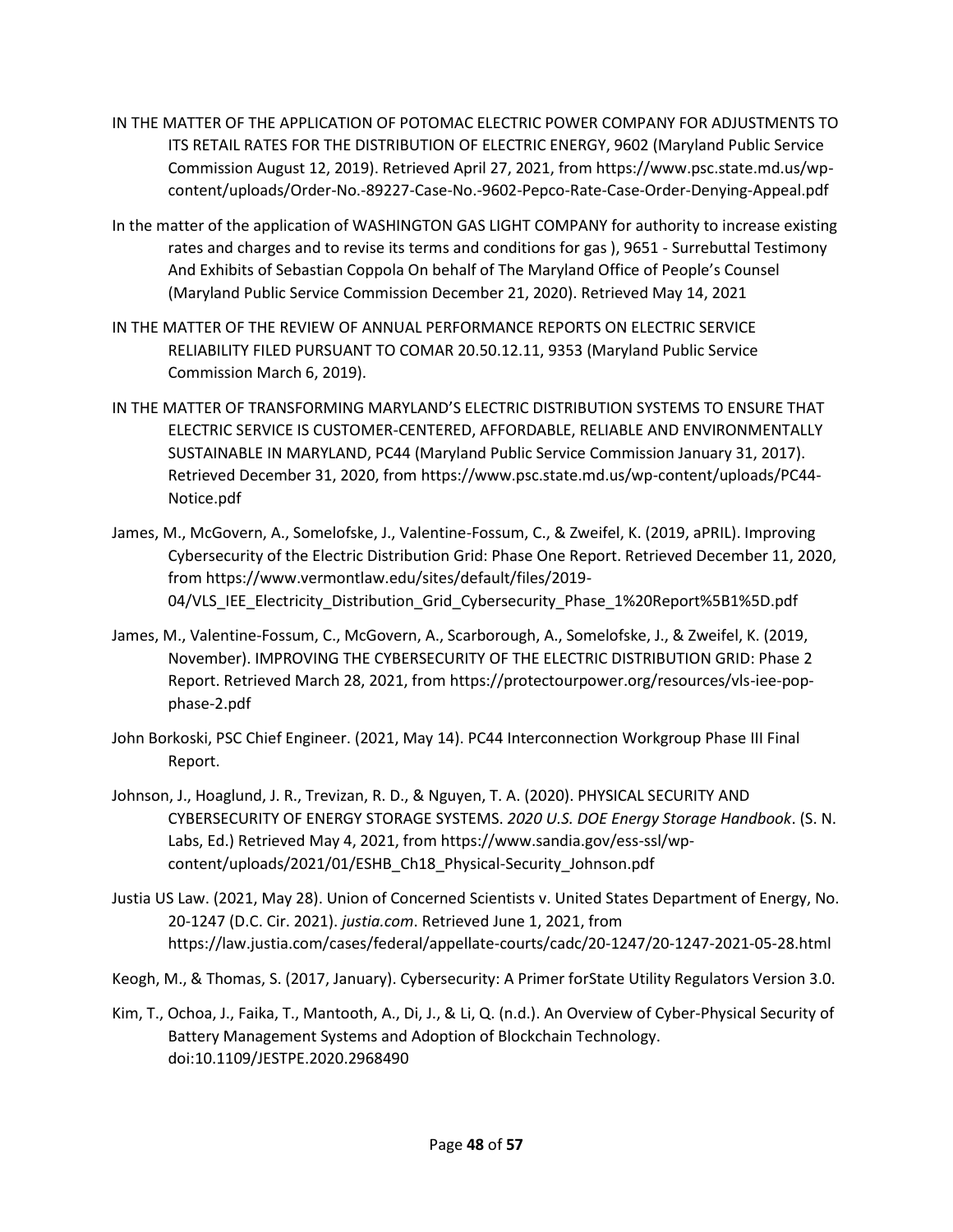- King, A., & Gallagher, T. (2020, March). Cyberspace Solarium Commission Final Report. Retrieved January 4, 2021, from <https://www.solarium.gov/report>
- Kroposki, B., Bernstein, A., King, J., & Ding, F. (2020, November 23). Tomorrow's Power Grid Will Be Autonomous. *IEEE Spectrum*. Retrieved December 29, 2020, from <https://spectrum.ieee.org/energy/the-smarter-grid/tomorrows-power-grid-will-be-autonomous>
- Lee, P. T. (2020, June 23). The Software-Defined Power Grid Is Here. IEEE Spectrum. Retrieved December 29, 2020, from [https://spectrum.ieee.org/energy/the-smarter-grid/the-softwaredefined-power](https://spectrum.ieee.org/energy/the-smarter-grid/the-softwaredefined-power-grid-is-here)[grid-is-here](https://spectrum.ieee.org/energy/the-smarter-grid/the-softwaredefined-power-grid-is-here)
- Lund, P., & Kalavantis, G. (2021, February 4). What Is NERC CIP: The Ultimate Guide. *[industrialdefender.com](https://industrialdefender.com)*. Retrieved May 20, 2021, from [https://www.industrialdefender.com/what-is-nerc-cip/](https://www.industrialdefender.com/what-is-nerc-cip)
- Maryland Coordination and Analysis Center. (2017, February 18). Our Mission. Retrieved January 6, 2021, from [http://www.mcac.maryland.gov/about\\_mcac/our\\_mission/](http://www.mcac.maryland.gov/about_mcac/our_mission)
- Maryland Department of Information Technology. (2019, June 18). Governor Hogan Signs Executive Order to Strengthen Cybersecurity in Maryland. Retrieved January 9, 2021, from <https://doit.maryland.gov/Pages/press-release06182019.aspx>
- Maryland Department of Natural Resources. (2020, May 20). Notes from meeting of MET Easement and Stewardship Committee . Retrieved April 28, 2021, from [https://dnr.maryland.gov/met/Documents/E-S-Comm-Mtg-Notes-OPEN-SESSION.5.20.2020](https://dnr.maryland.gov/met/Documents/E-S-Comm-Mtg-Notes-OPEN-SESSION.5.20.2020-and-ClosingStatement.pdf) and-ClosingStatement.pdf
- Maryland Department of Natural Resources. (n.d.). Maryland Power Plant Research Program. Retrieved March 28, 2021, from <https://dnr.maryland.gov/pprp/Pages/default.aspx>
- Smart Meters and Understanding Fees in Maryland. Retrieved January 15, 2021, from Maryland Office of People's Counsel. (2016, January). Office of People's Counsel Guide to Understanding [http://opc.maryland.gov/Portals/0/Publications/Consumer%20Publications/Information%20She](http://opc.maryland.gov/Portals/0/Publications/Consumer%20Publications/Information%20Sheets/OPC%20Guide%20to%20Smart%20Meters%20and%20Fee%20Options..pdf?ver=2020-0504-152705-933) ets/OPC%20Guide%20to%20Smart%20Meters%20and%20Fee%20Options..pdf?ver=2020-05- 04-152705-933
- Maryland Public Service Commission. (2016). *2015 ANNUAL REPORT.* Retrieved April 27, 2021, from <http://www.psc.state.md.us/wp-content/uploads/2015-MD-PSC-Annual-Report-1.pdf>
- Maryland Public Service Commission. (2019, December 31). 2019 Annual Report Pursuant to § 2-122 of the Public Utilities Article Code of Maryland. Retrieved January 11, 2021, from <https://www.psc.state.md.us/wp-content/uploads/2019-MD-PSC-Annual-Report.pdf>
- Maryland Public Service Commission. (2019, December). TEN-YEAR PLAN (2019 2028) OF ELECTRIC COMPANIES IN MARYLAND. Retrieved December 23, 2020, from <https://www.psc.state.md.us/wp-content/uploads/2019-2028-Ten-Year-Plan-FINAL.pdf>
- Maryland Public Service Commission. (2019, July). The EmPOWER Maryland Energy Efficiency Act Report of 2019. Retrieved January 6, 2021, from [https://www.psc.state.md.us/wp](https://www.psc.state.md.us/wp-content/uploads/2019-EmPOWER-Maryland-Energy-Efficiency-Act-Standard-Report.pdf)[content/uploads/2019-EmPOWER-Maryland-Energy-Efficiency-Act-Standard-Report.pdf](https://www.psc.state.md.us/wp-content/uploads/2019-EmPOWER-Maryland-Energy-Efficiency-Act-Standard-Report.pdf)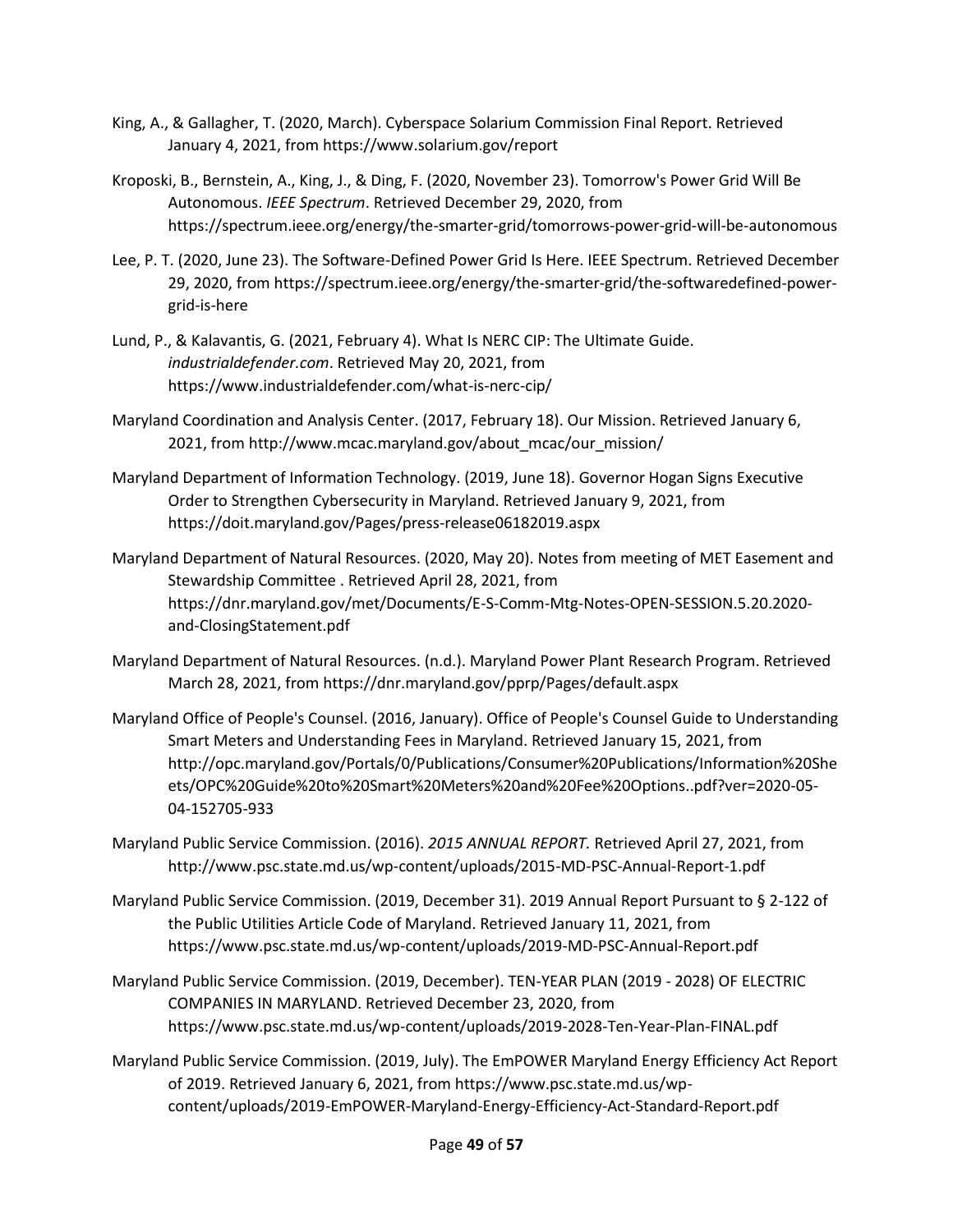- Maryland Public Service Commission. (2020, February 4). Maryland PSC Establishes Framework for Multi-Year Utility Rate Plans. Retrieved April 9, 2021, from [https://www.psc.state.md.us/wp](https://www.psc.state.md.us/wp-content/uploads/MD-PSC-Establishes-Framework-for-Multi-Year-Rate-Plans_02042020.pdf)[content/uploads/MD-PSC-Establishes-Framework-for-Multi-Year-Rate-Plans\\_02042020.pdf](https://www.psc.state.md.us/wp-content/uploads/MD-PSC-Establishes-Framework-for-Multi-Year-Rate-Plans_02042020.pdf)
- Maryland Public Service Commission. (2021). *2020 Annual Report.* Retrieved April 27, 2021, from <https://www.psc.state.md.us/wp-content/uploads/2020-MD-PSC-Annual-Report.pdf>
- Maryland Public Service Commission. (2021). Energy Efficiency and EmPOWER Maryland. Retrieved March 3, 2021, from [https://www.psc.state.md.us/electricity/empower-maryland/](https://www.psc.state.md.us/electricity/empower-maryland)
- Maryland Resiliency through Microgrids Task Force. (2014, June 23). Maryland Resiliency through Microgrids Task Force Report. Retrieved from [https://energy.maryland.gov/Documents/MarylandResiliencyThroughMicrogridsTaskForceRepo](https://energy.maryland.gov/Documents/MarylandResiliencyThroughMicrogridsTaskForceReport_000.pdf)  rt\_000.pdf
- Maryland State Profile and Energy Estimates. (2020, October 15). Retrieved December 24, 2020, from <https://www.eia.gov/state/analysis.php?sid=MD>
- MEA, PSC, MEMA. (2012). 2012 Maryland Energy Assurance Plan. Retrieved March 12, 2021, from <https://energy.maryland.gov/Documents/MarylandEnergyAssurancePlan.pdf>
- Mishra, S. (2021, February 19). Huge fire breaks out in Texas apartment building as fighters unable to get water from frozen hydrants. *Independent*. Retrieved February 20, 2021, from <https://news.yahoo.com/huge-fire-breaks-texas-apartment-101543291.html>
- Morehouse, C. (2019, August 22). Controversial Duke multiyear rate plan upended in North Carolina House. *[utilitydive.com](https://utilitydive.com)*. Retrieved April 22, 2021, from [https://www.utilitydive.com/news/controversial-duke-multiyear-rate-plan-stalls-in-north](https://www.utilitydive.com/news/controversial-duke-multiyear-rate-plan-stalls-in-north-carolina-house/561464/)carolina-house/561464/
- Mulcahy, S., Agnew, D., & Pollock, C. (2021, February). "What happened is completely unacceptable": Gov. Greg Abbott calls for winterization of Texas energy system. *The Texas Tribune*. Retrieved March 3, 2021, from [https://www.texastribune.org/2021/02/18/greg-abbott-winter-storm/](https://www.texastribune.org/2021/02/18/greg-abbott-winter-storm)
- National Association of Regulatory Utility Commissioners National Association of State Energy Officials. (2021, February). Blueprint for State Action. Retrieved August 3, 2021, from <https://pubs.naruc.org/pub/14F19AC8-155D-0A36-311F-4002BC140969>
- National Association of Regulatory Utility Commissioners. (2020). *THE UTILITY REGULATOR'S ROLE IN PROMOTING CYBERSECURITY: Resilience, Risk Assessment, and Standards.* United States Agency For International Development (USAID). Retrieved May 10, 2021, from <https://pubs.naruc.org/pub.cfm?id=C3597EE6-155D-0A36-31AC-3F82F33A665B>
- National Association of State Energy Officials. (2020, June 5). Enhancing Energy Sector Cybersecurity: Pathways for State and Territory Energy Offices. Retrieved March 12, 2021, from [https://www.naseo.org/data/sites/1/documents/publications/Final%20NASEO\\_Cybersecurity%](https://www.naseo.org/data/sites/1/documents/publications/Final%20NASEO_Cybersecurity%20Report%20(062020).pdf)  20Report%20(062020).pdf
- National Conference of State Legislatures. (n.d.). Securing the Nation's Energy Future: 2019-2020 State Legislative Action. Retrieved December 21, 2020, from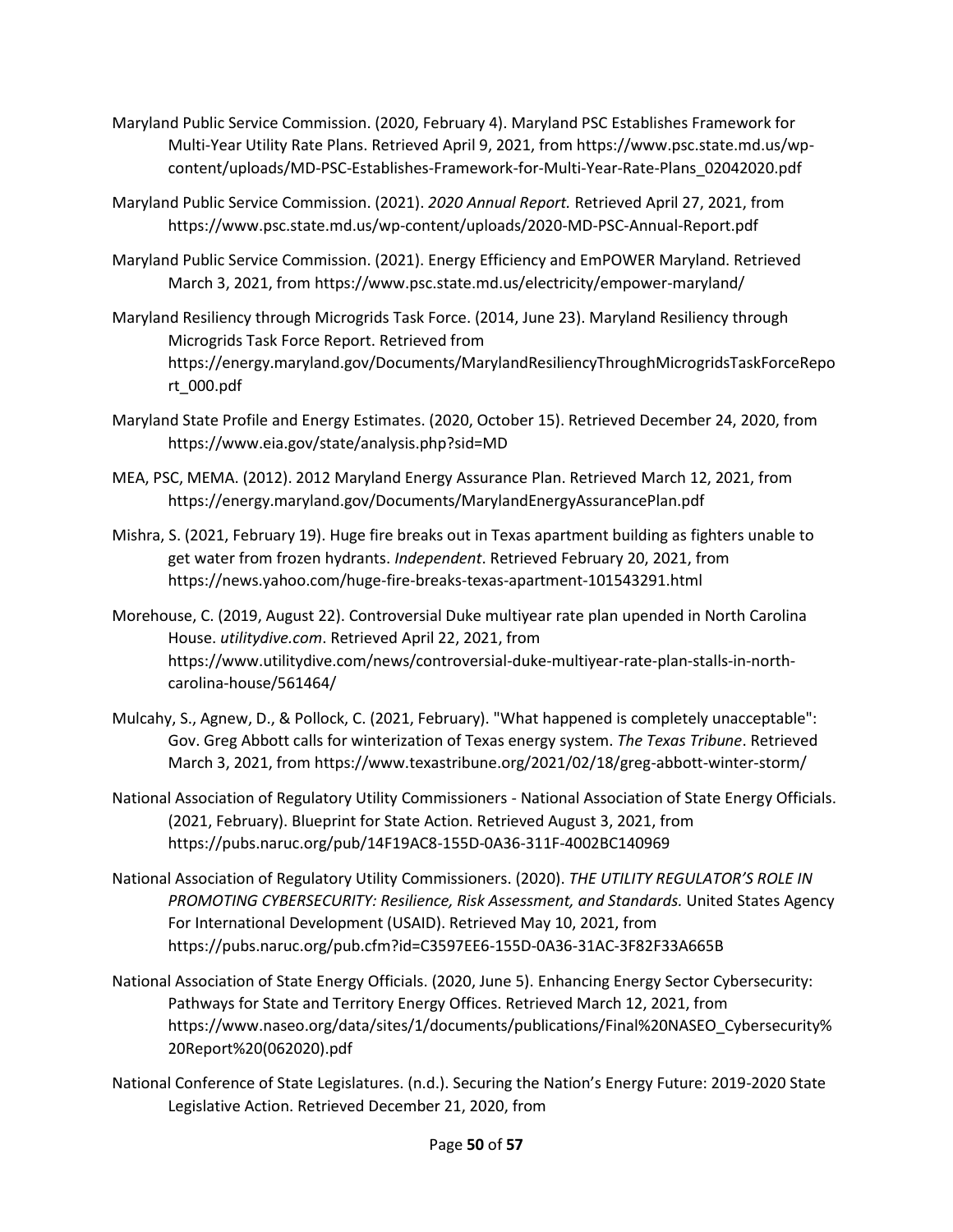[https://www.ncsl.org/research/energy/securing-the-nation-s-energy-future-2019-2020-state](https://www.ncsl.org/research/energy/securing-the-nation-s-energy-future-2019-2020-state-legislative-action-637304128.aspx)legislative-action-637304128.aspx

- National Institute of Standards and Technology. (2015). Glossary. Retrieved February 5, 2021, from <https://csrc.nist.gov/glossary/term/cybersecurity>
- National Institute of Standards and Technology. (2018, May 7). Smart Grid Communications. Retrieved January 14, 2021, from<https://www.nist.gov/programs-projects/smart-grid-communications-0>
- National Institute of Standards and Technology. (2021, March 11). NIST RMF Quick Start Guide Assess Step FAQs. Retrieved June 14, 2021, from [https://csrc.nist.gov/CSRC/media/Projects/risk](https://csrc.nist.gov/CSRC/media/Projects/risk-management/documents/05-Assess%20Step/NIST%20RMF%20Assess%20Step-FAQs.pdf)[management/documents/05-Assess%20Step/NIST%20RMF%20Assess%20Step-FAQs.pdf](https://csrc.nist.gov/CSRC/media/Projects/risk-management/documents/05-Assess%20Step/NIST%20RMF%20Assess%20Step-FAQs.pdf)
- National Intelligence Council. (2021, March). Global Trends 2040. *[dni.gov](https://dni.gov/)*. Retrieved April 15, 2021, from [https://www.dni.gov/files/ODNI/documents/assessments/GlobalTrends\\_2040.pdf](https://www.dni.gov/files/ODNI/documents/assessments/GlobalTrends_2040.pdf)
- Nat'l Press Photographers Ass'n v. McCraw, 504 F. Supp. 3d 568 (W.D. Tex. 2020) (United States District Court, W.D. Texas, Austin Division November 30, 2020).
- NC Clean Energy Technology Center. (2020, October 28). The 50 States of Grid Modernization: Q3 2020 Executive Summary. Retrieved January 29, 2021, from [https://nccleantech.ncsu.edu/wp](https://nccleantech.ncsu.edu/wp-content/uploads/2020/10/Q32020_gridmod_exec_final.pdf)[content/uploads/2020/10/Q32020\\_gridmod\\_exec\\_final.pdf](https://nccleantech.ncsu.edu/wp-content/uploads/2020/10/Q32020_gridmod_exec_final.pdf)
- Evaluating Vulnerability of Deep Learning Based Power Grid Load Forecasters. (Modeling and Neema, H., Volgyesi, P., Koutsoukos, X., Roth, T., & Nguyen, C. (2020, July 7). Online Testbed for Simulation of Cyber-Physical Energy Systems). National Institute of Standards and Technology. doi:<https://doi.org/10.1109/MSCPES49613.2020.9133701>
- North American Electric Reliability Corporation. (n.d.). GridEx V Grid Security Exercise Lessons Learned Report March 2020. Retrieved Dec 22, 2020, from <https://www.nerc.com/pa/CI/ESISAC/GridEx/GridEx%20V%20Public%20Report.pdf>
- MILESTONE IN EFFORT TO SUPPORT THE IMPLEMENTATION OF DISTRIBUTED LEDGER NORTH AMERICAN ENERGY STANDARDS BOARD. (2020, June 25). NAESB REACHES SIGNIFICANT TECHNOLOGIES FOR THE WHOLESALE NATURAL GAS MARKET. Retrieved June 25, 2021, from [https://www.naesb.org//pdf4/062520press\\_release.pdf](https://www.naesb.org//pdf4/062520press_release.pdf)
- Office of the Director of National Intelligence. (2021, April 9). Annual Threat Assessment of the US Intelligence Community. Retrieved April 15, 2021, from <https://www.dni.gov/files/ODNI/documents/assessments/ATA-2021-Unclassified-Report.pdf>
- Ohio Public Utilities Commission. (2018, August 29). PowerForward: A Roadmap to Ohio's Electricity Future. Retrieved December 31, 2020, from https://puco.ohio.gov/wps/wcm/connect/gov/38550a6d-78f5-4a9d-96e4 [d2693f0920de/PUCO+Roadmap.pdf?MOD=AJPERES&CONVERT\\_TO=url&CACHEID=ROOTWORKS](https://puco.ohio.gov/wps/wcm/connect/gov/38550a6d-78f5-4a9d-96e4-d2693f0920de/PUCO+Roadmap.pdf?MOD=AJPERES&CONVERT_TO=url&CACHEID=ROOTWORKS PACE.Z18_M1HGGIK0N0JO00QO9DDDDM3000-38550a6d-78f5-4a9d-96e4-d2693f0920de-nawqRqj)  PACE.Z18\_M1HGGIK0N0JO00QO9DDDDM3000-38550a6d-78f5-4a9d-96e4-d2693f0920denawqRqj
- Order 89015 ML 223860, 9492 (Maryland Public Service Commission February 4, 2019). Retrieved December 23, 2020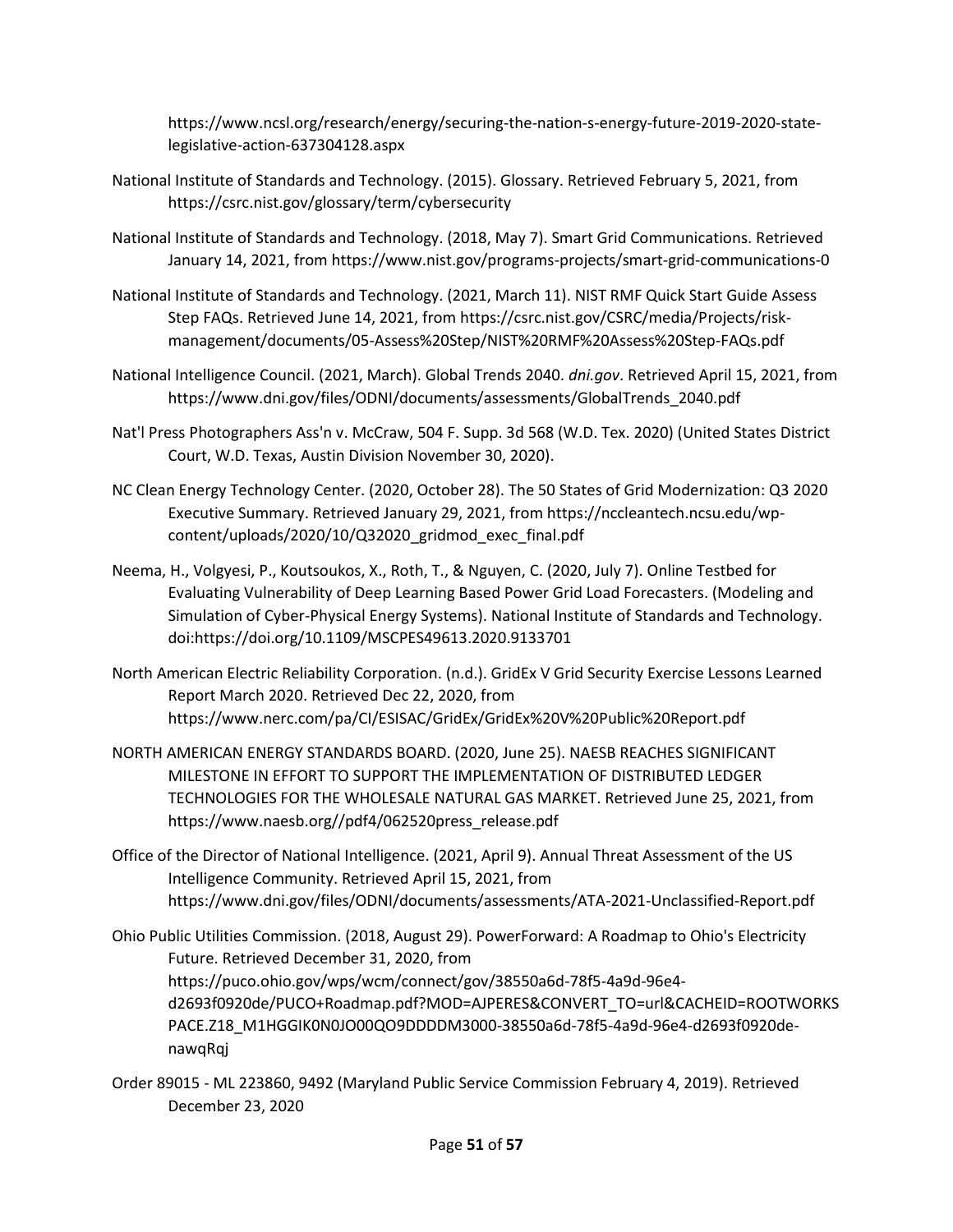- ORDER NO. 89678 ORDER ON PILOT APPLICATION FOR A MULTI-YEAR RATE PLAN, 9645 (Maryland Public Service Commission December 16, 2020). Retrieved May 14, 2021
- Orlinsky, E., Hickey, K., & Shaf, D. (2014, December). Cybersecurity: A Legal Perspective. 32, 36.
- Osborn, C. (2021, May 11). Colonial Pipeline attack: Everything you need to know. *[zdnet.com](https://zdnet.com)*. Retrieved May 11, 2021, from [https://www.zdnet.com/article/colonial-pipeline-ransomware-attack](https://www.zdnet.com/article/colonial-pipeline-ransomware-attack-everything-you-need-to-know/)[everything-you-need-to-know/](https://www.zdnet.com/article/colonial-pipeline-ransomware-attack-everything-you-need-to-know/)
- Owen, K. (2021, February 11). Maryland Announces Plan for Electric Grid of the Future. Retrieved April 27, 2021, from [https://news.maryland.gov/mea/2021/02/11/maryland-announces-plan-for](https://news.maryland.gov/mea/2021/02/11/maryland-announces-plan-for-electric-grid-of-the-future/)[electric-grid-of-the-future/](https://news.maryland.gov/mea/2021/02/11/maryland-announces-plan-for-electric-grid-of-the-future/)
- Oxner, R. (2021, February 19). Texans now face a water crisis after enduring days without power. *Texas Tribune*. Retrieved February 20, 2021, from [https://www.texastribune.org/2021/02/19/texas](https://www.texastribune.org/2021/02/19/texas-water-power-outages/)[water-power-outages/](https://www.texastribune.org/2021/02/19/texas-water-power-outages/)
- Pavlus, J. (2021, July 14). The Computer Scientist Training AI to Think With Analogiee. *Quanta Magazine*. Retrieved July 20, 2021, from [https://www.quantamagazine.org/melanie-mitchell-trains-ai-to](https://www.quantamagazine.org/melanie-mitchell-trains-ai-to-think-with-analogies-20210714/)[think-with-analogies-20210714/](https://www.quantamagazine.org/melanie-mitchell-trains-ai-to-think-with-analogies-20210714/)
- Perlroth, N., & Benner, K. (2021, June 7). U.S. Seizes Share of Ransom From Hackers in Colonial Pipeline Attack. *New York Times*. Retrieved June 7, 2021, from <https://www.nytimes.com/2021/06/07/us/politics/pipeline-attack.html>
- PJM. (n.d.). Synchrophasors. *PJM Learning Center*. Retrieved September 09, 2021, from <https://learn.pjm.com/energy-innovations/synchrophasors>
- Potential Enhancements to the Critical Infrastructure Protection Reliability Standards, RM20-12-000 (June 18, 2020). Retrieved January 14, 2021, from [https://www.nerc.com/FilingsOrders/us/FERCOrdersRules/Order\\_Version5\\_CIP\\_RM13-](https://www.nerc.com/FilingsOrders/us/FERCOrdersRules/Order_Version5_CIP_RM13-5_20131122.pdf) 5\_20131122.pdf
- PUBLIC SERVICE COMMISSION OF MARYLAND. (2020, December). TEN-YEAR PLAN (2020 2029) OF ELECTRIC COMPANIES IN MARYLAND. Retrieved March 3, 2021, from <https://www.psc.state.md.us/wp-content/uploads/2020-2029-Ten-Year-Plan-Final-1.pdf>
- Want": How Texas Repeatedly Failed to Protect Its Power Grid Against Extreme Weather. Schwartz, J., Collier, K., & Davila, V. (2021, February 22). "Power Companies Get Exactly What They Retrieved March 3, 2021, from [https://www.propublica.org/article/power-companies-get](https://www.propublica.org/article/power-companies-get-exactly-what-they-want-how-texas-repeatedly-failed-to-protect-its-power-grid-against-extreme-weather)[exactly-what-they-want-how-texas-repeatedly-failed-to-protect-its-power-grid-against-extreme](https://www.propublica.org/article/power-companies-get-exactly-what-they-want-how-texas-repeatedly-failed-to-protect-its-power-grid-against-extreme-weather)weather
- Senator Lee. (2021, January 13). 2021 MD SENATE BILL 49. Retrieved February 5, 2021, from <http://mgaleg.maryland.gov/2021RS/bills/sb/sb0049F.pdf>
- Shea, D. (2020, January 24). Cybersecurity and the Electric Grid. National Conference of State Legislatures. Retrieved December 21, 2020, from [https://www.ncsl.org/research/energy/cybersecurity-and-the-electric-grid-the-state-role-in](https://www.ncsl.org/research/energy/cybersecurity-and-the-electric-grid-the-state-role-in-protecting-critical-infrastructure.aspx)protecting-critical-infrastructure.aspx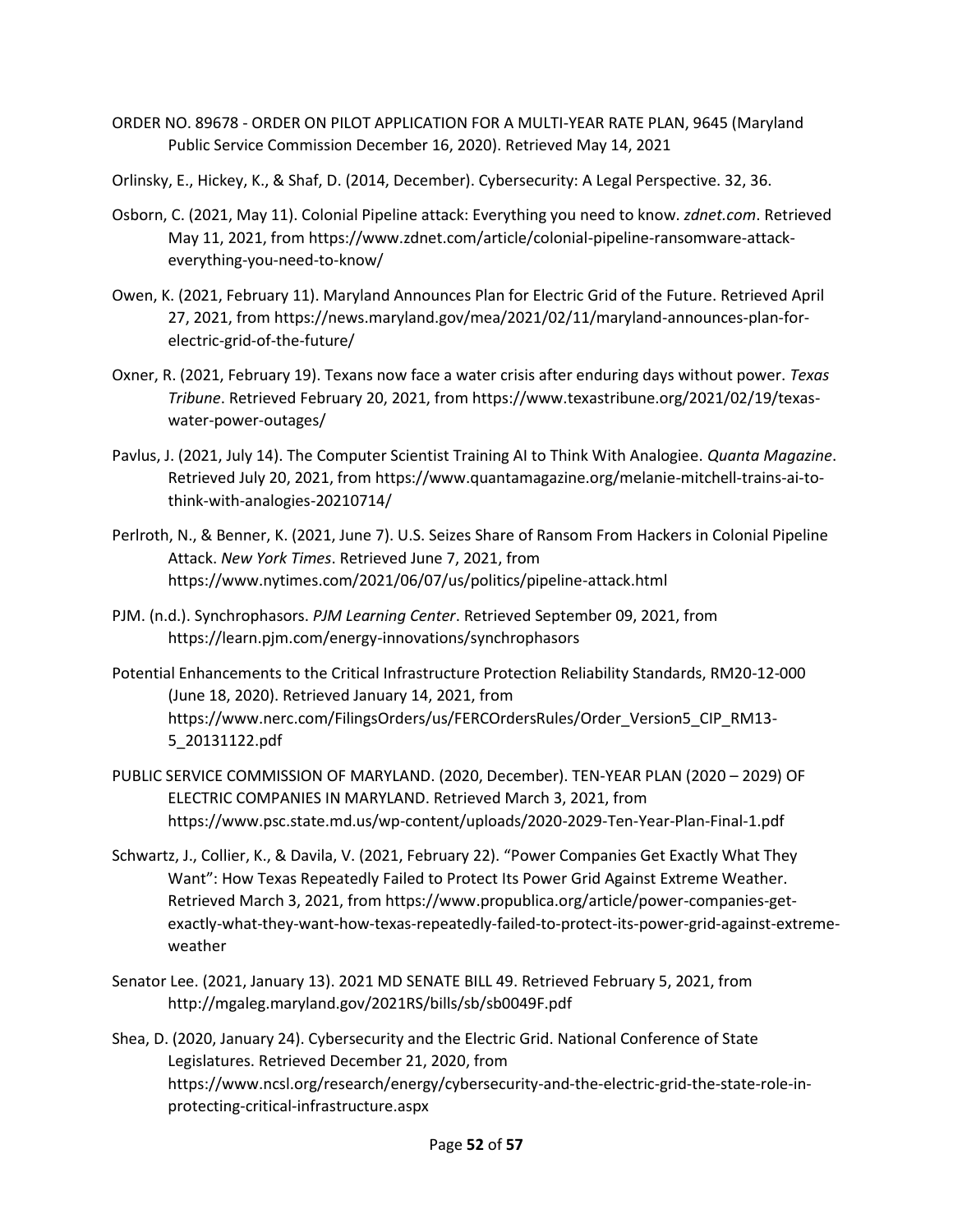- Shea, D., & Bell, K. (2019, August 20). Smart Meter Opt-Out Policies. Retrieved December 30, 2020, from <https://www.ncsl.org/research/energy/smart-meter-opt-out-policies.aspx>
- Soyoye, O., & Stefferud, K. (2019). Cybersecurity Risk Assessment for California's Smart Inverter Functions. *2019 IEEE CyberPELS*. Knoxville, TN: IEEE. doi:10.1109/CyberPELS.2019.8925257
- Standards for Business Practices and Communication Protocols for Public Utilities, Docket Nos. RM05-5- 029 and RM05-5-030; Order No. 676-J (Federal Energy Regulatory Commission June 2, 2021). Retrieved June 4, 2021, from<https://public-inspection.federalregister.gov/2021-11352.pdf>
- State of Connecticut. (2019, October 10). Connecticut Critical Infrastructure 2019 Annual Report. Retrieved January 9, 2021, from [https://portal.ct.gov/-/media/Office-of-the-](https://portal.ct.gov/-/media/Office-of-the-Governor/News/20191010-Connecticut-Critical-Infrastructure-2019-Annual-Report.pdf?la=en)[Governor/News/20191010-Connecticut-Critical-Infrastructure-2019-Annual-Report.pdf?la=en](https://portal.ct.gov/-/media/Office-of-the-Governor/News/20191010-Connecticut-Critical-Infrastructure-2019-Annual-Report.pdf?la=en)
- State of Maryland. (2015, September 29). MARYLAND COMMISSION ON CYBERSECURITY INNOVATION AND EXCELLENCE. Retrieved January 10, 2021, from <https://msa.maryland.gov/msa/mdmanual/26excom/defunct/html/10cyber.html>
- State of Maryland. (2019, June 18). COMAR 01.01.2019.07 Maryland Cyber Defense Initiative. Retrieved December 22, 2020, from <http://mdrules.elaws.us/comar/01.01.2019.07>
- State Of Maryland. (n.d.). Maryland Manual Online. Retrieved December 21, 2020, from <https://msa.maryland.gov/msa/mdmanual/19dit/html/dit.html#security>
- State of Maryland. (n.d.). MD Code, Economic Development, § 10-463 Definitions.
- Swinton, S. (2019, July 25). Cybersecurity Governance, Part 1: 5 Fundamental Challenges. Retrieved December 21, 2020, from [https://insights.sei.cmu.edu/insider-threat/2019/07/cybersecurity](https://insights.sei.cmu.edu/insider-threat/2019/07/cybersecurity-governance-part-1-5-fundamental-challenges.html)[governance-part-1-5-fundamental-challenges.html](https://insights.sei.cmu.edu/insider-threat/2019/07/cybersecurity-governance-part-1-5-fundamental-challenges.html)
- Texas Public Utility Commission. (2017, January 18). RFP to develop a comprehensive cybersecurity and physical security outreach program for texas electric utilities et al. Retrieved from [http://interchange.puc.texas.gov/search/filings/?UtilityType=A&ControlNumber=46773&ItemM](http://interchange.puc.texas.gov/search/filings/?UtilityType=A&ControlNumber=46773&ItemMatch=Equal&DocumentType=ALL&SortOrder=Ascending)  atch=Equal&DocumentType=ALL&SortOrder=Ascending
- The Brattle Group. (2020, September 17). Study by Brattle Economists Evaluates Time-of-Use (TOU) Pilots for Maryland Utilities. *PRNewsWire*. Retrieved January 3, 2021, from [https://www.prnewswire.com/news-releases/study-by-brattle-economists-evaluates-time-of](https://www.prnewswire.com/news-releases/study-by-brattle-economists-evaluates-time-of-use-tou-pilots-for-maryland-utilities-301133346.html)use-tou-pilots-for-maryland-utilities-301133346.html
- The National Counterintelligence and Security Center. (2021, March). Insider Threat Mitigation for U.S. Critical Infrastructure Entities: Guidelines from an Intelligence Perspective. Retrieved March 29, 2021, from [https://www.dni.gov/files/NCSC/documents/news/20210319-Insider-Threat-](https://www.dni.gov/files/NCSC/documents/news/20210319-Insider-Threat-Mitigation-for-US-Critical-Infrastru-March-2021.pdf)[Mitigation-for-US-Critical-Infrastru-March-2021.pdf](https://www.dni.gov/files/NCSC/documents/news/20210319-Insider-Threat-Mitigation-for-US-Critical-Infrastru-March-2021.pdf)
- The White House. (2021, May 12). Executive Order on Improving the Nation's Cybersecurity. Retrieved May 13, 2021, from [https://www.whitehouse.gov/briefing-room/presidential](https://www.whitehouse.gov/briefing-room/presidential-actions/2021/05/12/executive-order-on-improving-the-nations-cybersecurity/)[actions/2021/05/12/executive-order-on-improving-the-nations-cybersecurity/](https://www.whitehouse.gov/briefing-room/presidential-actions/2021/05/12/executive-order-on-improving-the-nations-cybersecurity/)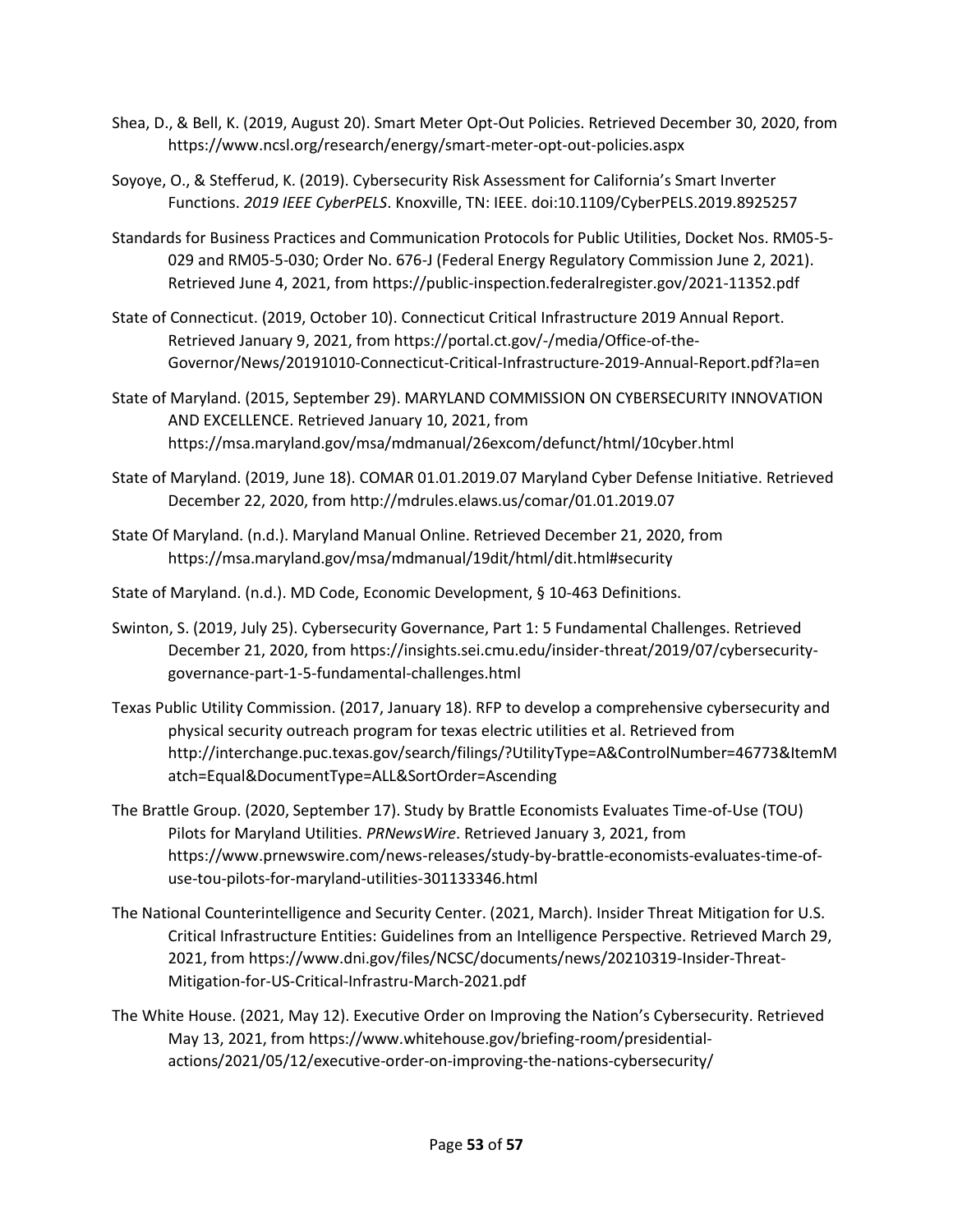- The White House. (2021, May 12). FACT SHEET: President Signs Executive Order Charting New Course to Improve the Nation's Cybersecurity and Protect Federal Government Networks. Retrieved May 13, 2021, from [https://www.whitehouse.gov/briefing-room/statements](https://www.whitehouse.gov/briefing-room/statements-releases/2021/05/12/fact-sheet-president-signs-executive-order-charting-new-course-to-improve-the-nations-cybersecurity-and-protect-federal-government-networks/)[releases/2021/05/12/fact-sheet-president-signs-executive-order-charting-new-course-to](https://www.whitehouse.gov/briefing-room/statements-releases/2021/05/12/fact-sheet-president-signs-executive-order-charting-new-course-to-improve-the-nations-cybersecurity-and-protect-federal-government-networks/)improve-the-nations-cybersecurity-and-protect-federal-government-networks/
- THOMPSON, T. (2021, May 15). National Cyber Defense Is a "Wicked" Problem: Why the Colonial Pipeline Ransomware Attack and the SolarWinds Hack Were All but Inevitable. *[scitechdaily.com](https://scitechdaily.com)*. Retrieved June 8, 2021, from [https://scitechdaily.com/national-cyber-defense-is-a-wicked](https://scitechdaily.com/national-cyber-defense-is-a-wicked-problem-why-the-colonial-pipeline-ransomware-attack-and-the-solarwinds-hack-were-all-but-inevitable/)[problem-why-the-colonial-pipeline-ransomware-attack-and-the-solarwinds-hack-were-all-but](https://scitechdaily.com/national-cyber-defense-is-a-wicked-problem-why-the-colonial-pipeline-ransomware-attack-and-the-solarwinds-hack-were-all-but-inevitable/)inevitable/
- THOMPSON, T. (2021, May 15). National Cyber Defense Is a "Wicked" Problem: Why the Colonial Pipeline Ransomware Attack and the SolarWinds Hack Were All but Inevitable. *[scitechdaily.com](https://scitechdaily.com)*. Retrieved May 17, 2021, from [https://scitechdaily.com/national-cyber-defense-is-a-wicked](https://scitechdaily.com/national-cyber-defense-is-a-wicked-problem-why-the-colonial-pipeline-ransomware-attack-and-the-solarwinds-hack-were-all-but-inevitable/)[problem-why-the-colonial-pipeline-ransomware-attack-and-the-solarwinds-hack-were-all-but](https://scitechdaily.com/national-cyber-defense-is-a-wicked-problem-why-the-colonial-pipeline-ransomware-attack-and-the-solarwinds-hack-were-all-but-inevitable/)inevitable/
- Tobin, C., Scott, J., Nolan, D., & Shenkman, D. (2019). WILL FEDERAL PREEMPTION PUSH DRONE JOURNALISM TO NEW HEIGHTS? STATE, MUNICIPAL REGULATIONS SUSPECT FOLLOWING SINGER v. CITY OF NEWTON. *Communications Lawyer, 34-SPG Comm. Law. 10*. American Bar Association. Retrieved June 28, 2021
- Trabish, H. K. (2020, November 25). From Maryland to California and beyond, rate design innovations are boosting the energy transition. Retrieved January 3, 2021, from [https://www.utilitydive.com/news/from-maryland-to-california-and-beyond-rate-design](https://www.utilitydive.com/news/from-maryland-to-california-and-beyond-rate-design-innovations-are-boosti/588595/)innovations-are-boosti/588595/
- TSA orders pipeline companies to disclose breaches after Colonial hack. (2021, May 27). Retrieved May 28, 2021, from [https://www.politico.com/news/2021/05/27/tsa-pipeline-breach-regulation](https://www.politico.com/news/2021/05/27/tsa-pipeline-breach-regulation-colonial-491123)[colonial-491123](https://www.politico.com/news/2021/05/27/tsa-pipeline-breach-regulation-colonial-491123)
- U.S. Government. (2008). EISA Title XIII Sections 1301-1309 SMART GRID. Retrieved May 13, 2021, from [https://www.energy.gov/sites/prod/files/oeprod/DocumentsandMedia/EISA\\_Title\\_XIII\\_Smart\\_](https://www.energy.gov/sites/prod/files/oeprod/DocumentsandMedia/EISA_Title_XIII_Smart_Grid.pdf)  Grid.pdf
- United States Environmnetal Protection Agency. (2016, August). What Climate Change Means for Maryland. Retrieved June 22, 2021, from [https://19january2017snapshot.epa.gov/sites/production/files/2016-09/documents/climate](https://19january2017snapshot.epa.gov/sites/production/files/2016-09/documents/climate-change-md.pdf)change-md.pdf
- United States Government Accountability Office. (2021, May). CYBER INSURANCE Insurers and Policyholders Face Challenges in an Evolving Market. Retrieved June 2, 2021, from <https://www.gao.gov/assets/gao-21-477.pdf>
- United States of America. (2020, December 4). Internet of Things Cybersecurity Improvement Act (Public Law 116-207 2020). Retrieved January 31, 2021, from [https://www.congress.gov/bill/116th](https://www.congress.gov/bill/116th-congress/house-bill/1668/text)[congress/house-bill/1668/text](https://www.congress.gov/bill/116th-congress/house-bill/1668/text)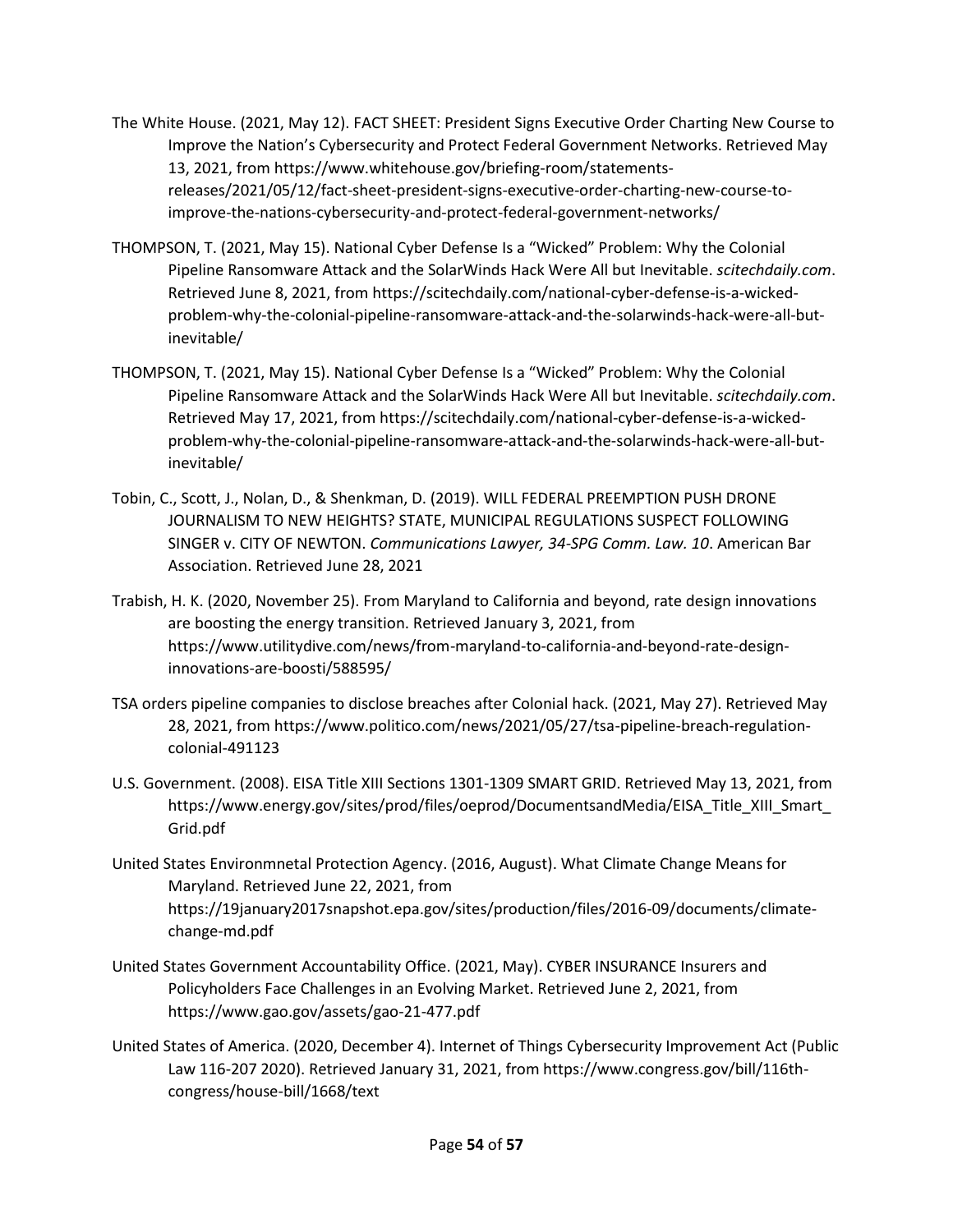- US Department of Energy. (2020, May). Securing the United StatesBulk Power System From Adversarial Threat. Retrieved February 5, 2021, from [https://www.energy.gov/sites/prod/files/2020/05/f74/DOE%20BPS%20EO%20One%20Pager.pd](https://www.energy.gov/sites/prod/files/2020/05/f74/DOE%20BPS%20EO%20One%20Pager.pdf)  f
- US Department of Energy. (2021, March 18). DOE Announces Cybersecurity Programs for Enhancing Safety and Resilience of U.S. Energy Sector. *[energy.gov](https://energy.gov)*. Retrieved March 29, 2021, from [https://www.energy.gov/articles/doe-announces-cybersecurity-programs-enhancing-safety](https://www.energy.gov/articles/doe-announces-cybersecurity-programs-enhancing-safety-and-resilience-us-energy-sector)[and-resilience-us-energy-sector](https://www.energy.gov/articles/doe-announces-cybersecurity-programs-enhancing-safety-and-resilience-us-energy-sector)
- US Department of Energy Office of the Chief Information Officer. (n.d.). Integrated Joint Cybersecurity Coordination Center. *[energy.gov](https://energy.gov)*. Retrieved April 15, 2021, from [https://www.energy.gov/cio/about-our-services/integrated-joint-cybersecurity-coordination](https://www.energy.gov/cio/about-our-services/integrated-joint-cybersecurity-coordination-center)center
- US Department of Energy Solar Energy Technologies Office (SETO). (n.d.). Perovskite Solar Cells. *[energy.gov](https://energy.gov)*. Retrieved April 15, 2021, from [https://www.energy.gov/eere/solar/perovskite](https://www.energy.gov/eere/solar/perovskite-solar-cells)[solar-cells](https://www.energy.gov/eere/solar/perovskite-solar-cells)
- US Department of Energy, Cybersecurity Energy Security and Emergency Response. (2021, January). CESER Blueprint. *[energy.gov](https://energy.gov)*. Retrieved March 13, 2021, from <https://www.energy.gov/sites/prod/files/2021/01/f82/CESER%20Blueprint%202021.pdf>
- US Government Accountability Office. (2021, March 18). Electricity Grid Cybersecurity: DOE Needs to Ensure Its Plans Fully Address Risks to Distribution Systems. *GAO-21-81*. Retrieved from <https://www.gao.gov/products/gao-21-81>
- Va. Uranium, Inc. v. Warren, 848 F.3d 590, 605 (4th Cir. 2017) (citing Oneok, 135 S. Ct. at 1595). (4th Circuit 2017).
- Vann, A. (2020, January 22). The Legal Framework of the Federal Power Act. United States Congress. Retrieved February 8, 2021, from <https://crsreports.congress.gov/product/pdf/IF/IF11411>
- Velazco, C., & Lerman, R. (2021, July 8). 'Shut down everything': Global ransomware attack takes a small Maryland town offline. *Washington Post*. Retrieved July 26, 2021, from [https://www.washingtonpost.com/technology/2021/07/08/kaseya-ransomware-attack](https://www.washingtonpost.com/technology/2021/07/08/kaseya-ransomware-attack-leonardtown-maryland/)leonardtown-maryland/
- Vynck, G. D. (2021, July 25). First came the ransomware attacks, now come the lawsuits. *Washington Post*. Retrieved July 25, 2021, from [https://www.washingtonpost.com/technology/2021/07/25/ransomware-class-action-lawsuit/](https://www.washingtonpost.com/technology/2021/07/25/ransomware-class-action-lawsuit)
- Wagman, D. C. (2020, August 10). Dispute Erupts Over What Sparked an Explosive Li-ion Energy Storage Accident. *IEEE Spectrum*. Retrieved December 29, 2020, from [https://spectrum.ieee.org/energywise/energy/batteries-storage/dispute-erupts-over-what](https://spectrum.ieee.org/energywise/energy/batteries-storage/dispute-erupts-over-what-sparked-an-explosive-liion-energy-storage-accident)sparked-an-explosive-liion-energy-storage-accident